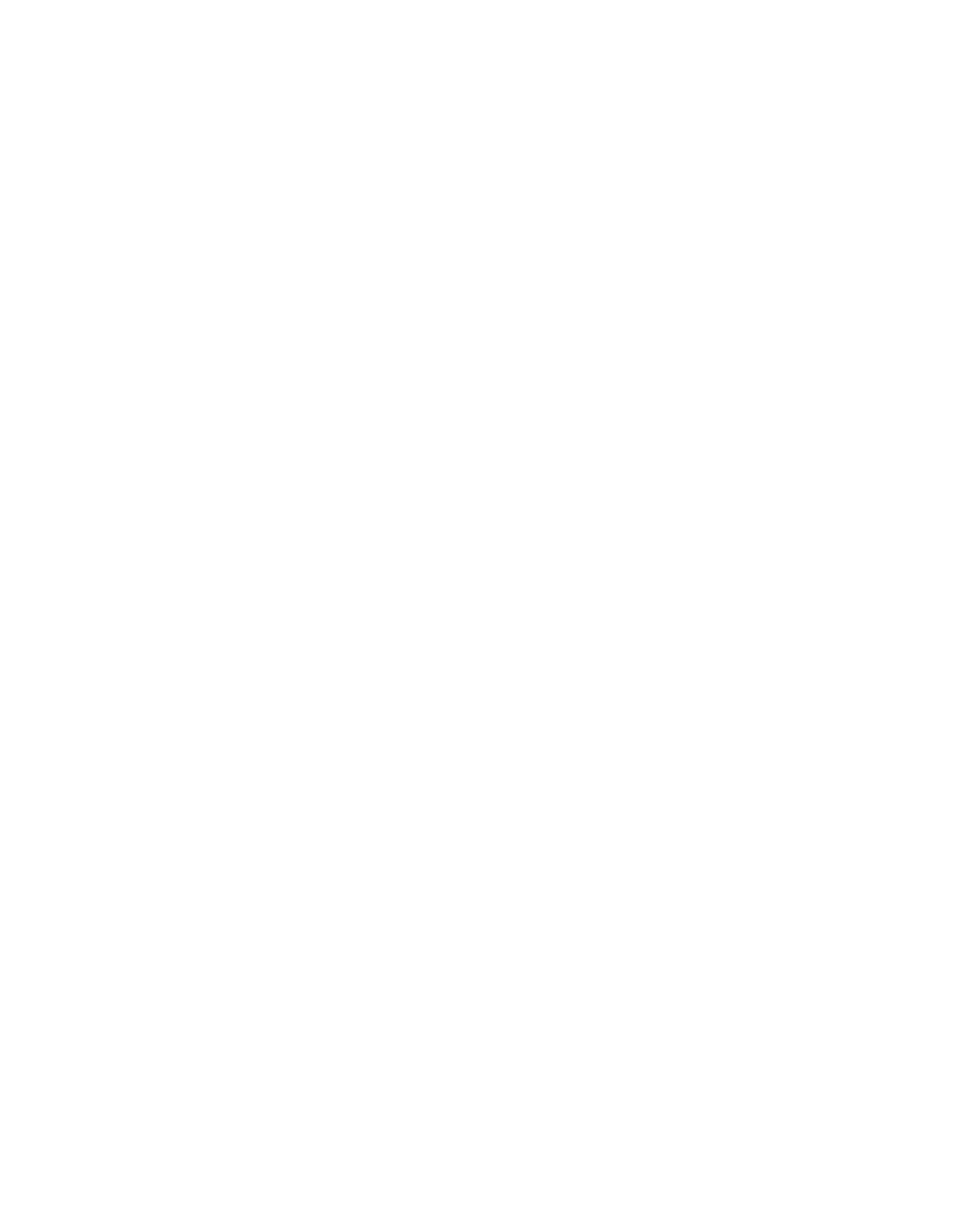#### March 2022 Summary of CBRAR MLS Rules and Regulations Changes

| Section 1.5 - Posting of Rules & Regulation                                    | Clarification language to show where                                                                                                                              |
|--------------------------------------------------------------------------------|-------------------------------------------------------------------------------------------------------------------------------------------------------------------|
|                                                                                | document can be found.                                                                                                                                            |
| Section 4.7 - Accuracy of Listing Data and<br><b>Listing Compliance</b>        | Section renamed to better reflect section                                                                                                                         |
| Section 4.12 - Services Advertised as "Free"                                   | Mandatory NAR language prohibiting agents<br>from advertising services as free unless they<br>will receive no compensation for their services<br>from any source. |
| Section 4.13 - Membership Communication                                        | Clarification of language on member to<br>member communication                                                                                                    |
| Section 5.1.2 - Coming Soon Status - Terms<br>and conditions of use.           | Revised to allow Coming Soon listings to be<br>included in IDX and Data feeds.                                                                                    |
| Section 5.4 - Seller Authorization and Forms                                   | Clarification language that an active, written<br>listing agreement is required to enter a listing<br>in the MLS.                                                 |
| Section 5.6.3 - Property Address                                               | Mandatory NAR language requiring a property<br>address (or PID when an address does not<br>exist) on a listing.                                                   |
| Section 5.9 - Office Exclusive or Delayed Entry<br>Listings                    | Renamed to remove Exempt                                                                                                                                          |
| Section 7.6 - Right of Listing Participant in<br>Presentation of Counter-Offer | Mirror new COE language which allows listing<br>broker to request written confirmation that a<br>counter-offer has been presented to<br>buyer/purchaser/tenant.   |
| Article 9 - Compliance and Enfoncement<br>Procedures                           | Language added to clarify article                                                                                                                                 |
| Section 9.4 - Notice of Violation                                              | Clarification language on determination of<br>Violations                                                                                                          |
| Section 9.5 - Multiple Violation                                               | Clarification language regarding discipline the<br>BOD may impose                                                                                                 |
| Section 10.12 Criteria for Excluding Listings                                  | Removes cooperative compensation as an<br>exclusion criteria.                                                                                                     |
| Section 11.2.4 Criteria for Excluding Listings                                 | Redefines criteria for excluded listings.                                                                                                                         |
| Section 11.2.7 - Renamed to Disclosure of<br><b>Brokerage Firm</b>             | Section redefined and language moved to<br>other sections for better clarification and<br>reference.                                                              |
| Section 11 .3.1 Restricted Content                                             | Language moved from 11.2.7 for easier<br>reference. Mandatory disclosure language<br>added for displayed offers of compensation.                                  |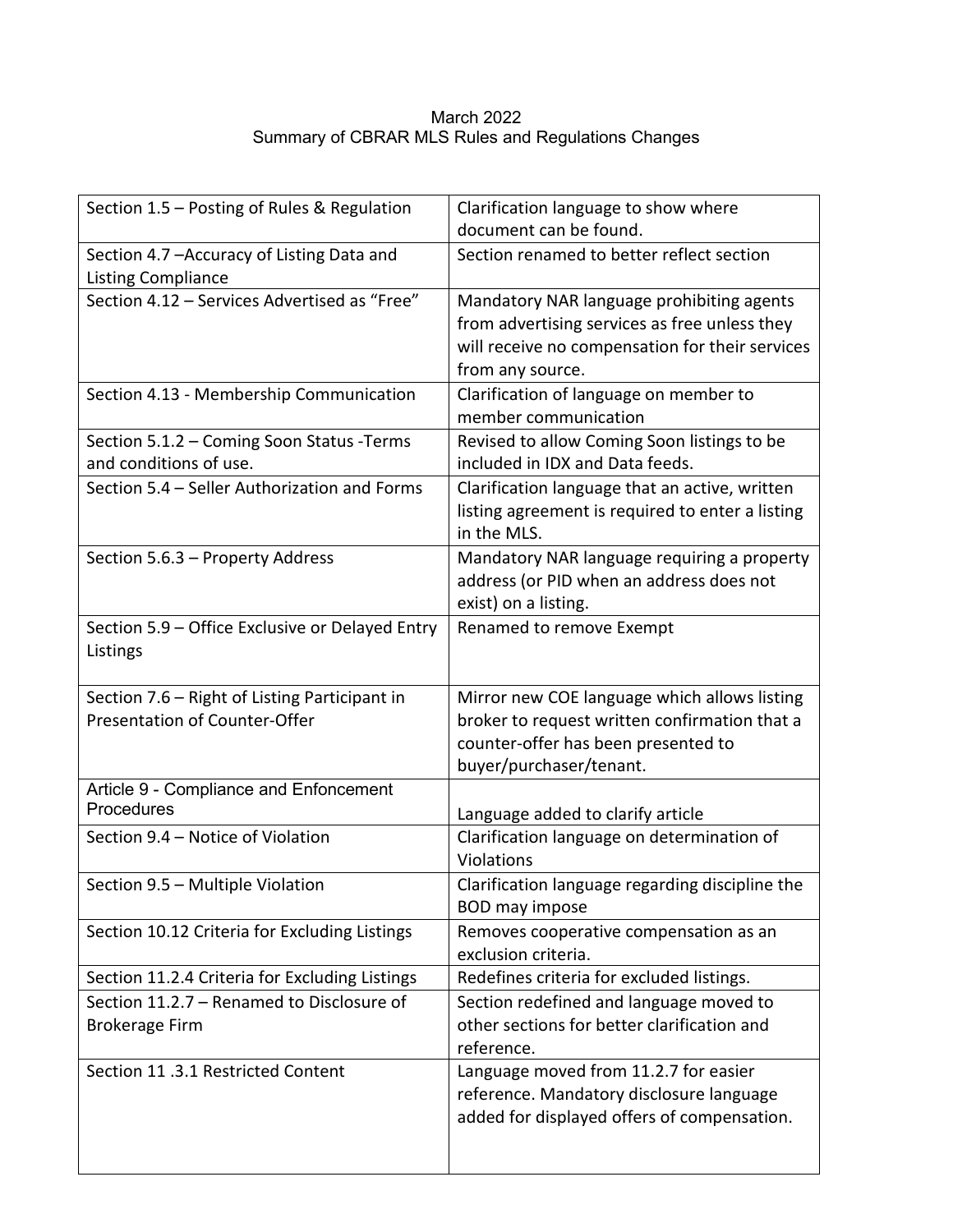| Section 11.3.3 - Listing Firm Identification | Mandatory NAR language added requiring<br>contact information (email or phone number)<br>or listing firm as provided by the listing |
|----------------------------------------------|-------------------------------------------------------------------------------------------------------------------------------------|
|                                              | participant, to be added to IDX display                                                                                             |
| Section 11.3.5 - Renamed Required            | Language from 11.2.7 moved for easier                                                                                               |
| <b>Disclaimers</b>                           | reference                                                                                                                           |
|                                              | Mandatory disclosure language added for                                                                                             |
|                                              | displayed offers of compensation.                                                                                                   |
| 11.3.7 - Restricted Listings                 | Moved to 11.3.1                                                                                                                     |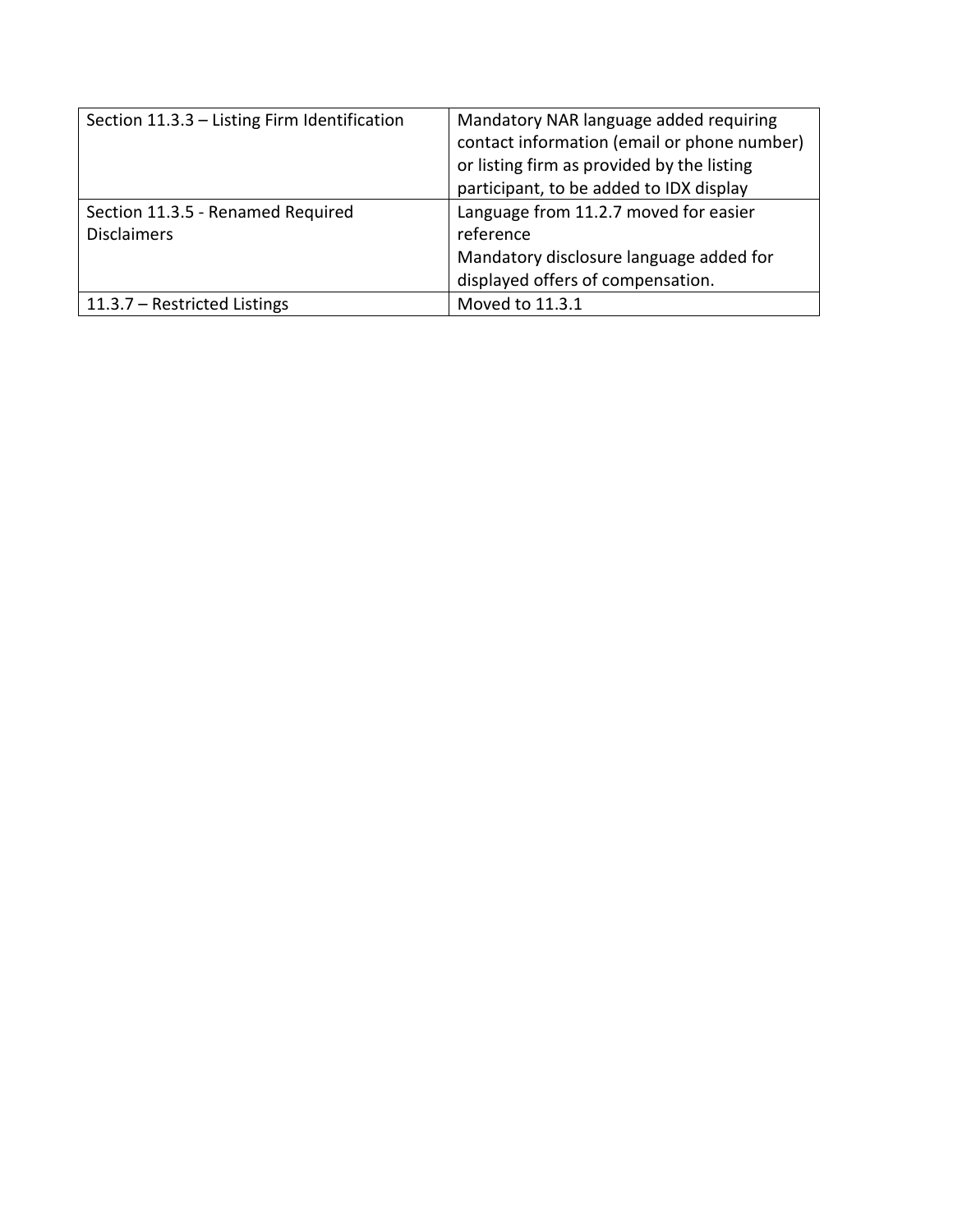# **Contents**

| Section 1.1 Name                                            | 8 |
|-------------------------------------------------------------|---|
| Section 1.2 Service Area                                    | 8 |
| Section 1.3 Purpose                                         | 8 |
| Section 1.4 Meetings                                        | 8 |
| Section 1.5 Posting of Rules & Regulations                  | 8 |
| <b>ARTICLE 2: DEFINITIONS</b>                               | 9 |
| <b>ARTICLE 3: PARTICIPATION</b>                             | 4 |
| Section 3.1 Participant                                     | 4 |
| Section 3.2 Subscriber                                      | 4 |
| Section 3.3 Administrative User                             | 5 |
| Section 3.4 Assessor User                                   | 5 |
| Section 3.5 Required Training                               | 5 |
| Section 3.6 CBRAR MLS Forms                                 | 5 |
| <b>ARTICLE 4: GENERAL RULES</b>                             | 6 |
| Section 4.1 REALTOR® Code of Ethics                         | 6 |
| <b>Section 4.2 Commission Rates</b>                         | 6 |
| Section 4.3 Trademark Use                                   | 6 |
| Section 4.4 Verification of Listing Data                    | 6 |
| Section 4.5 Confidentiality                                 | 6 |
| Section 4.6 Password Use                                    | 6 |
| Section 4.7 Accuracy of Listing Data and Listing Compliance | 7 |
| Section 4.8 Representations and Warranties                  | 7 |
| Section 4.9 Use of the MLS Database                         | 7 |
| Section 4.9.2 Display                                       | 7 |
| Section 4.9.3 Reproduction                                  | 7 |
| Section 4.10 Limitation of Liability                        | 8 |
| Section 4.11 Fair Housing                                   | 9 |
| Section 4.13 Membership Communication                       | 9 |
| <b>ARTICLE 5: LISTING PROCEDURES</b>                        | 9 |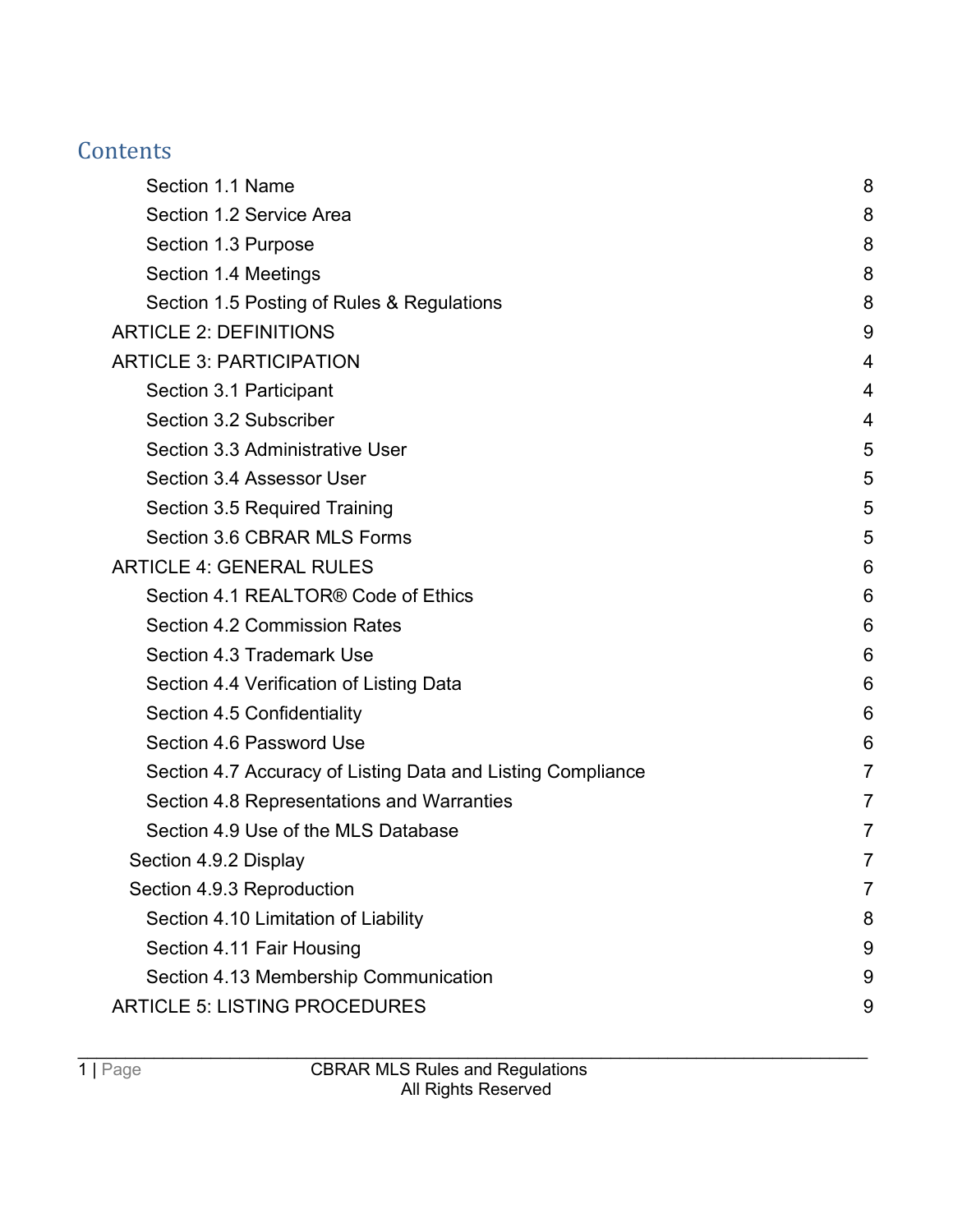| Section 5.1 Listings Subject to CBRAR MLS Rules and Regulations | 9  |
|-----------------------------------------------------------------|----|
| Section 5.2 MLS Property Types - Mandatory Submission           | 10 |
| Section 5.3 Listing Types                                       | 11 |
| Section 5.4 Seller Authorization and Forms                      | 11 |
| Section 5.5 Entry of Listing Content                            | 11 |
| Section 5.6 Incomplete/Inaccurate Listing Content               | 12 |
| Section 5.7 General Remarks Field                               | 12 |
| Section 5.8 Photographs and Virtual Tours                       | 13 |
| Section 5.10 Delayed Showing                                    | 14 |
| Section 5.11 Designation of Listing Type                        | 14 |
| Section 5.12 Named Prospects Exempted                           | 14 |
| Section 5.13 Compensation                                       | 14 |
| Section 5.14 Listing Price Specified                            | 15 |
| Section 5.15 Listing Termination Date                           | 15 |
| Section 5.16 Possession Date                                    | 15 |
| Section 5.17 Participant or Subscriber as Principal             | 15 |
| Section 5.18 Participant or Subscriber as Purchaser             | 15 |
| Section 5.19 Personal Property                                  | 15 |
| Section 5.20 Contingent Conditions or Special Terms             | 15 |
| Section 5.21 Reporting Contingency Resolution                   | 16 |
| Section 5.22 Multiple Unit Properties                           | 16 |
| Section 5.23 Listing Changes                                    | 16 |
| Section 5.24 Listing Withdrawal Prior to Expiration             | 16 |
| Section 5.25 Listing Release Prior to Expiration                | 16 |
| Section 5.26 (Repealed 6/2019)                                  | 16 |
| Section 5.27 Expiration, Extension, and Renewal of Listings     | 16 |
| Section 5.28 Solicitation of Listings                           | 17 |
| Section 5.29 Listing Duplication                                | 17 |
| Section 5.30 Pre or New Construction/To Be Built Homes          | 17 |
| Section 5.31 Auction Properties                                 | 18 |
| Section 5.32 Co-Exclusive Listings                              | 18 |
|                                                                 |    |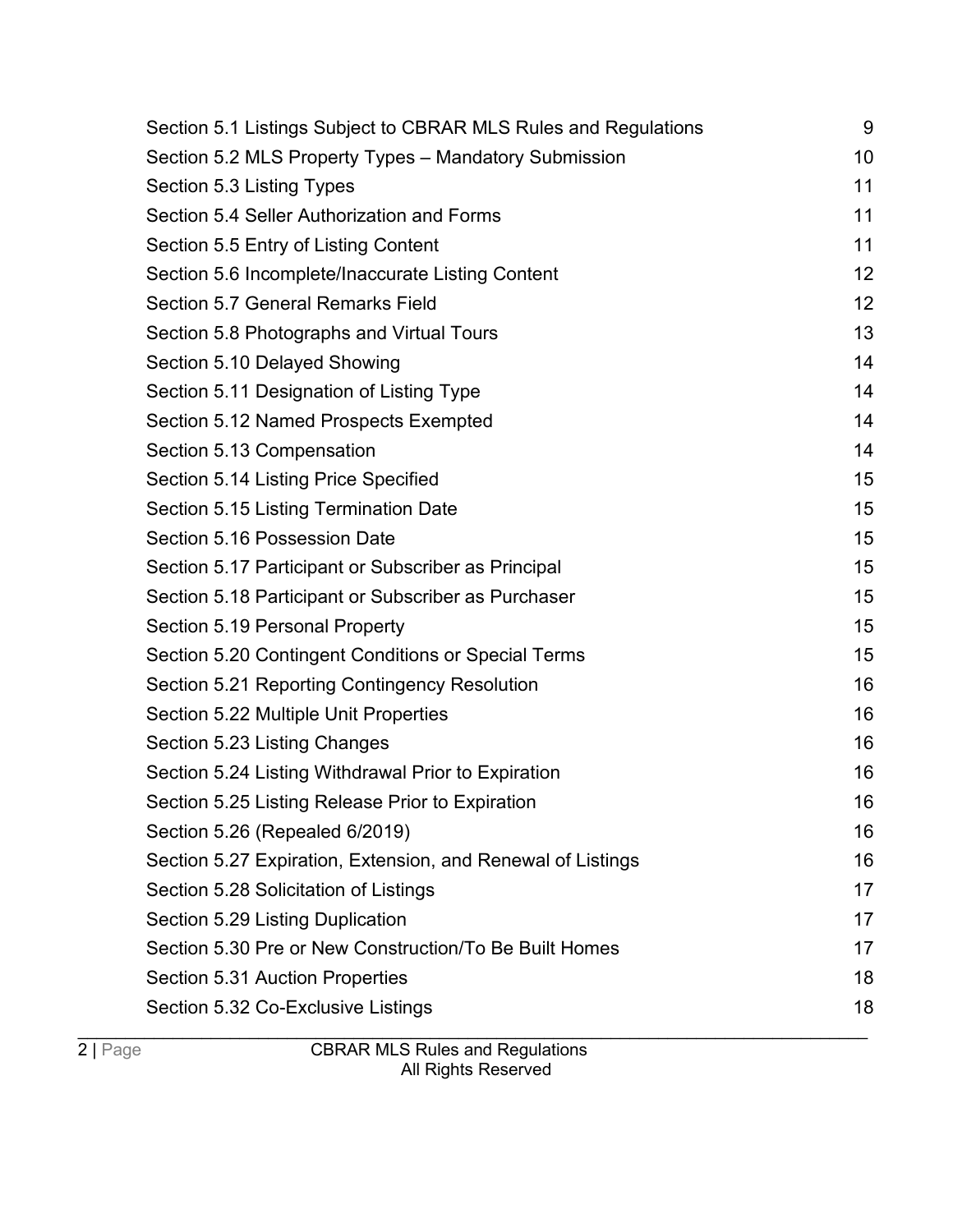| Section 5.33 Re-Use of Listing Photos and Content                         | 19 |
|---------------------------------------------------------------------------|----|
| Section 5.34 Septic Systems and Bedroom Count                             | 19 |
| Section 5.35 HUD/Foreclosure Listings                                     | 19 |
| Section 5.36Compliance Audits                                             | 19 |
| Section 5.37 Sold Non-MLS Listing                                         | 19 |
| ARTICLE 6: COOPERATIVE COMPENSATION                                       | 19 |
| Section 6.1 Cooperating Participant Compensation                          | 20 |
| Section 6.3 Forms of Compensation                                         | 20 |
| Section 6.4 Modified Compensation                                         | 20 |
| Section 6.5 Dual / Variable Compensation Arrangements                     | 20 |
| Section 6.6 Reference to Additional Properties                            | 21 |
| <b>ARTICLE 7: SHOWING AND SELLING PROPERTIES</b>                          | 21 |
| Section 7.1 Showings and Negotiations                                     | 21 |
| Section 7.2 Presentation of Offers                                        | 21 |
| Section 7.3 Submission of Subsequent Offers                               | 21 |
| Section 7.4 Counter Offers                                                | 21 |
| Section 7.5 Rights of Cooperating Participant                             | 22 |
| Section 7.6 Right of Listing Participant in Presentation of Counter-Offer | 22 |
| Section 7.7 Advertising- Moved to 4.9.4                                   | 22 |
| Section 7.8 Sold/Contract Pending Signs                                   | 22 |
| Section 7.9 Distribution of Tax Record Information                        | 22 |
| Section 7.10 Reporting Pending Sales                                      | 22 |
| Section 7.11 Repealed 8/12/11                                             | 23 |
| Section 7.12 First Right of Refusal                                       | 23 |
| Section 7.13 Reporting Cancellation of Pending Status                     | 23 |
| Section 7.14 Reporting Sales to the Service                               | 23 |
| Section 7.15 Reporting Refusal to Sell                                    | 24 |
| ARTICLE 8: SERVICE SUBSCRIPTIONS, FEES AND CHARGES                        | 24 |
| Section 8.1 Firm Application Fee                                          | 24 |
| Section 8.2 Quarterly Fee                                                 | 24 |
| Section 8.3 Re-Activation and Re-Application Fee                          | 24 |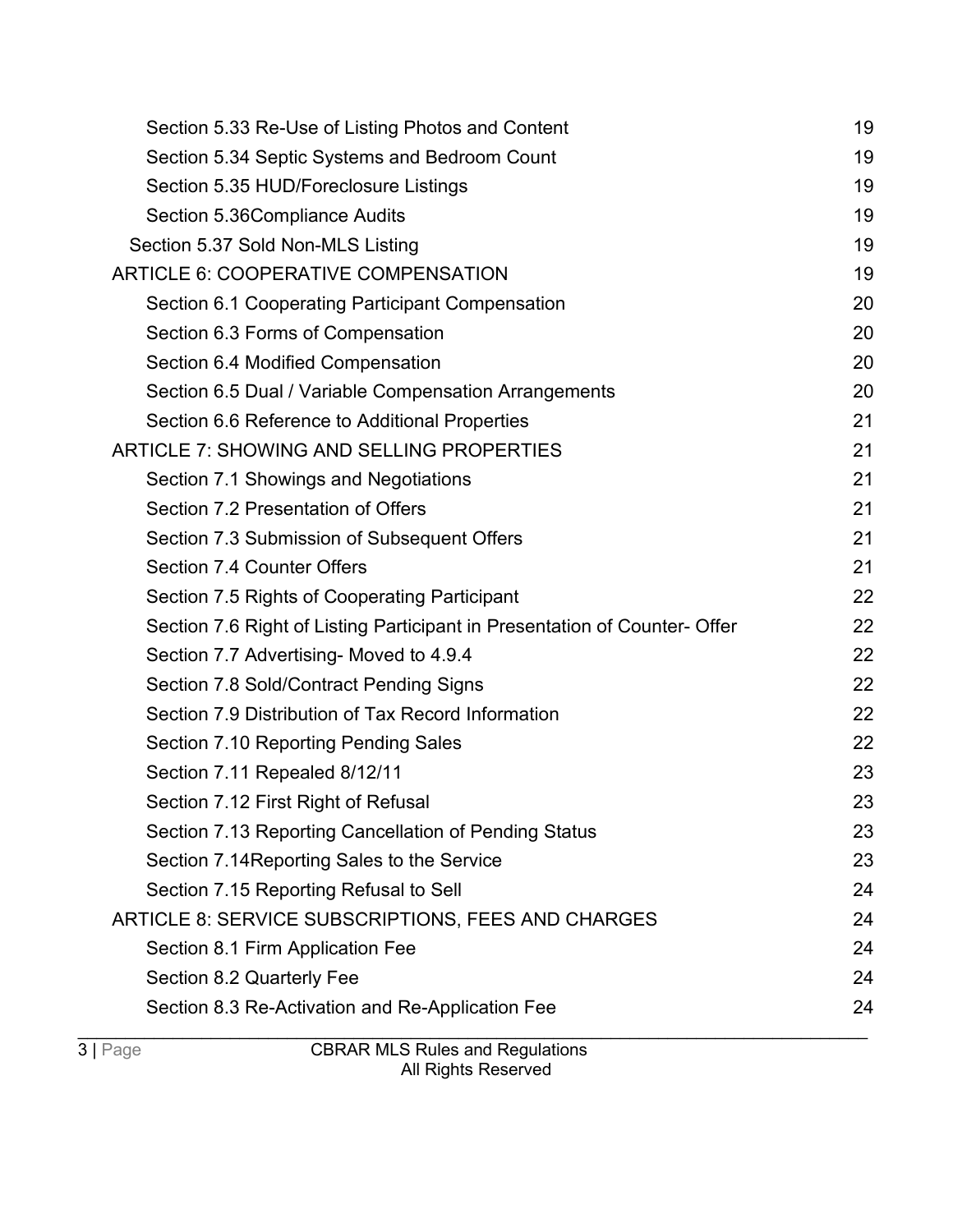| Section 8.4 Additional Fees                      | 25 |
|--------------------------------------------------|----|
| Section 8.5 Fee Increases                        | 25 |
| Section 8.6 Voluntary Service Termination        | 25 |
| Section 8.7 Unpaid Fines                         | 25 |
| Section 8.8 Listings of Terminated Subscribers   | 25 |
| Section 8.9 Listings of Terminated Participants  | 25 |
| Section 8.10 Listings of Suspended Participants  | 25 |
| Section 8.11 Listings of Suspended Subscribers   | 25 |
| Section 8.12 Listings of Expelled Participants   | 26 |
| ARTICLE 9: COMPLIANCE AND ENFORCEMENT PROCEDURES | 26 |

[The CBRAR MLS Board of Directors shall give consideration to all written complaints having](#page-39-1)  [to do with violations of the rules and regulation. By becoming and remaining a participant,](#page-39-1)  [each participant agrees to be subject to these rules and regulations, the enforcement of](#page-39-1)  [which are at the sole discretion of the CBRAR MLS Board of Directors.](#page-39-1) 26

| Section 9.1 Deleted May 2014                     | 26 |
|--------------------------------------------------|----|
| Section 9.2 Violation Reporting                  | 26 |
| Section 9.3 Authority to Impose Sanctions        | 27 |
| Section 9.4 Notice of Violation                  | 28 |
| Section 9.5 Multiple Violations                  | 28 |
| Section 9.6 Notice of Fine                       | 28 |
| Section 9.7 Violation Review Hearing             | 29 |
| Section 9.8 Appeals                              | 29 |
| Section 9.9 Lockbox Key Violations               | 29 |
| Section 9.10 Breach or Threatened Breach         | 29 |
| RTICLE 10: VIRTUAL OFFICE WEBSITE "VOW" POLICIES | 29 |
| Section 10.1 VOW Defined                         | 29 |
| Section 10.2 MLS Listing Display                 | 30 |
| Section 10.3 Retrieval of Data                   | 30 |
| Section 10.4 Contact Information Requirement     | 31 |
| Section 10.5 MLS Listing Information Security    | 32 |
| Section 10.6 Internet and Address Display        | 32 |
|                                                  |    |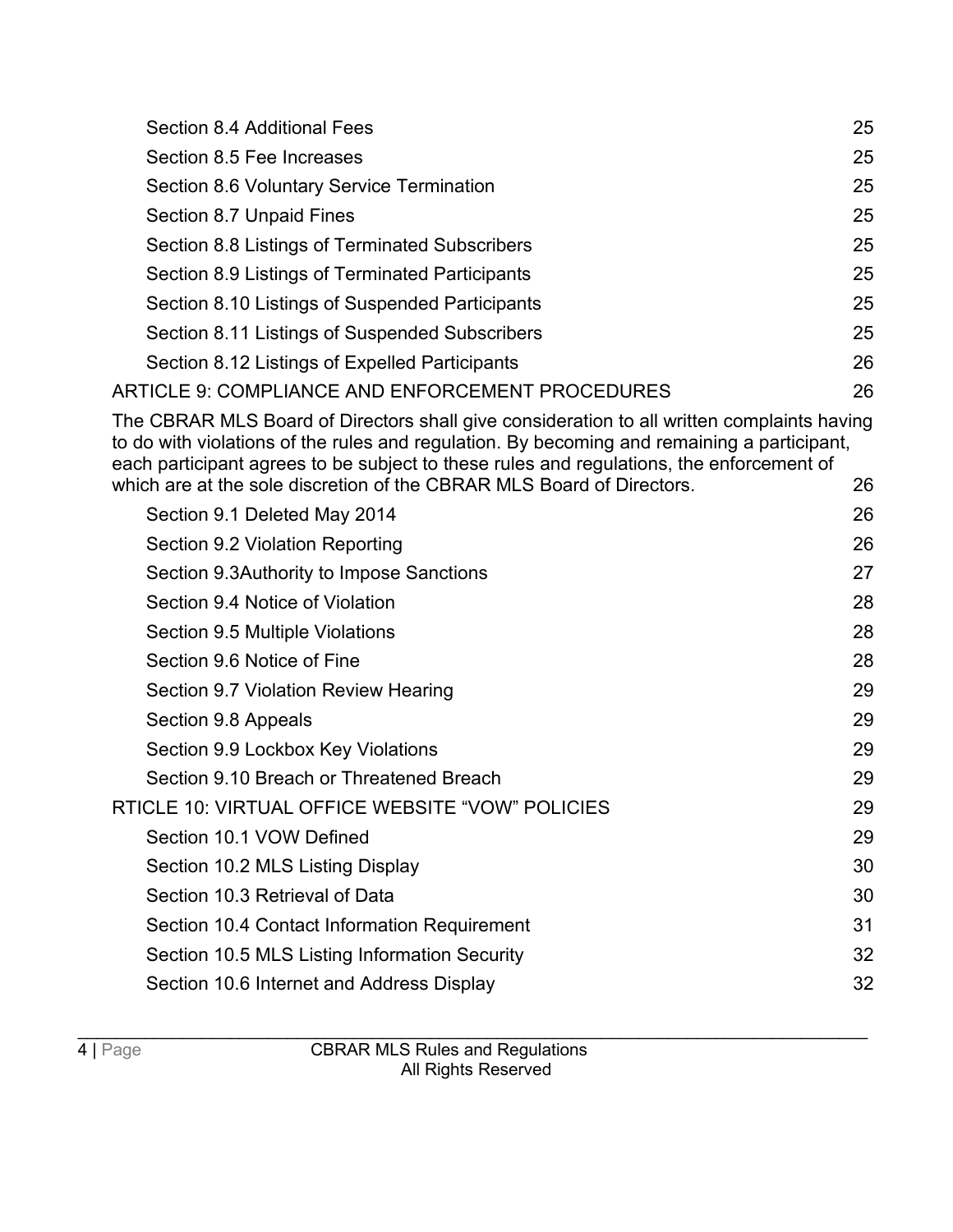| Section 10.7 Comments and AVMs                               | 32 |
|--------------------------------------------------------------|----|
| Section 10.8 Responsibility to Maintain Accurate Information | 32 |
| Section 10.9 Requirement to Refresh MLS Listing Information  | 33 |
| Section 10.10 Limitation of Use                              | 33 |
| Section 10.11 Privacy Policy                                 | 33 |
| Section 10.12 Criteria for Excluding Listings                | 33 |
| Section 10.13 MLS Notification Requirement                   | 33 |
| Section 10.14 Participant Accountability                     | 33 |
| Section 10.15 Restricted Information                         | 33 |
| Section 10.16 Manipulation of MLS Listing Information        | 33 |
| Section 10.17 Disclaimer Requirement                         | 34 |
| Section 10.18 Co-Branding of MLS Information                 | 34 |
| Section 10.19 Information from Other Sources                 | 34 |
| Section 10.20 License Agreement Required                     | 34 |
| ARTICLE 11: INTERNET DATA EXCHANGE (IDX) POLICY              | 34 |
| Section 11.1 Display Authorization                           | 34 |
| Section 11.2 Participation                                   | 35 |
| Section 11.3 Display                                         | 36 |
| ARTICLE 12: SUPRA LOCKBOX AND KEYHOLDER RULES                | 38 |
| Section 12.1 Definitions                                     | 38 |
| Section 12.2 SUPRA Lockbox and Key Services                  | 39 |
| <b>ARTICLE 14: COPIES AND DERIVATIVE WORKS</b>               | 44 |
| <b>ARTICLE 15: INDEMNIFICATION</b>                           | 45 |
| ARTICLE 16: COPYRIGHT AND OTHER INTELLECTUAL PROPERTY RIGHTS | 45 |
| ARTICLE 17: PROPRIETARY AND OTHER NOTICES                    | 46 |
| Section 17.1 Notices                                         | 46 |
| Section 17.2 Governing Law                                   | 46 |
| Section 17.3 Costs of Litigation                             | 47 |
| Section 17.4 Severability                                    | 47 |
| Section 17.5 No Waiver                                       | 47 |
| Section 17.6 No Third-Party Beneficiaries                    | 47 |
|                                                              |    |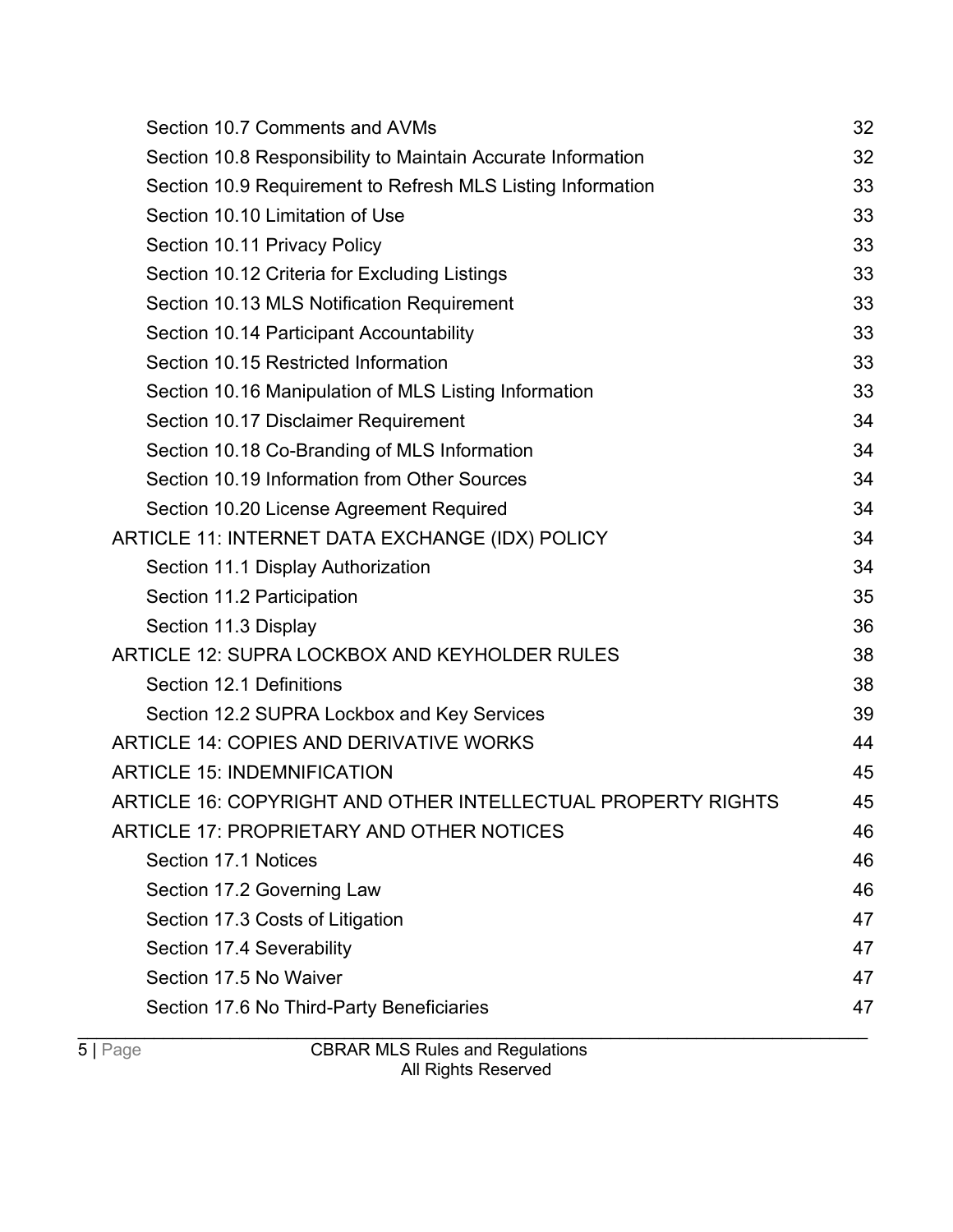| ARTICLE 18: CBRAR MLS INTELLECTUAL PROPERTY          | 47 |
|------------------------------------------------------|----|
| ARTICLE 19: THIRD PARTY LICENSE AGREEMENTS           | 49 |
| ARTICLE 20: LICENSE TO PARTICIPANT'S LISTINGS        | 49 |
| ARTICLE 21: COMPILATIONS AND STATISTICAL INFORMATION | 49 |
| Appendix A: Required Authorization Language          | 50 |
| Appendix B Fine Chart                                | 52 |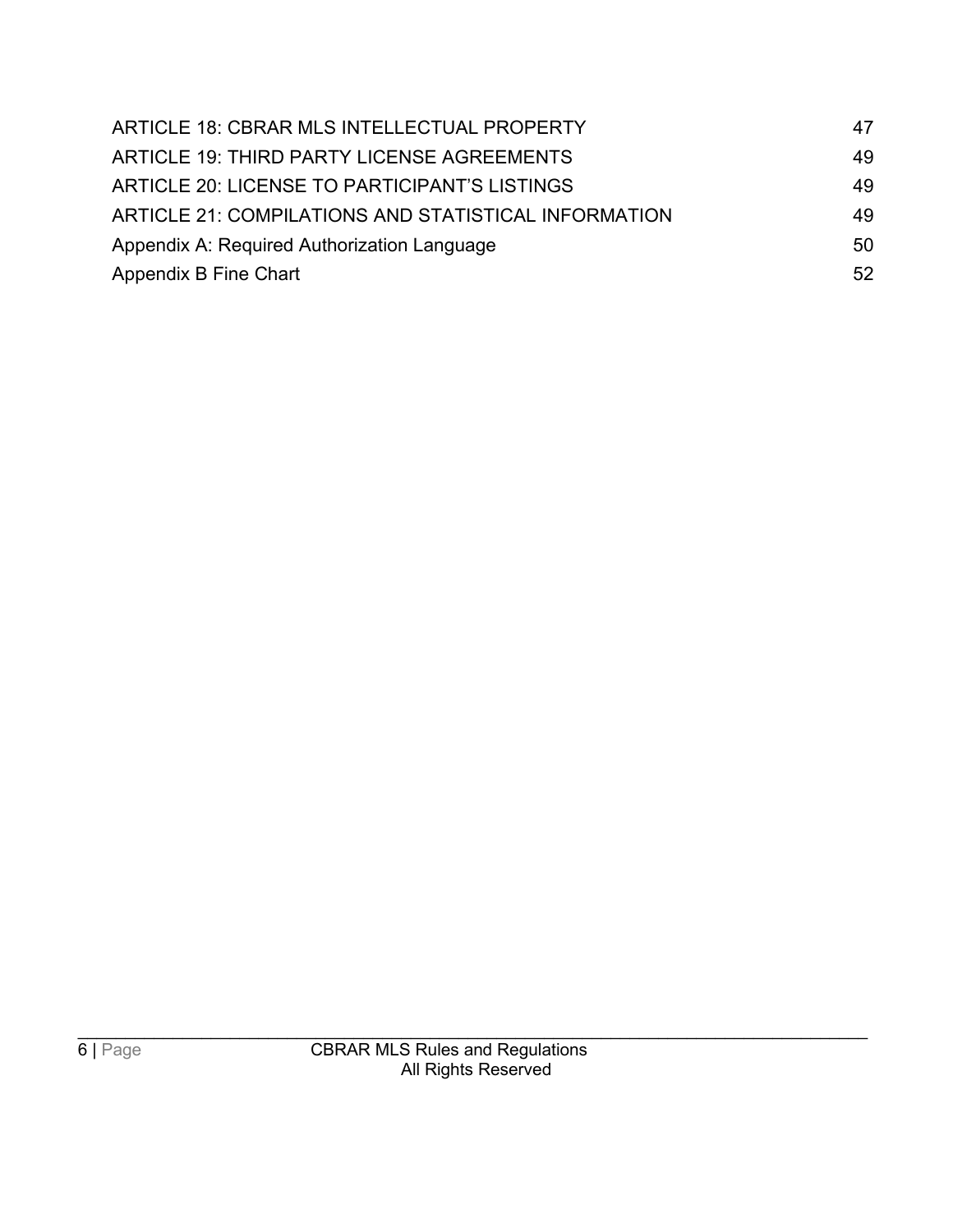#### *Section 1.1 Name*

<span id="page-10-0"></span>The name of this organization is the CBRAR Property Services, Inc. (CBRAR MLS). CBRAR MLS is a Virginia corporation solely and wholly owned by the Chesapeake Bay & Rivers Association of REALTORS® (CBRAR).

#### *Section 1.2 Service Area*

<span id="page-10-1"></span>The service area of CBRAR MLS is comprised of the counties of Gloucester, Mathews and Middlesex, the portion of King and Queen County known as the Buena Vista District and the portion of King William County known as the West Point District including the Town of West Point and Urbanna in the Commonwealth of Virginia.

#### *Section 1.3 Purpose*

<span id="page-10-2"></span>The Multiple Listing Service operated by CBRAR MLS is:

- a. a facility for the orderly compilation and dissemination of Listing information through which Participants may better serve their clients, and customers and the public;
- b. a means by which authorized Participants make blanket unilateral offers of compensation to other Participants (acting as buyer agents, or in other agency or non-agency capacities defined by law);
- c. a means of facilitating cooperation among Participants;
- d. a means by which information is accumulated and disseminated to enable authorized Participants to prepare appraisals, analyses, and other valuations of real property for bona fide clients and customers;
- e. a means by which Participants engaging in real estate appraisal contribute to common databases.

Entitlement to compensation is determined by the cooperating broker's performance as procuring cause of the sale (or lease).

*PP Practice Note: The offer of compensation made through the MLS is a contractual agreement between the listing participant and the cooperating broker who is the procuring cause. All offers of compensation are unconditional and may not be alter once an offer has been presented. Clients do not have the ability to determine or direct who will or will not be compensated.*

#### *Section 1.4 Meetings*

<span id="page-10-3"></span>The meetings of the CBRAR MLS Board of Directors for the transaction of CBRAR MLS business shall be held in accordance with the Bylaws of CBRAR Property Services, Inc.

#### *Section 1.5 Posting of Rules & Regulations*

<span id="page-10-4"></span>A current version of the CBRAR MLS Rules & Regulations is available on the Clarity Dashboard, MLS Rules & Regs Icon as well as the CBRAR website (cbrar.com) under Member Center. CBRAR MLS Rules and Regulations may be amended from time to time by the Board of Directors of the CBRAR Property Services, Inc. Multiple Listing Service. Changes to the Rules and Regulations will be noticed to all Users on Clareity Dashboard, Matrix Popup and shall become effective no earlier than 30 days after such notice is posted.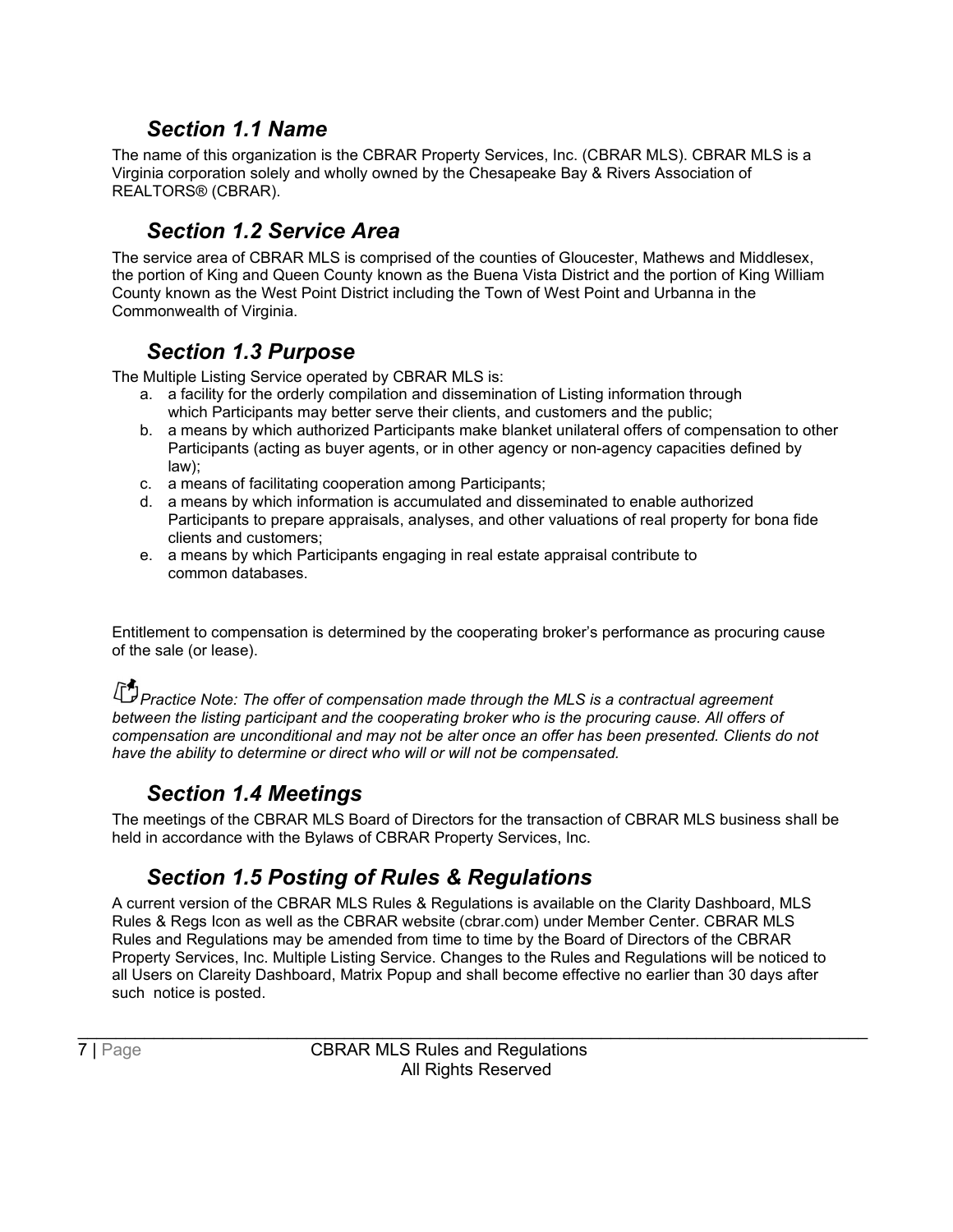# <span id="page-11-0"></span>**ARTICLE 2: DEFINITIONS**

**ADIMINISTRATIVE USER**- Affiliated Administrative and clerical staff who provide support to Participants and Subscribers.

**ASSESSOR USER** - City or county real estate assessors for localities within the jurisdiction of CBRAR Property Services, Inc. (CBRAR MLS)

**CBRAR MLS** - CBRAR Property Services, Inc. Multiple Listing Service.

**CBRAR MLS MLS Website** - Clareity Dashboard sign in page, Chesapeake Bay & Rivers Association of REALTORS® Website (cbrar.com), and/or Matrix News popup.

**CBRAR PROPERTY SERVICES, INC. BOARD OF DIRECTORS** - The selection and appointment of directors will be by the Board of Directors of the Chesapeake Bay & Rivers Association of REALTORS® (shareholder), from among the Participants of the service and their REALTOR® members who have access to and use of the service. The role of the CBRAR Property Services, Inc. Board of Directors is to ensure quality service to Participants and Subscribers, advise on the operations of CBRAR MLS, and administer the Rules and Regulations.

**COMING SOON STATUS** *-* In the MLS, the Coming Soon status indicates that the agent and the seller are preparing the property for sale, but it is not ready for full marketing and showing. Listings in Coming Soon status may not be shown until the home becomes an Active listing. While under the Coming Soon listing status, listings are displayed only on the MLS to Virginia MLS Cooperative Participants and Subscribers. Listings under this status are not included in IDX or RETS feeds. Listings under this status may not be shown and may remain under Coming Soon Status for a period of 21 days or less. A Listing Agreement and Pre-Marketing Addendum ratified by the property owner is required for all Listings entered under Coming Soon Status.

**DUAL OR VARIABLE RATE COMPENSATION ARRANGEMENTS** - A dual or variable rate commission arrangement is one in which the Seller agrees to pay a specified commission if the property is sold/leased by the Listing Participant without assistance and a different commission if the sale/lease results through the efforts of a cooperating Participant or one in which the Seller agrees to pay a specified commission if the property is sold/leased by the Listing Participant either with or without the assistance of a cooperating Participant and a different commission if the sale /lease results through the efforts of a Seller.

**EXCLUSIVE AGENCY LISTING** - A Listing pursuant to a contractual agreement under which the Listing Participant acts as the legally recognized agency or non-agency representative of the Seller, and the Seller agrees to pay a commission to the Listing Participant if the property is sold through the efforts of any real estate broker. If the property is sold solely through the efforts of the Seller, the Seller is not obligated to pay a commission to the Listing Participant.

**EXCLUSIVE RIGHT TO SELL LISTING** - A Listing pursuant to a contractual agreement under which the Listing Participant acts as the legally recognized agency or non-agency representative of the Seller, and the Seller agrees to pay a commission to the Listing Participant, regardless of whether the property is

\_\_\_\_\_\_\_\_\_\_\_\_\_\_\_\_\_\_\_\_\_\_\_\_\_\_\_\_\_\_\_\_\_\_\_\_\_\_\_\_\_\_\_\_\_\_\_\_\_\_\_\_\_\_\_\_\_\_\_\_\_\_\_\_\_\_\_\_\_\_\_\_\_\_\_\_\_\_\_\_\_\_\_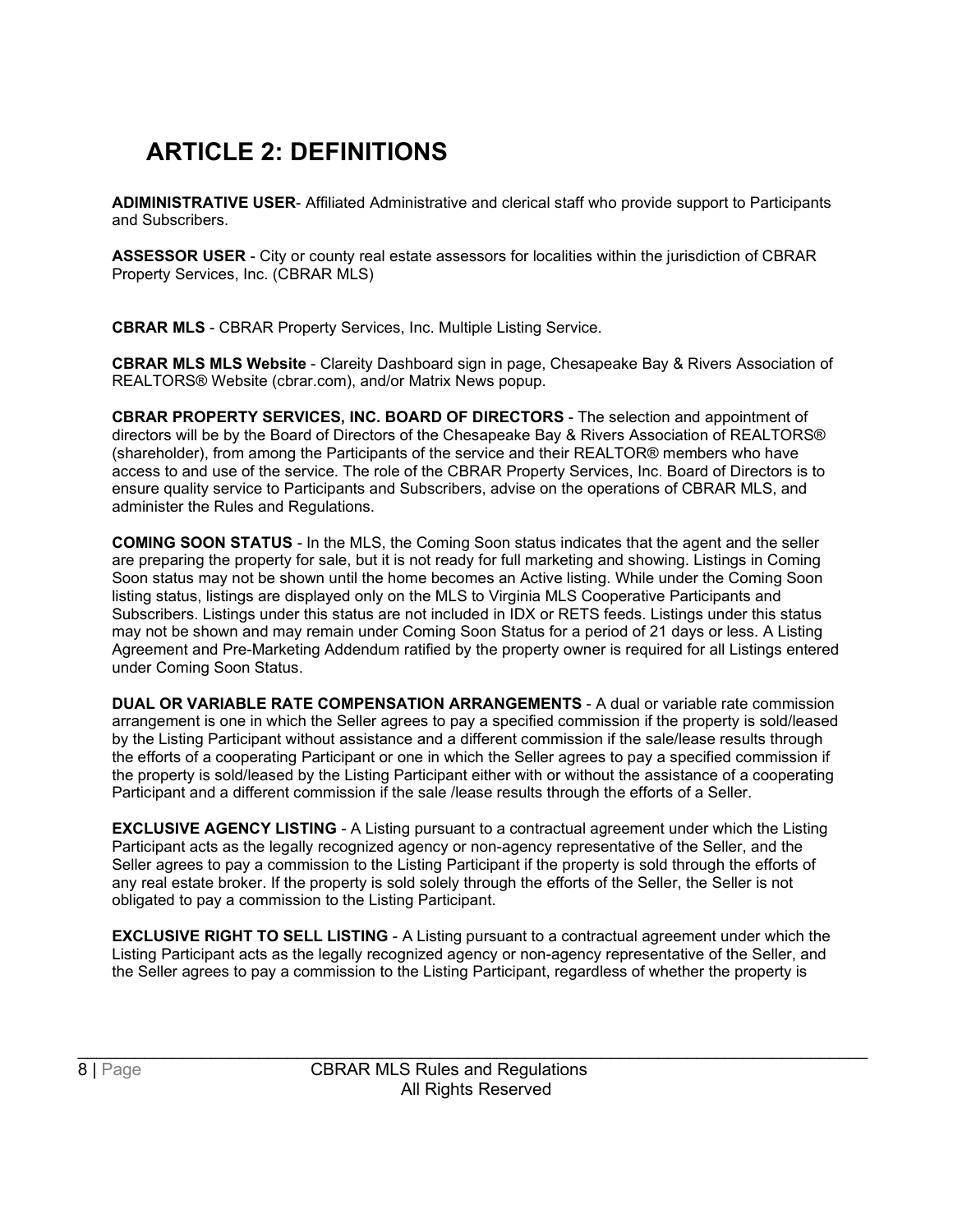sold through the efforts of the Listing Participant, the Seller, or anyone else; and a contractual agreement under which the Listing Participant acts as the agent or as the legally recognized non-agency representative of the Seller, and the Seller agrees to pay a commission to the Listing Participant regardless of whether the property is sold through the efforts of the Listing Participant, the Seller, or anyone else, except that the Seller may name one or more individuals or entities as exemptions in the Listing Agreement and if the property is sold to any exempted individual or entity, the Seller is not obligated to pay a commission to the Listing Participant.

**EXCLUSIVE AUTHORIZATION TO LEASE LISTING** - A Listing pursuant to a contractual agreement under which the Listing Participant acts as the agent or as the legally recognized non-agency representative of the Seller, and the Seller agrees to pay a commission to the Listing Participant, regardless of whether the property is leased through the efforts of the Listing Participant, the Seller, or anyone else; and a contractual agreement under which the Listing Participant acts as the agent or as the legally recognized non-agency representative of the Seller and the Seller agrees to pay a commission to the Listing Participant regardless of whether the property is leased through the efforts of the Listing Participant, the Seller, or anyone else, except that the Seller may name one or more individuals or entities as exemptions in the Listing Agreement and if the property is sold to any exempted individual or entity, the Seller is not obligated to pay a commission to the Listing Participant.

**EXPIRED** - In the MLS, the Expired status means the contract for the listing has expired and has not been renewed.

**INTERNET DATA EXCHANGE (IDX)** - A means by which each Participant may permit the display of its firm's Listings to appear on other IDX Participants' Internet displays.

**INTERNET DATA EXCHANGE DATABASE or IDX DATABASE** - The current aggregate compilation of the Listings of all IDX Participants with the exception of those Listings in which a Seller has opted out of Internet publication.

**LEASED** - In the MLS, the Lease Status means the possession of the property has been transferred from a lessor to lessee.

**LEASED PURCHASED** - In the MLS, the Leased Purchased status indicates that the property is currently subject to a lease contract and is no longer considered active or available for showing.

**LIMITED SERVICE LISTING** - Exclusive Agency Listings or Exclusive Right to Sell Listing under which the Listing Participant will not provide one, or more, of the following services:

- a. Conducting marketing activities on behalf of the Seller in accordance with the brokerage agreement. In so doing, the Participant shall seek a sale at the price and terms agreed upon in the brokerage relationship or a price and terms acceptable to the seller; however, the Participant shall not be obligated to seek additional offers to purchase the property while the property is subject to a contract sale, unless agreed to as part of the brokerage relationship or as the contract of sale so provides
- b. Assisting in the drafting and negotiating of offers and counteroffers, amendments, and addenda to the real estate contract pursuant to §54.1-2101.1 of the Code of Virginia and in establishing strategies for accomplishing the Seller's objectives
- c. Receiving and presenting in a timely manner written offers and counter offers to and from the Seller and purchasers, even when the property is already subject to a contract of sale
- d. Providing reasonable assistance to the seller to satisfy the Seller's contract obligations and to facilitate settlement of the purchase contract.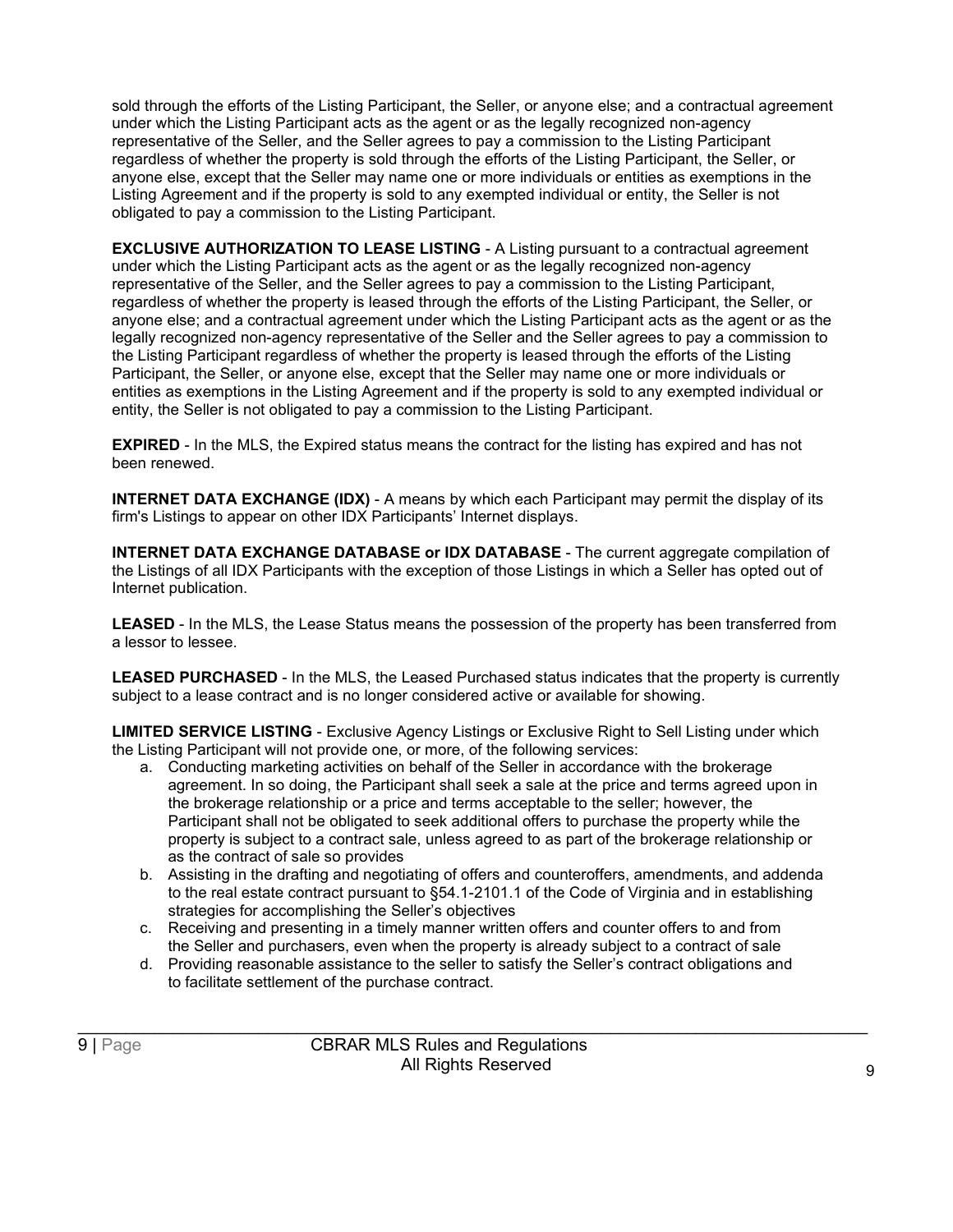**LISTING AGREEMENT** - an enforceable, written and fully executed agreement for an Exclusive Right to Sell Listing or Exclusive Agency Listing between a Listing Participant and Seller whereby the Seller

employs the Participant to market and sell the subject property and the Seller agrees to pay compensation for service provided. The Listing agreement for properties submitted to CBRAR MLS must contain an offer of compensation to a cooperating Participant and the copyright authorizations required §under these Rules and Regulations and the Seller's authorization regarding internet and address display and limitations if any regarding Automated Valuation Models (AVM) and the posting of comments about the property. See Appendix A of these Rules and Regulations.

**LISTING CONTENT (LISTING)** - *"Listing content" as used in the National Association of REALTORS® multiple listing policies, including the model MLS rules and regulations, includes, but is not limited to, photographs, images, graphics, audio and video recordings, virtual tours, drawings, descriptions, remarks narratives, pricing information and other details or information related to listing property.*

**MULTIPLE LISTING SERVICE (MLS)** - the multiple listing service owned and operated by CBRAR Property Services, Inc. Multiple Listing Service (CBRAR MLS).

**MLS DATABASE** *-* The database maintained by CBRAR MLS that contains real estate Listings in the following categories: active, pending sold, for rent, for lease, leased, lease-purchase, withdrawn and released Listing data, as such database is modified from time to time by CBRAR MLS. The term MLS Database, as used in these Rules and Regulations, shall be construed to include any format in which Listing data is collected and disseminated.

**PARTICIPANT** - Any REALTOR® member of the Chesapeake Bay & Rivers Association of REALTORS®, Inc. or any other association who is a principal, partner, corporate officer or branch manager acting on behalf of a principal, without further qualification, except as otherwise stipulated herein, shall be eligible to participate in the MLS upon agreeing in writing to conform to the CBRAR MLS rules and regulations thereof and to pay costs incidental thereto. However, under no circumstances is any individual or firm, regardless of membership status, entitled to Multiple Listing Service "membership" or "participation" unless they hold a current, valid real estate broker's license and offer or accept compensation to and from other Participants or are licensed or certified by an appropriate state regulatory agency to engage in the appraisal of real property. Use of information developed by or published by the MLS is strictly limited to the activities authorized under a Participant's licensure(s) or certification and unauthorized uses are prohibited. Further, none of the foregoing is intended to convey "participation" or "membership" or any right of access to information developed by or published by the MLS where access to such information is prohibited by applicable law. Any person who qualifies for participation in the MLS shall be a Participant. Participant may also be referred to as Broker Participant.

**PENDING** - In the MLS, a Pending status indicates that the property is currently under contract and pending settlement.

**PENDING WITH CONTINGENCIES** - This listing status indicates that a purchaser offer with one or more contingencies has been accepted by the Seller, but the Seller is willing to consider back up offers.

**PUBLIC MARKETING** - Advertising that includes, but is not limited to, flyers displayed in windows, yard signs digital marketing on public facing websites, brokerage website displays (including IDX and VOW), digital communications marketing (email blasts), multi-brokerage listing sharing networks, and applications available to the public.

\_\_\_\_\_\_\_\_\_\_\_\_\_\_\_\_\_\_\_\_\_\_\_\_\_\_\_\_\_\_\_\_\_\_\_\_\_\_\_\_\_\_\_\_\_\_\_\_\_\_\_\_\_\_\_\_\_\_\_\_\_\_\_\_\_\_\_\_\_\_\_\_\_\_\_\_\_\_\_\_\_\_\_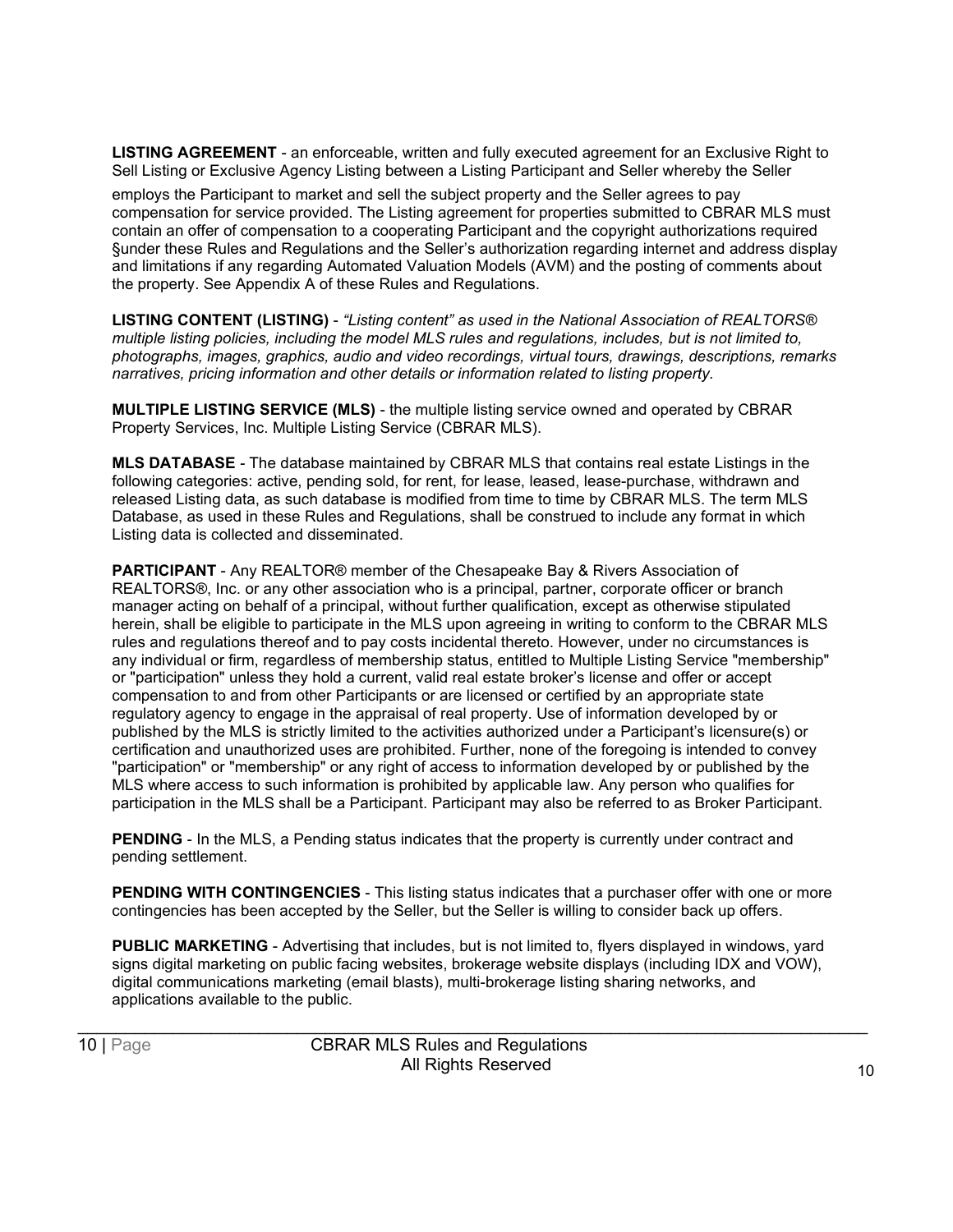**PRE-CONSTRUCTION / TO BE BUILT LISTING** - The listing is for a specific lot with a specific structure that could be built for a specific list price, however, construction has not begun.

**PROPERTY MANAGEMENT AND EXCLUSIVE RENTAL AGREEMENT – A Listing pursuant to a** contractual agreement under which the Listing Participant acts as the agent or as the legally recognized non-agency representative of the Seller, and the Seller agrees to pay a commission to the Listing

Participant, regardless of whether the property is leased through the efforts of the Listing Participant, the Seller, or anyone else; and a contractual agreement under which the Listing Participant acts as the agent or as the legally recognized non-agency representative of the Seller and the Seller agrees to pay a commission to the Listing Participant regardless of whether the property is leased through the efforts of the Listing Participant, the Seller, or anyone else, except that the Seller may name one or more individuals or entities as exemptions in the Listing Agreement and if the property is sold to any exempted individual or entity, the Seller is not obligated to pay a commission to the Listing Participant.

**RELEASED** - In the MLS, a Released status indicates that the listing agreement between the Seller and Listing Agent has been terminated or released.

**SELLER** - Property Owner(s) and/or Lessor(s)/ Landlord(s)

**SHORT SALE** - a transaction in which title transfers, where the sale price is insufficient to pay the total of all liens and costs of sale and where the Seller does not bring sufficient liquid assets to the closing to cure all deficiencies.

**SOLD** - In the MLS, the Sold status indicates that the property has been transferred from a Seller to a Buyer.

**SOLD NON-MLS LISTING** – Listings that (a) do not qualify for submission into the MLS under these Rules and Regulations or (b) are not authorized by the Seller for MLS submission or (c) are sold outside of the CBRAR MLS jurisdiction may be entered into the MLS system by the CBRAR MLS agent representing the buyer's side of the transaction after the transaction has closed.

**STRUCTURED COMPENSATION** – Compensation in the MLS must be expressed as a percentage of the gross sales price or a flat fee. Tiered or structured compensation is allowed. (Example: compensation shall be x% of the first \$100,000 of the sales price and y% of the balance of the gross sales price). The terms of such structured compensation should be entered in the Structured Compensation Terms field.

**SUBSCRIBER** – Non-principal (Associate) brokers and real estate sales licensees who possess a valid real estate license, are affiliated with an MLS Participant and have subscribed to the MLS. Subscriber may also be referred to as Agent Subscriber. See Section 3.2

**TEMP WITHDRAWN** – In the MLS, the Temp Withdrawn status indicates that the property is subject to an active listing agreement, but the property has been temporarily taken off the market and showing activities have been suspended.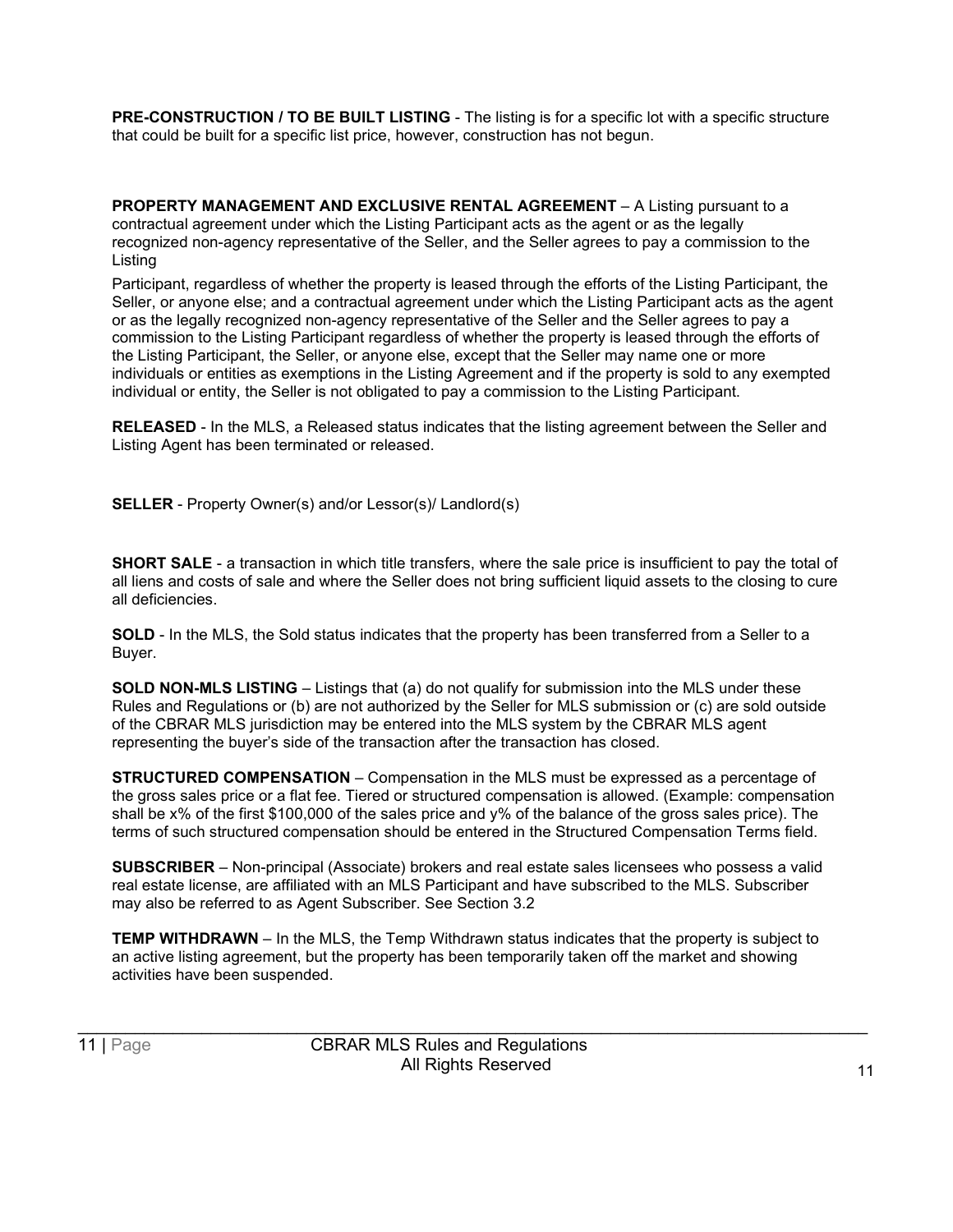**USER** – Participants, Subscribers, Administrative Users and Assessor Users, collectively.

**TECHNOLOGY PROVIDER** - any third person or entity that displays Listing content on a Participant's or Subscriber's behalf.

**VIRGINIA MLS COOPERATIVE** - An agreement entered into by the CBRAR Property Services, Inc. (CBRAR MLS) and Central VA Regional MLS (CVR MLS) to provide the authorized users of these two MLS's access to a combined multiple listing database and a blanket, unilateral offer of compensation and cooperation.

# <span id="page-15-0"></span>**ARTICLE 3: PARTICIPATION**

#### *Section 3.1 Participant*

<span id="page-15-1"></span>Any REALTOR® member of the Chesapeake Bay & Rivers Association of REALTORS® or any other association who is a principal, partner, corporate officer, or branch manager acting on behalf of a principal, without further qualification, except as otherwise stipulated herein, shall be eligible to participate

in the MLS upon agreeing in writing to conform to the CBRAR MLS Rules and Regulations thereof and to pay costs incidental thereto. However, under no circumstances is any individual or firm, regardless of membership status, entitled to Multiple Listing Service "membership" or "participation" unless they hold a current, valid Virginia real estate broker's license and offer or accept compensation to and from other Participants or are licensed or certified by an appropriate state regulatory agency to engage in the appraisal of real property. Use of information developed by or published by the MLS is strictly limited to the activities authorized under a Participant's licensure(s) or certification and unauthorized uses are prohibited. Further, none of the foregoing is intended to convey "participation" or "membership" or any right of access to information developed by or published by the MLS where access to such information is prohibited by applicable law. Any person who qualifies for participation in the MLS shall be a Participant.

Mere possession of a broker's license is not sufficient to qualify for MLS participation. Rather, the requirement that an individual or firm 'offers or accepts cooperation and compensation' means that the Participant actively endeavors during the operation of its real estate business to list real property of the type listed on the MLS and/or to accept offers of cooperation and compensation made by Listing Participants or agents in the MLS. "Actively" means on a continual and on-going basis during the operation of the Participant's real estate business. The "actively" requirement is not intended to preclude MLS participation by a Participant or potential Participant that operates a real estate business on a part time, seasonal, or similarly time-limited basis or that has its business interrupted by periods of relative inactivity occasioned by market conditions. Similarly, the requirement is not intended to deny MLS participation to a Participant or potential Participant who has not achieved a minimum number of transactions despite good faith efforts. Nor is it intended to permit an MLS to deny participation based on the level of service provided by the Participant or potential Participant as long as the level of service satisfies state law.

The key is that the Participant or potential Participant actively endeavors to make or accept offers of cooperation and compensation with respect to properties of the type that are listed on the MLS in which participation is sought. This requirement does not permit an MLS to deny participation to a Participant or potential Participant that operates a Virtual Office Website ("VOW") (including a VOW that the Participant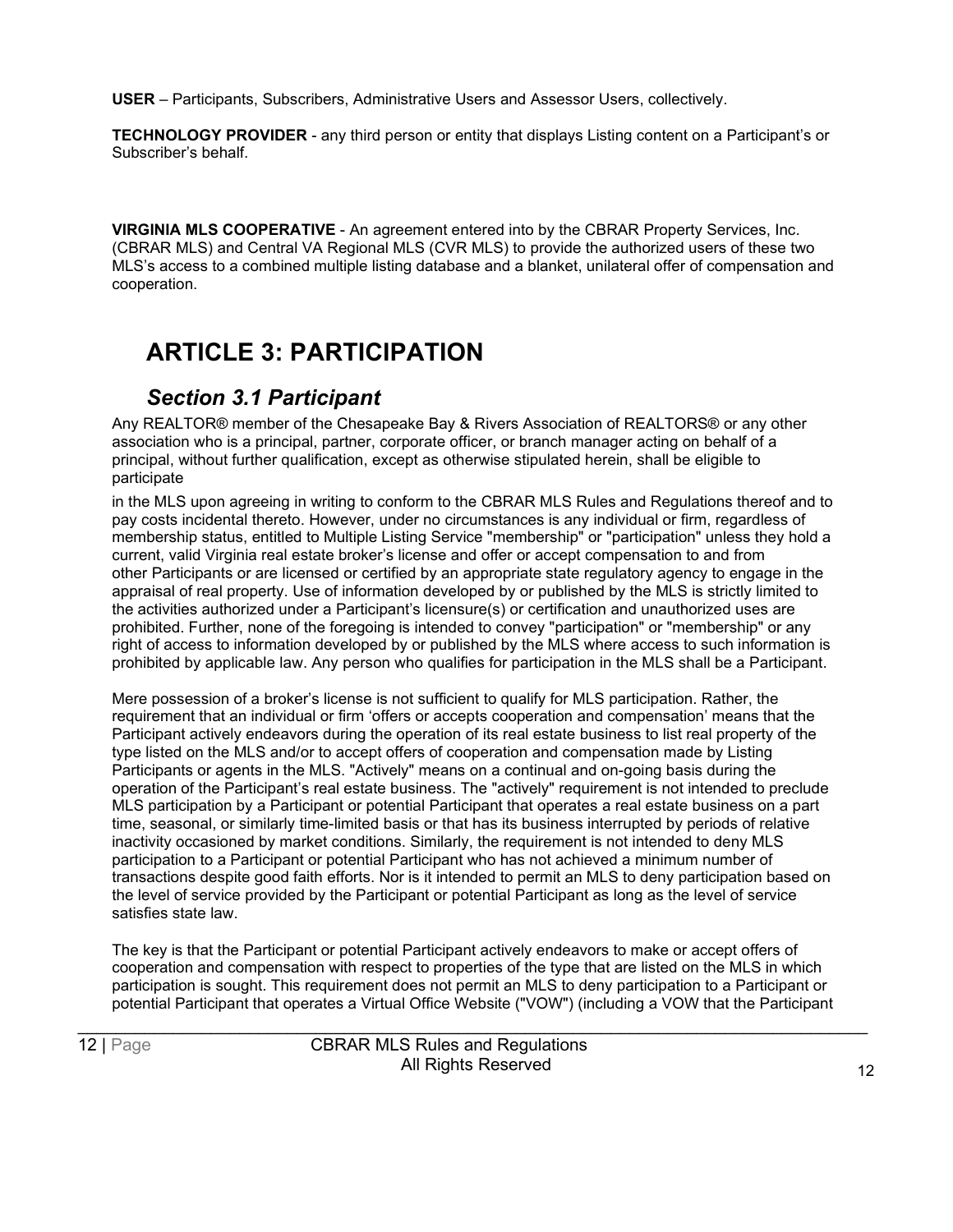uses to refer customers to other Participants) if the Participant or potential Participant actively endeavors to make or accept offers of cooperation and compensation. An MLS may evaluate whether a Participant or potential Participant "actively endeavors during the operation of its real estate business" to "offer or accept cooperation and compensation" only if the MLS has a reasonable basis to believe that the Participant or potential Participant is in fact not doing so. The membership requirement shall be applied on a nondiscriminatory manner to all Participants and potential Participants.

#### *Section 3.2 Subscriber*

<span id="page-16-0"></span>Subscribers are Non-principal (Associate) brokers and real estate licensees who possess a valid real estate license and are licensed with an MLS Participant may become agent Subscribers of CBRAR MLS ("Subscriber"). Subscribers are responsible for all MLS services fees, compliance with MLS Rules and Regulations and the limitations and restrictions of state law. Subscribers shall be eligible to participate in the Multiple Listing Service upon Subscriber agreeing in writing to conform to the CBRAR MLS Rules and Regulations and to pay the required fees for Subscriber access. Participant must authorize Subscriber access requests.

#### *Section 3.3 Administrative User*

<span id="page-16-1"></span>Affiliated administrative and clerical staff who provide support to Participants and Subscribers are eligible to apply for Administrative User Access subject to certain limitations as may be approved by the CBRAR Property Services, Inc. Board of Directors. The Participant is responsible for the Administrative User and his or her compliance with CBRAR MLS rules and regulations and the limitations and restrictions of state law. Administrative Users shall be eligible to participate in the Multiple Listing Service upon the Participant and the User agreeing in writing to cause the Administrative User to conform to the CBRAR MLS Rules

and Regulations and to pay the required fees for administrative access. The responsible Participant must authorize all Administrative User access requests.

#### *Section 3.4 Assessor User*

<span id="page-16-2"></span>City or county real estate assessors for localities within the jurisdiction of CBRAR MLS may become Assessor users ("Assessor User"). Assessor Users are responsible for all MLS services fees (if any) and must agree to comply with CBRAR MLS Rules and Regulations and the limitations and restrictions of state law.

#### *Section 3.5 Required Training*

<span id="page-16-3"></span>All applicants for MLS access including Broker Participants, licensee Subscribers and Administrative Users affiliated with a Broker participant and licensed appraisers may be required to complete an orientation program consisting of 2.5 hours of in classroom or approved online MLS system training within thirty (30) days of application for MLS access. MLS passwords are provided upon completion of the training. During the time between application for MLS access and receipt of a password, MLS staff can add or modify listing information for the Participant or Subscriber for a fee as determined by the CBRAR MLS Board of Directors.

Participants and Subscribers may be required, at the discretion of the MLS Board of Directors, to complete additional training of not more than four (4) classroom hours in any twelve (12) month period when deemed necessary by the MLS to familiarize Participants and Subscribers with system changes or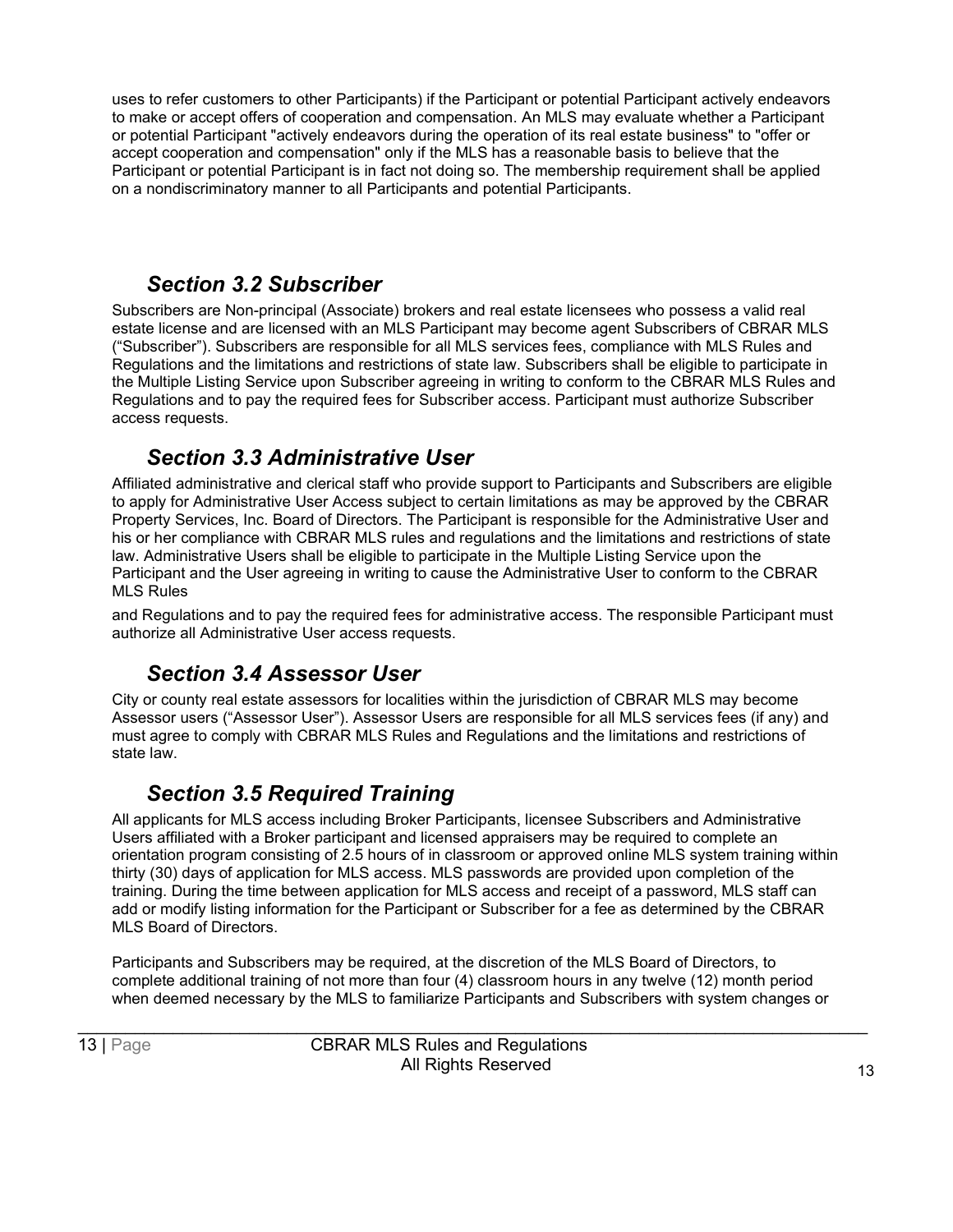enhancement and/or changes to MLS rules or policies. Participants and subscribers must be given the opportunity to complete any mandated orientation and additional training remotely.

#### *Section 3.6 CBRAR MLS Forms*

<span id="page-17-0"></span>Participants and Subscribers have access to a CBRAR Forms library provided through a CBRAR MLS approved forms or transaction management partner. The forms library contains CBRAR MLS documents, Virginia Association of Realtors documents, and for some Subscribers Rein documents. This forms library is provided to CBRAR MLS users for use in their real estate practice. Any of the following actions will be considered a Prohibited Use of CBRAR MLS Forms: (a) providing CBRAR MLS Forms to any non-CBRAR MLS agent or broker, unless the Participant or Subscriber is actively involved in a transaction with the non-CBRAR MLS Participant or Subscriber and/or (b) providing CBRAR MLS Forms to any client, customer or member of the public for use outside of a transaction involving the CBRA MLS Participant or Subscriber. Any Prohibited Use of a CBRAR MLS form is considered a violation of these Rules and Regulations and may be subject to a fine.

# <span id="page-17-1"></span>**ARTICLE 4: GENERAL RULES**

#### *Section 4.1 REALTOR® Code of Ethics*

<span id="page-17-2"></span>All Users agree to abide by the National Association of REALTORS® Code of Ethics, the CBRAR MLS rules, regulations and policies and the limitations and restrictions of state and federal laws.

#### *Section 4.2 Commission Rates*

<span id="page-17-3"></span>The CBRAR MLS shall not fix, control, recommend, suggest, or maintain commission rates or fees for services to be rendered by Participants. Further, CBRAR MLS shall not fix, control, recommend, suggest, or maintain the division of commissions or fees between cooperating Participants or between Participants and non-participants.

#### *Section 4.3 Trademark Use*

<span id="page-17-4"></span>No MLS participant, subscriber or licensee affiliated with any participant shall, through the name of their firm, their URLs, their e-mail addresses, their website addresses, or in any other way represent, suggest, or imply that the individual or firm is an MLS, or that they operate an MLS. Participants, subscribers and licensees affiliated with participants shall not represent, suggest, or imply that consumers or others have direct access to MLS databases, or that consumers or others are able to search MLS databases available only to participants and subscribers. This does not prohibit participants and subscribers from representing that any information they are authorized under MLS rules to provide to clients or customers is available on their websites or otherwise.

#### *Section 4.4 Verification of Listing Data*

<span id="page-17-5"></span>CBRAR MLS does not verify Listing Content provided by Participants and Subscribers and disclaims any responsibility for its accuracy. Each Participant and Subscriber agrees to hold CBRAR MLS harmless from any liability arising from any inaccuracy or inadequacy of any information entered in the CBRAR MLS Database.

#### *Section 4.5 Confidentiality*

<span id="page-17-6"></span>Any information provided by CBRAR MLS to any User shall be considered confidential, including without limitation, the MLS Database, the IDX Database, any User's password to the MLS Database and IDX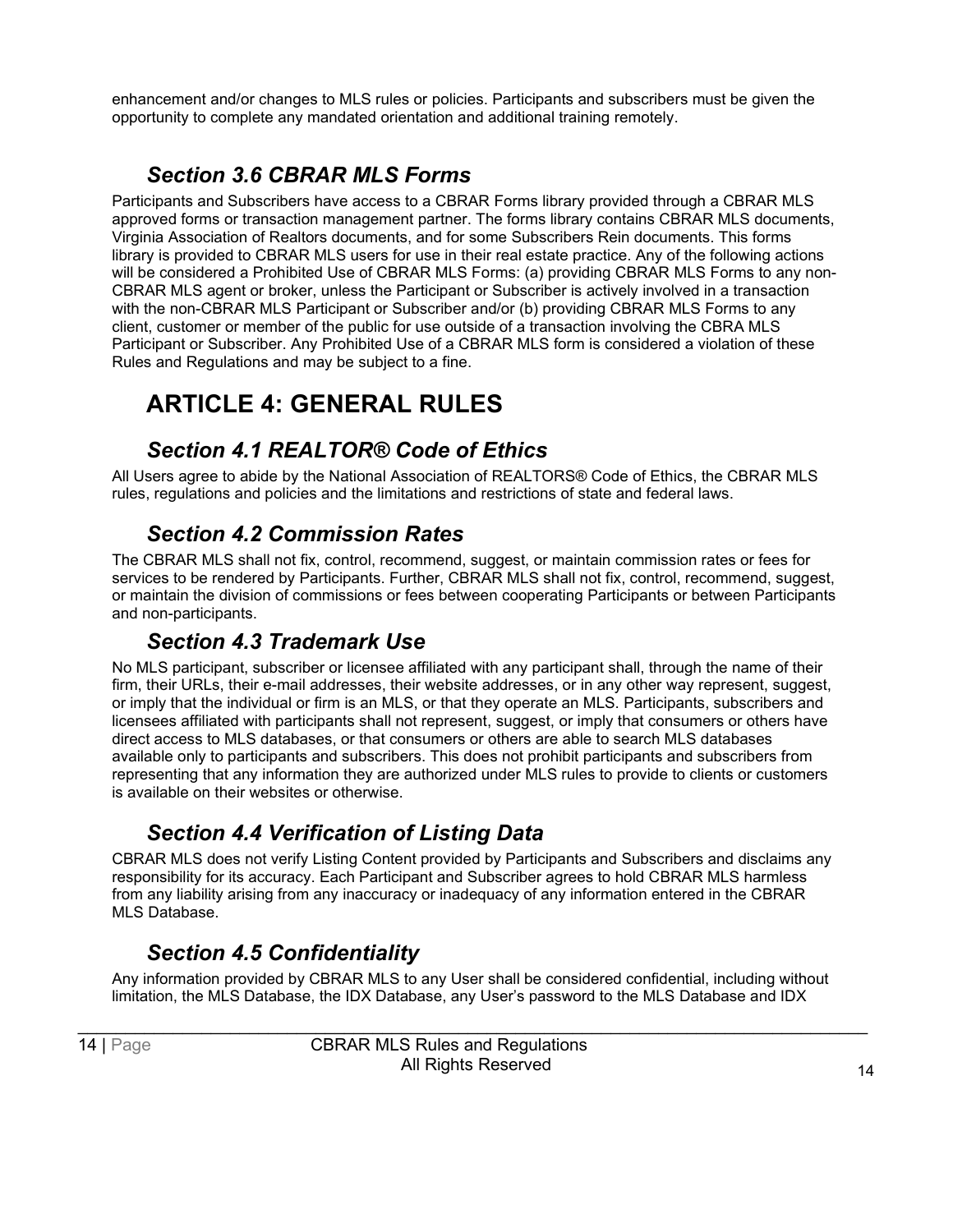Database, any printouts of the MLS Database and IDX Database as provided under these Rules and Regulations, and all Participant's Listings, including personal information of a Seller included in a Participant's Listing ("Confidential Information"). Confidential Information shall be maintained by the User as confidential and available exclusively for the use by CBRAR MLS Participants, Subscribers, Administrative Users and Assessor Users. CBRAR MLS Users shall not disclose any Confidential Information to anyone, except as expressly allowed under these Rules and Regulations, or as ordered by a court of competent jurisdiction or as otherwise required by law. CBRAR MLS Users shall not disclose any Confidential Information pursuant to a court order or as required by law until the applicable Participants, Subscribers, Administrative Users and Assessor Users has given CBRAR MLS ten (10) days prior written notice and an opportunity to oppose such disclosure. Notwithstanding the foregoing, Participants and Subscribers may disclose individual Listings maintained in the MLS Database in the ordinary course of Participant's or Subscriber's real estate or appraisal business.

#### *Section 4.6 Password Use*

<span id="page-18-0"></span>A confidential password is issued to each authorized User upon completion of the MLS application process. For security purposes, Users are periodically required to change their passwords. Access to the MLS Database is restricted to Users. Any User who allows another User or unauthorized party to utilize their personal username and password to gain access to the MLS Database or use of the MLS Database or any derivative thereof shall be subject to a fine.

#### *Section 4.7 Accuracy of Listing Data and Listing Compliance*

<span id="page-18-1"></span>Participants and Subscribers are required to submit accurate listing data and required to correct any known errors.

Each Participant and Subscriber agrees to take all actions necessary to maintain Listing Content in compliance with the terms and conditions of these Rules and Regulations.

#### *Section 4.8 Representations and Warranties*

<span id="page-18-2"></span>By the act of submission of Listings to CBRAR MLS, the Participant and Subscriber represent and warrant that:

- a. The Participant has been authorized to grant and also thereby does grant authority for CBRAR MLS to include the Listings in the MLS Database and also in any statistical report on comparable data. All right, title, and interest in the MLS Database shall at all times remain vested in CBRAR MLS as provided under these Rules and Regulations.
- b. The Participant and the Seller have entered into an Exclusive Agency, Exclusive Right to Sell, Exclusive Authorization to Lease or Property Management agreement.
- c. The Seller has agreed in writing that CBRAR MLS may include the Listing in the MLS Database, license the MLS Database to third parties, disclose and publicly display the Listing, and otherwise lawfully use the Listing information.
- d. The Listing complies in all respects with these Rules and Regulations.
- e. To the best of the Participant's and Subscriber's knowledge, and after reasonable due diligence to verify accuracy, all information included in the Listing Content is accurate and complete.
- f. All creative works included in the Listing Content are either original works of authorship of the Participant and/or Subscriber, including all remarks and other text, photographs, video clips, and other graphics and all other components of the Listing Content, or Participant and/or Subscriber have acquired all ownership and copyrights in such Listing Content and its components pursuant to written assignments.
- g. Participant has assigned their rights in the Listing Content to CBRAR MLS in accordance with these Rules and Regulations and no other person or entity has any rights of any nature in or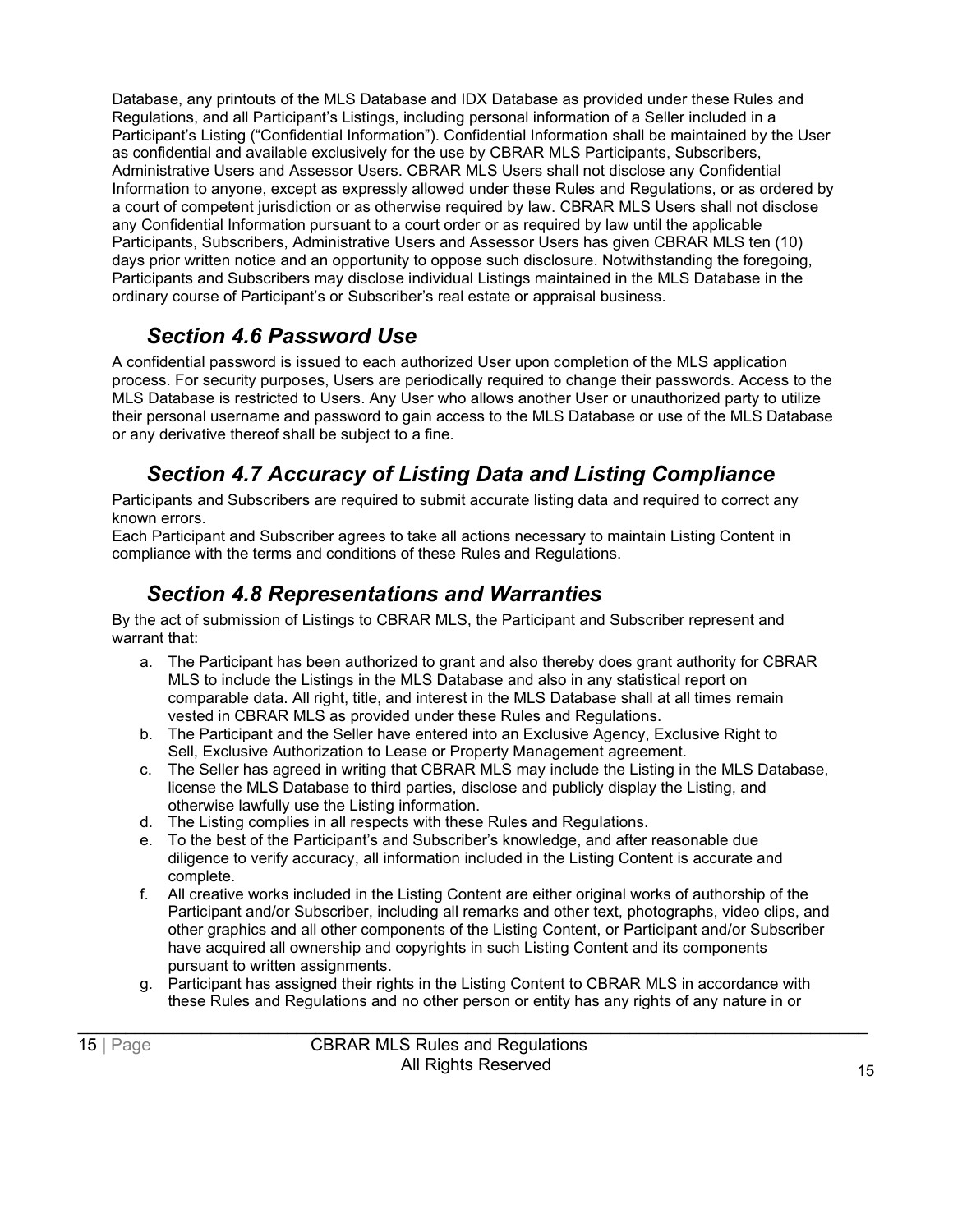to any of the Listing Content.

h. There are no claims, litigation or proceedings pending or threatened with respect to the Listing, or any component of the Listing Content.

#### *Section 4.9 Use of the MLS Database*

#### <span id="page-19-0"></span>**Section 4.9.1 Distribution**

Participants shall at all times maintain control over and responsibility for any copies of the MLS Database or Listings and shall not distribute any such copies to persons other than persons who are Subscribers with such Participants.

#### <span id="page-19-1"></span>**Section 4.9.2 Display**

Participants/Subscribers shall be permitted to display the MLS Database to prospective purchasers only in conjunction with their ordinary business activities of attempting to locate ready, willing, and able buyers for the properties described in the MLS Database.

#### <span id="page-19-2"></span>**Section 4.9.3 Reproduction**

Participants/ Subscribers shall not reproduce the MLS Database or any portion thereof except in the following limited circumstances:

- a. Participants/Subscribers may reproduce and distribute to prospective purchasers or sellers, a reasonable number of single copies of Listing Content, but in no event more than 250, contained in the MLS Compilation which relate to any properties in which the prospective purchasers or sellers are, or may, in the judgment of the Participants or their Subscribers, be interested.
- b. Reproductions made in accordance with this rule shall be prepared in such a fashion that Listings other than those in which a prospective purchaser or tenant has expressed interest, or which the Participant or the Subscribers are seeking to promote interest, are not contained in such reproduction.
- c. Nothing contained herein shall be construed to preclude any Participant from utilizing, displaying, distributing, or reproducing property Listings or other compilations of data

listing data, whether provided in printed format, electronically, or in any other form or format, is provided for the exclusive use of the participant and those licensees affiliated with the participant who are authorized to have access to such information. Such information may not be transmitted, retransmitted, or provided in any manner to any unauthorized individual, office, or firm. If the Participant wishes to send the firm's current Listing information to a third party via electronic means, a statement from the Participant is required by CBRAR MLS (in all cases) stating that said entity has the Participant's permission to receive the property information electronically. Those receiving the Listing information must state that the property Listings are provided by the CBRAR Property Services, Inc., unless altered in any way by the Participant prior to distribution.

d. None of the foregoing shall be construed to prevent any individual legitimately in possession of current listing information, sold information, comparables, or statistical information from utilizing such information to support valuations on particular properties for clients and customers. Any MLS content in data feeds available to participants for real estate brokerage purposes must also be available to participants for valuation purposes, including automated valuations.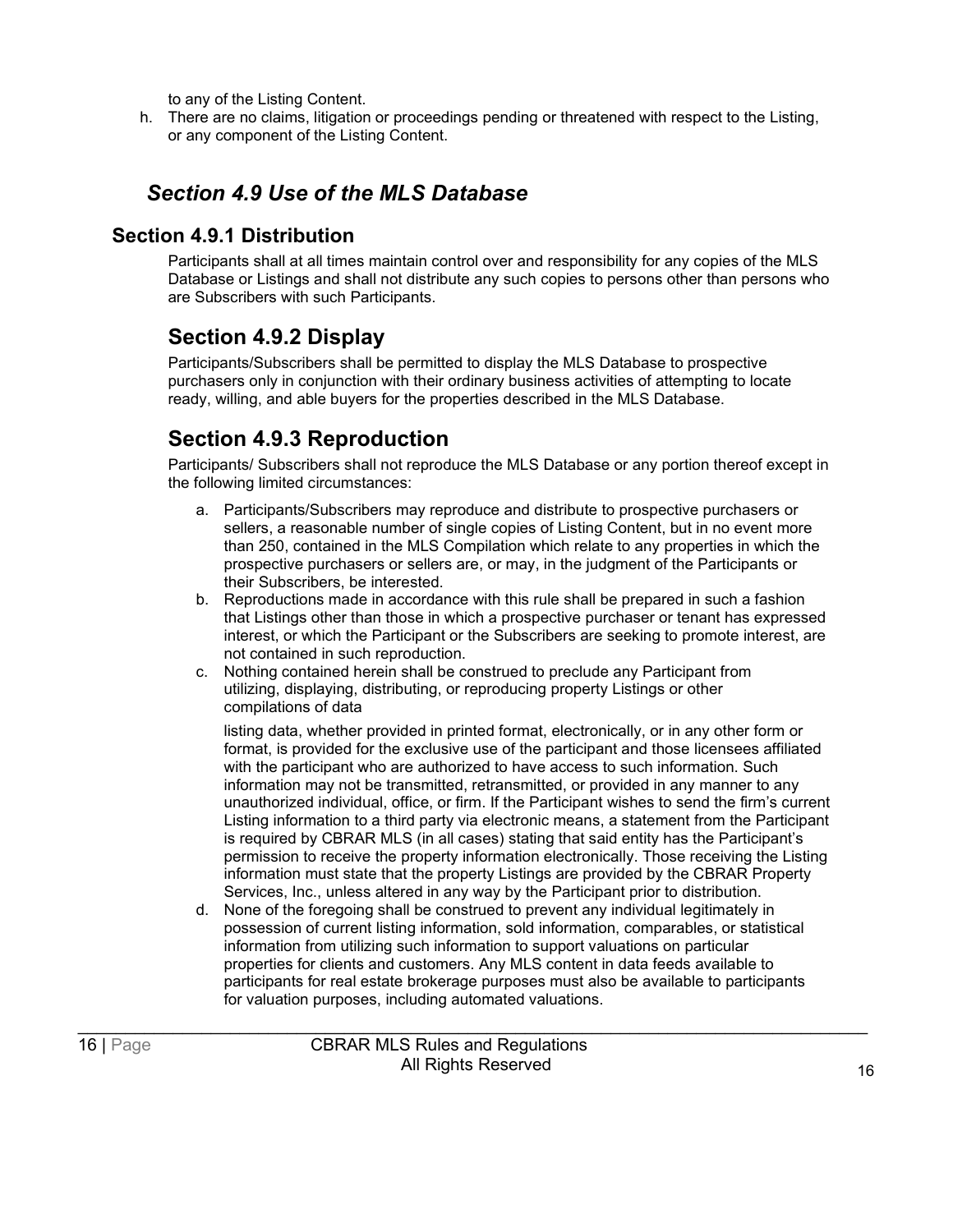e. MLS's must either permit use of existing data feeds, or create a separate data feed, to satisfy this requirement. MLS's may require execution of a third-party license agreement where deemed appropriate by the MLS. MLS's may require participants who will use such data feeds to pay the reasonably estimated costs incurred by the MLS in adding or enhancing its downloading capacity for this purpose. Information deemed to be confidential may not be used as supporting documentation. Any other use of such information is unauthorized and prohibited by these rules and regulations and may be subject to a fine under these rules.

#### **Section 4.9.4 Advertising of Listings Filed with CBRAR MLS**

CBRAR MLS Property Listings may not be advertised by Subscriber/Participant other than the Listing Subscriber/Participant in any media (print, electronic or other media format) without the prior written consent of the Listing Subscriber/Participant. The only exception to this requirement is listing display within the context of the IDX data feed where permission may be presumed, subject to the rules and regulations pertaining to IDX.

#### *Section 4.10 Limitation of Liability*

<span id="page-20-0"></span>In no event shall CBRAR MLS be liable for the payment of any consequential, incidental or punitive damages, or lost profits, even if CBRAR MLS has been advised of the possibility of such damages. The entire liability of CBRAR MLS to the participant or Subscriber for all claims arising from or related to the MLS database or the subject matter of these Rules and Regulations, whether in contract, tort or otherwise, shall not exceed the total amount of fees, not including out of pocket expenses, paid by the applicable participant or Subscriber to CBRAR MLS for the month(s) during which the MLS database did not function reasonably well or the six (6) months immediately preceding the date on which the claim accrued, whichever is less. CBRAR MLS shall not be liable to any third party, such as an agent employed by or associated with the Participant or a Seller, for any claims, liability, losses, damages or expenses arising from or related to these Rules and Regulations or the MLS database or IDX database. Should any agent of a Participant, including a Subscriber assert any claim, liability, loss, damage or expense (collectively, a "claim") against CBRAR MLS, then the participant shall indemnify, hold harmless and defend CBRAR MLS from such claim, including payment of CBRAR MLS' reasonable attorney's fees and costs.

#### *Section 4.11 Fair Housing*

<span id="page-20-1"></span>No listing may be entered into the MLS Database or revised to contain language which violates the Federal and State Fair Housing Acts, as amended from time to time.

Any listing containing potential violations of any fair housing laws should be reported to CBRAR MLS through the compliance process outlined in Section 9 of these Rules and Regulations.

#### *Section 4.12 Services Advertised as "Free"*

MLS participants and subscribers must not represent that their brokerage services to a client or customer are free or available at no cost to their clients, unless the participant or subscriber will receive no financial compensation from any source for those services.

#### *Section 4.13 Membership Communication*

<span id="page-20-2"></span>The CBRAR MLS member to member communication is provided for members to communicate information of interest to CBRAR members/users only. Communications are not screened or edited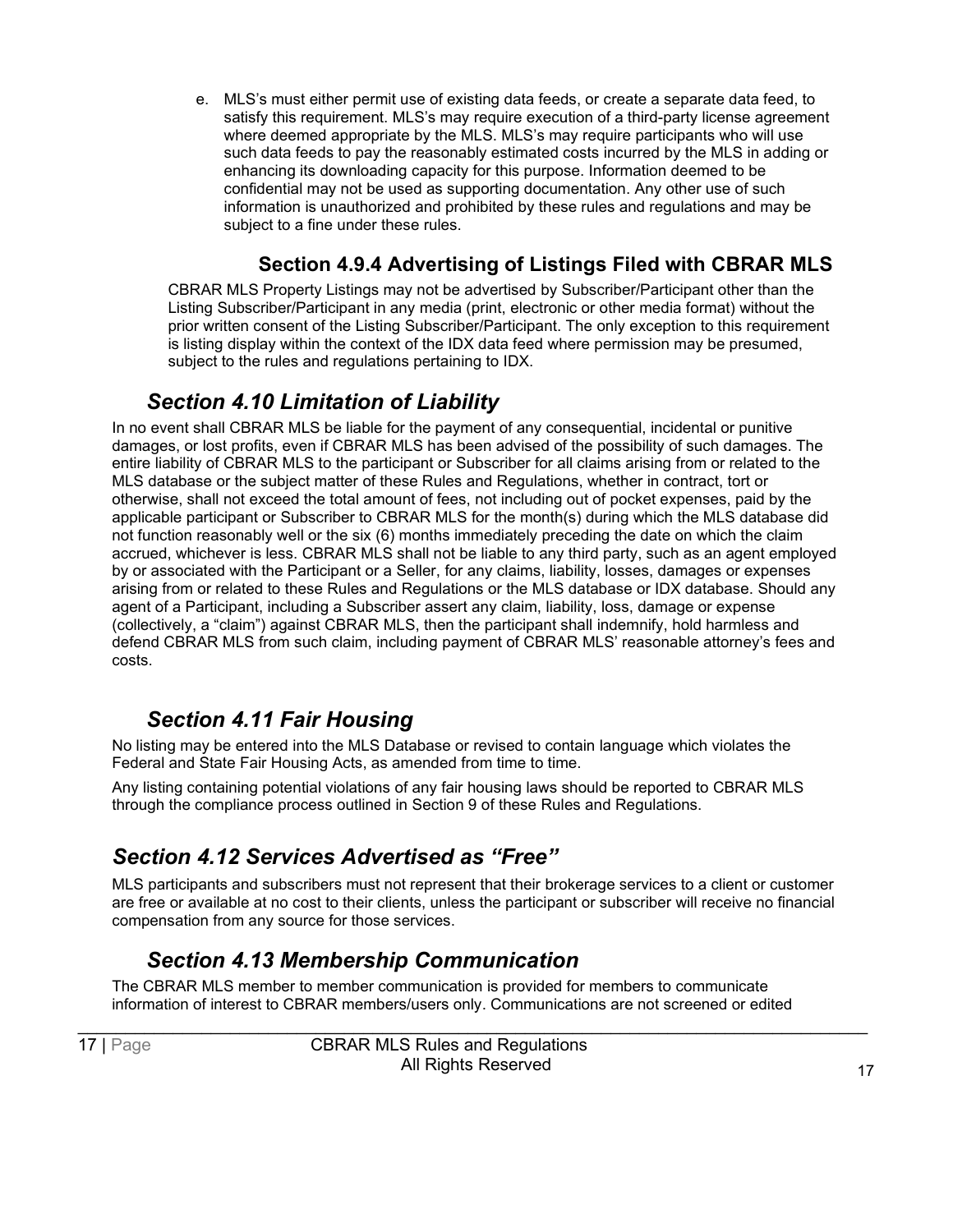before they are transmitted to members. Improper use and abuse of the system includes content that is not related to CBRAR; contains confidential client information; false, vulgar, defamatory, or harassing messages; commercial advertisements not related to real estate; advertisement of prohibited MLS listings; solicitation such as agent recruiting; and messages intended to create debate or argument and antitrust violations. Violations are subject to sanctions including reprimand, fines, suspension, or termination as determined by the CBRAR Property Services, Inc. Board of Directors.

# <span id="page-21-0"></span>**ARTICLE 5: LISTING PROCEDURES**

#### *Section 5.1 Listings Subject to CBRAR MLS Rules and Regulations*

<span id="page-21-1"></span>All Participant Listings of the property types identified in Section 5.2 of these Rules and Regulations are subject to CBRAR MLS Rules and Regulations upon Seller's ratification of the Listing agreement. Only Exclusive Authorization to Sell, Exclusive Authorization to Lease and Exclusive Agency Listings that conform to these rules and regulations are eligible for inclusion in the MLS Database.

Listings subject to these Rules and Regulations must be in an Active or Coming Soon status in the MLS Database within three (3) days of Listing Agreement ratification by the Seller. Notwithstanding the foregoing, if any Public Marketing is performed prior to the three (3) day submission set forth herein, then the listing must be entered into the MLS Database within in one (1) business day in accordance with Section 5.9.

Listed properties located outside the CBRAR MLS service area may be voluntarily submitted to CBRAR MLS, but submission of these Listings is not required. Once entered, however, the listing will be subject to all rules and regulations provided herein unless noted otherwise.

#### **Section 5.1.2 Coming Soon Status – Terms and conditions of use Coming Soon listing are not available for showing or sale.**

- a. Only properties subject to a ratified listing agreement and pre-marketing addendum may be entered under the Coming Soon status. Coming Soon listings are subject to the requirements set forth in this Section 5.1 and must be entered into the MLS system under the Coming Soon status within three (3) days of the Listing Agreement ratification by the Seller or within one (1) day of Public Marketing.
- b. This status is included in IDX and Data feeds.
- c. Listings under Coming Soon Status may not be shown. In the event that a Seller agrees to allow a Coming Soon listing to be shown the listing status must be changed to Active prior to the showing.
- d. Days on Market (DOM) do not accrue while a listing is under the Coming Soon listing status.
- e. You must include an Expected On-Market Date when using the Coming Soon listing status. This is the date when you expect your listing to be Active in the MLS system. This date cannot exceed 21 days from the ratification date. The listing will move to an active status on the Expected On- Market Date. If the listing is not ready for an active status upon the expiration of the Coming Soon period, consider using the Temp Withdrawn listing status.
- f. Listings under Coming Soon Status must have a List price and offer of cooperative compensation.
- g. Because a Listing under the Coming Soon status will have an MLS number, the listing agent will be able to add virtual tours, marketing materials, and listing documents ahead of time.
- h. No listing, including a listing that was once under the Coming Soon status, can revert back to the Coming Soon status. The same listing agent may not relist a property as a Coming Soon listing unless the property has been off market for 90 days or more.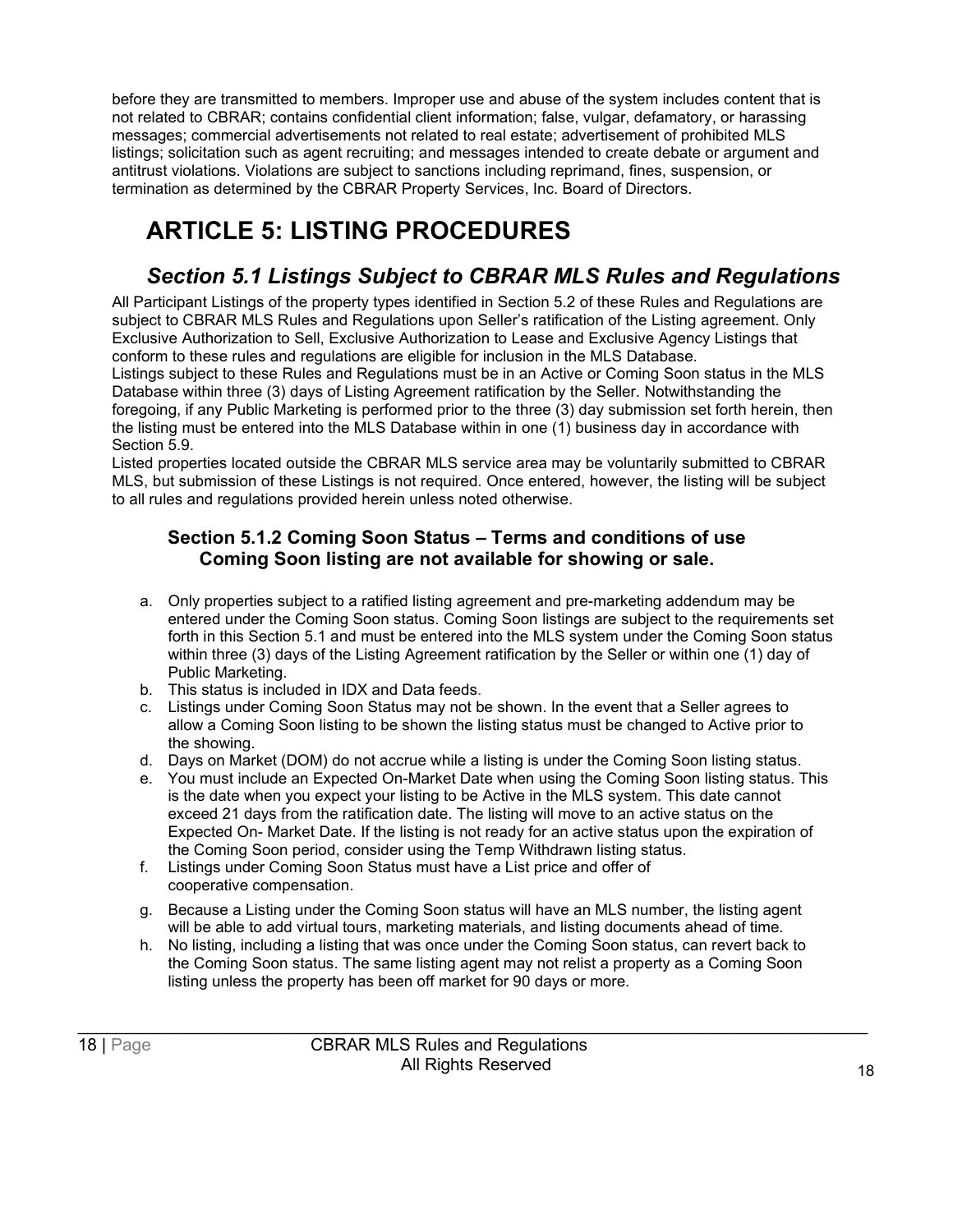#### *Section 5.2 MLS Property Types – Mandatory Submission*

<span id="page-22-0"></span>All Listings of the following property types located within the CBRAR MLS jurisdiction are required to be entered into the MLS Database:

- a. Single Family New and resale residential single-family dwellings and farms
- b. Condo/Townhouse New and resale residential condo/townhouse dwellings
- c. Residential Multi-Family New and resale residential multi-family (2, 3 or  $\overline{4}$ ) unit) residential dwellings.
- d. Residential Lots/Land New and resale residential lots and Land.

#### **Listings of the following property types may be entered into the MLS database on a voluntary basis.**

- e. Residential Rentals Single family single dwellings for rent
- f. Improved and unimproved commercial property for sale
- g. Commercial property for lease
- h. Commercial business opportunities that include some interest in real property

#### **Section 5.2.1 MLS Property Types - Voluntary Listing**

#### **Submission**

Residential Rental Listings

Submission of residential rental Listings is voluntary but once entered into the MLS Database all rental listings must conform to the Rules and Regulations of CBRAR MLS. Residential rental listings are exempt from CBRAR MLS lockbox requirement.

Commercial Listings – For sale and for lease

Submission of Commercial Listings is voluntary but once entered into the MLS Database all listings must conform to the Rules and Regulations of CBRAR MLS. Commercial listings for sale and for lease are exempt from the CBRAR MLS lockbox requirement.

**Practice Note: While the contribution of residential rental listings and commercial listings for** *sale and for lease is voluntary, if submitted to the MLS Database, they must conform to all MLS Rules and Regulations (including audit, photo, status updates, data accuracy, etc.) All listings added to the MLS Database are subject audit and fines for non-compliance.*

#### *Section 5.3 Listing Types*

<span id="page-22-1"></span>CBRAR MLS does not regulate the type of Listings Participants may take, however, not all Listings are eligible for submission. CBRAR MLS will accept the following types of Listings subject to compliance with the terms and conditions of these Rules and Regulations.

- a. Exclusive Right of Sale Listing
- b. Exclusive Agency Listing
- c. Exclusive Authorization to Lease Listing
- d. Limited Service Listing
- e. Independent Contractor (Non-Agency) Exclusive Right to Sell Listing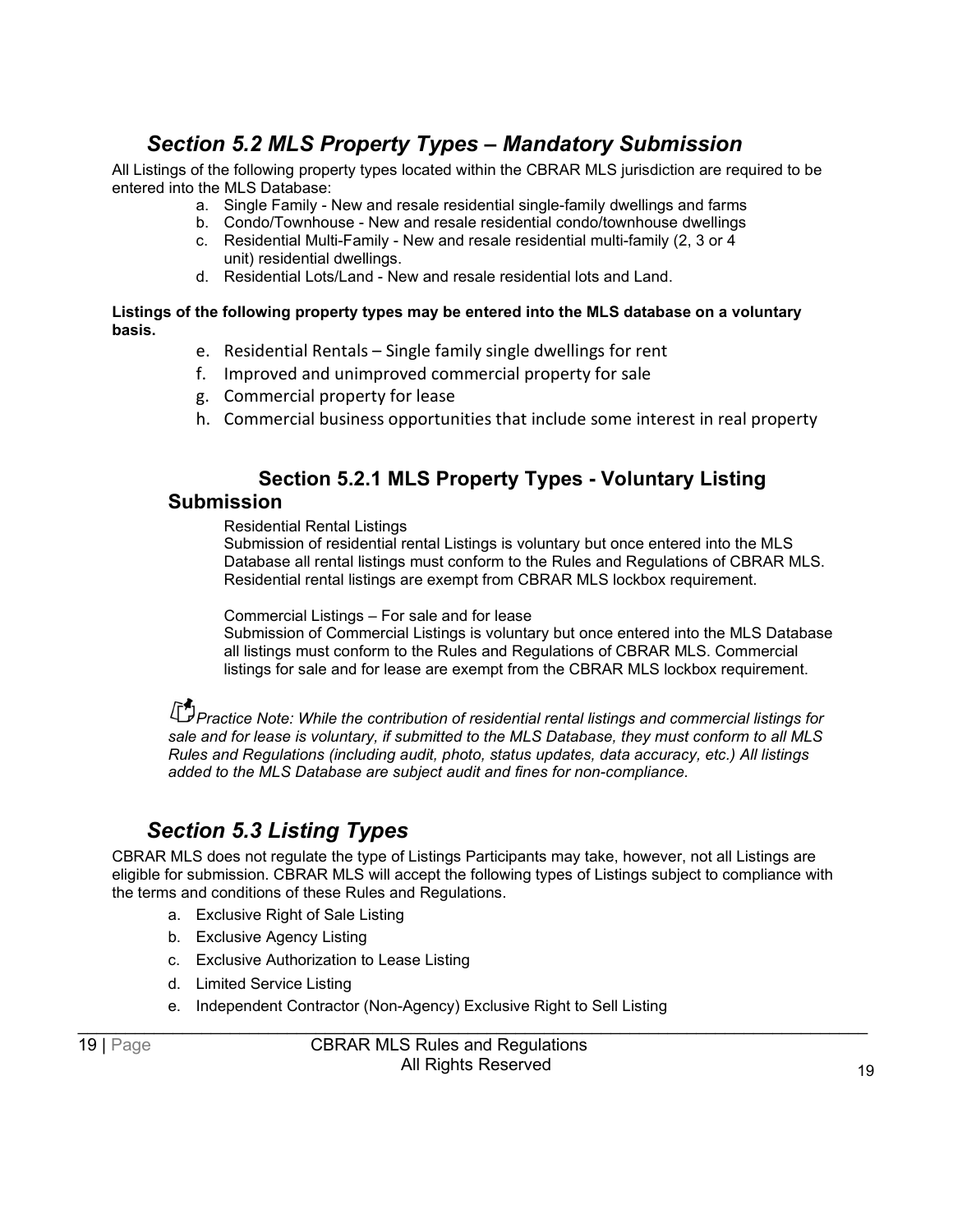f. Property Management Agreement / Exclusive Authorization to Lease & Property Management Agreement (Voluntary)

#### *Section 5.4 Seller Authorization and Forms*

<span id="page-23-0"></span>All listings entered into CBRAR MLS must have an active, written listing agreement in effect to be entered into the MLS system. All Listing Agreements must include the Seller's written authorization to submit the Listing Content to the CBRAR MLS and lockbox authorization (if a lockbox is requested by the Seller). Electronic versions of the CBRAR MLS and lockbox authorization (if a lockbox is requested by the Seller). Electronic versions of CBRAR MLS Listing Agreements for Exclusive Right to Sell Listings and Limited Service Listing, Exclusive Authorization to Lease Listings and other transaction related forms are provided for use by Participants and Subscribers free of charge. The CBRAR MLS forms contain all of the required authorizations and can be accessed through the CBRAR MLS website and the Instanet/Transaction Desk software program. Non-MLS listing agreement must include all required disclosures and authorizations.

This required language can be found in Appendix A of these rules and regulations.

Listings entered into the MLS database under Coming Soon Status must be subject to a Listing Agreement and Pre-Marketing Addendum ratified by the property owner.

#### **Section 5.4.1 Legally Required Seller Disclosure Forms**

CBRAR MLS Users are encouraged to obtain and upload executed copies of all legally required seller disclosure forms when a listing is entered into the MLS.

*P*<br>*Practice Note: While upload of legally required disclosures is not mandatory, it is recommended as a best practice.*

#### *Section 5.5 Entry of Listing Content*

<span id="page-23-1"></span>Listings may be entered into the MLS Database utilizing the MLS web site.

Listing Content provided to CBRAR MLS shall be limited to information related to the sale, lease or exchange of listed property. The information must be objective and verifiable by an interested party. The information may not include any subjective impressions or opinions which could be misunderstood or misconstrued.

#### **Section 5.5.1 Disclosure of Potential Short Sales**

Participants may, but are not required to, disclose potential short sales (defined as a transaction where title transfers, where the sale price is insufficient to pay the total of all liens and costs of sale and where the seller does not bring sufficient liquid assets to the closing to cure all deficiencies) to other participants and subscribers.

#### *Section 5.6 Incomplete/Inaccurate Listing Content*

<span id="page-23-2"></span>All listings filed with CBRAR MLS, must contain complete and accurate information in all completed fields.

To the extent such information is reasonably ascertainable; all data fields shall be completed with relevant property data. Listings not linked to tax information, incorrect area designations, and property type, for example, are considered incomplete. CBRAR MLS staff may request support documentation to validate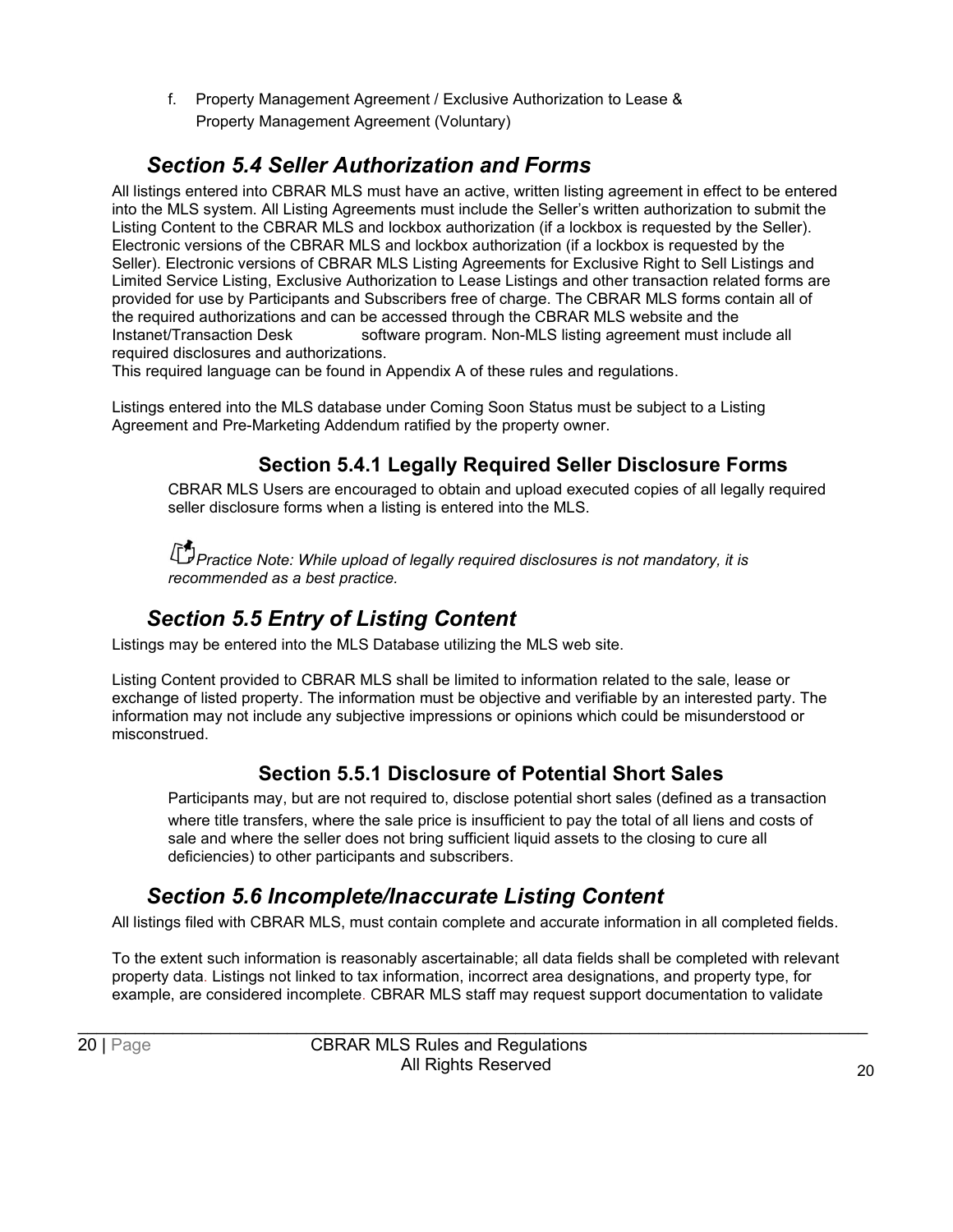information provided outside of the tax information or other governmental resources. Listings found to

have incomplete, inaccurate, or misleading information must be corrected or maybe subject to a fine, in accordance with these rules and regulations.

When "Other" is selected from a pick list for a features field, a description is required to be entered in the related description field. The information entered in the required Other Description fields must accurately depict the related feature. The word "other" may not be used in the Other Description field.

#### **Section 5.6.1 Identification of Seller**

The full name of the Seller(s) must be entered in the Owner Name field in MLS. In the case of some REO listings only, the name of the owner of record may not be known. In these instances, if the Listing Participant or Subscriber does not know the name of the Seller(s), the term "Owner of Record" may be entered into the Owner Name field. A Listing Participant or Subscriber must update the Owner Name field within 3 days of obtaining the correct Seller(s) name. This provision applies only to listings entered with REO as a selection in the "Owned By" field.

#### **Section 5.6.2 Identification of Square Footage Source**

If the square footage source provided in the MLS listing is not the tax record, the listing agent must provide substantiation or documentation supporting the square footage provided in the listing information. Listing agent must provide source.

t the time of filing a listing, participants and subscribers must include a property address available to other participants and subscribers, and if an address doesn't exist a parcel identification number can be used. Where an address or parcel identification number are unavailable, the information filed with the MLS must include a legal description of the property sufficient to describe its location.

#### *Section 5.7 General Remarks Field*

<span id="page-24-0"></span>Only information that is descriptive of and relevant to an accurate portrayal of the property being marketed in a Listing may be included in the general "Remarks" field. Information considered specific to the agent/office contact information, self-advertising and promotion is prohibited. Specific information prohibited in the general remarks field includes, but is not limited to, agent/office name, agent/office phone number, cell phone numbers, e-mail address, web site address, URL, or any HTML links of any kind that directly or indirectly link to a company or agent advertising, Open House announcement, or any other information of this nature. Information specific to the office or agent may be entered into the "Agent Only Remarks" field.

**Practice Note: Information referring to Open Houses, commissions, branded URL's, photos or virtual** *tours and self-promoting URL's, contact information or other forms of advertising are prohibited in General Remarks. These types of information may be entered in the Agent Only Comments section. Open House information must be entered in the Open House fields. If entered in the correct fields it may also be included in Agent Only Comments field.*

#### **Section 5.7.1 Open House Information**

Information concerning Open Houses is prohibited in the remarks field. Open House information is only permitted in the Open House fields and Agent Only Comments.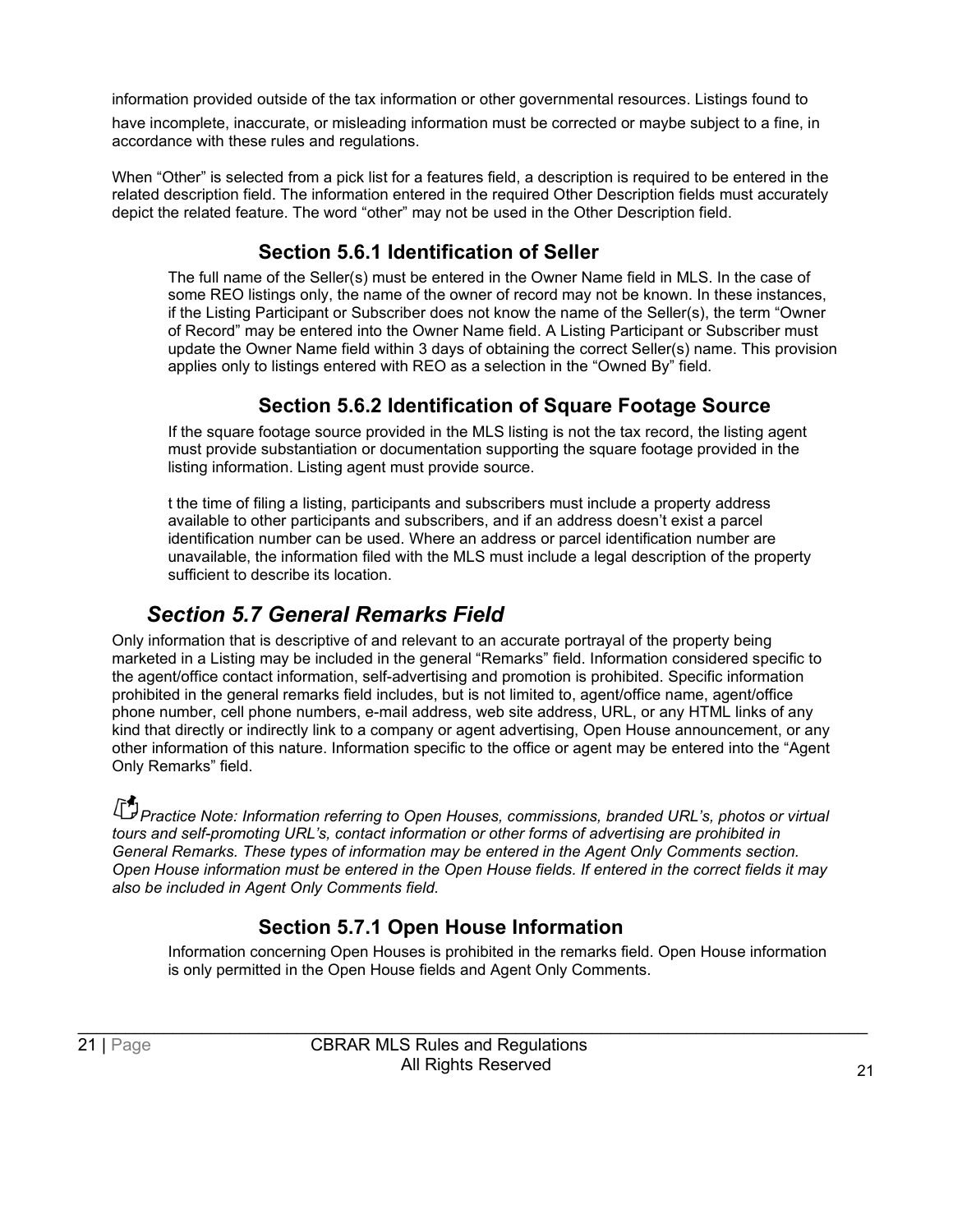#### **Section 5.7.2 Adjacent Lots**

If the seller is offering adjacent lots for sale, the Property identification number, corresponding MLS number and price may be added to the Agent Comments field but may not be included in the General Remarks field.

#### *Section 5.8 Photographs and Virtual Tours*

<span id="page-25-0"></span>Photos or virtual tours included in Listing Content are limited to photos of the property for sale and the neighborhood in which it is located. Neither photos nor virtual tours may include personal photos or

self/office promotional photos/information. All Listings must contain a minimum of one (1) photo except where sellers expressly direct that photographs of their property not appear in MLS compilations. Such instructions shall be included in the property listing agreement.

#### **Section 5.8.1 Photo Entry Date**

Photos must be uploaded within three (3) days of the Listing entry date.

For New Construction Listings where no photo is available, the 'Under Construction' template may be posted in place of a photo or a photo of a similar model in accordance with Rule 5.30 may be used.

For Lots/Land listings where no photo is available, the 'Land' template or Plat shall be posted in place of a photo.

Coming Soon Status – An image or photo is not required of any listing in Coming Soon status until such time that the listing's status is changed to Active.

#### **Section 5.8.2 Virtual Staging**

If a photo has been altered, manipulated, or enhanced by virtual staging, then agent must make such disclosure in REMARKS field.

#### *Section 5.9 Office Exclusive or Delayed Entry Listings*

If a Seller does not authorize Public Marketing of the Listing, the Participant or Subscriber may take the Listing as an Office Exclusive. The Seller must sign the Owner Listing Authorization form, or a similar form as approved by CBRAR MLS, and a fully executed copy of such Owner Listing Authorization must be filed with CBRAR MLS within three (3) days of Listing ratification by the Seller.

If the Seller wants the Listing to be entered at a date later than the three (3) days of the Listing ratification, the Participant or Subscriber may take the Listing as a Delayed Entry Listing. Any Delayed Entry Listing must also include the Owner Listing Authorization and be filed with CBRAR MLS within three (3) days of the Listing ratification by the Seller, upon which the Listing may be made active in the MLS Database at the time provided by the Seller.

Notwithstanding the foregoing, within one (1) business day of marketing to the public an office exclusive property or any other MLS listing that would qualify for submission under Section 5.2 of the Rules and Regulations, the listing Participant or Subscriber must input the listing into the MLS for cooperation with other MLS Participants and Subscribers. Public marketing includes, but is not limited to, flyers displayed in windows, yard signs, digital marketing on public facing websites, brokerage website displays (including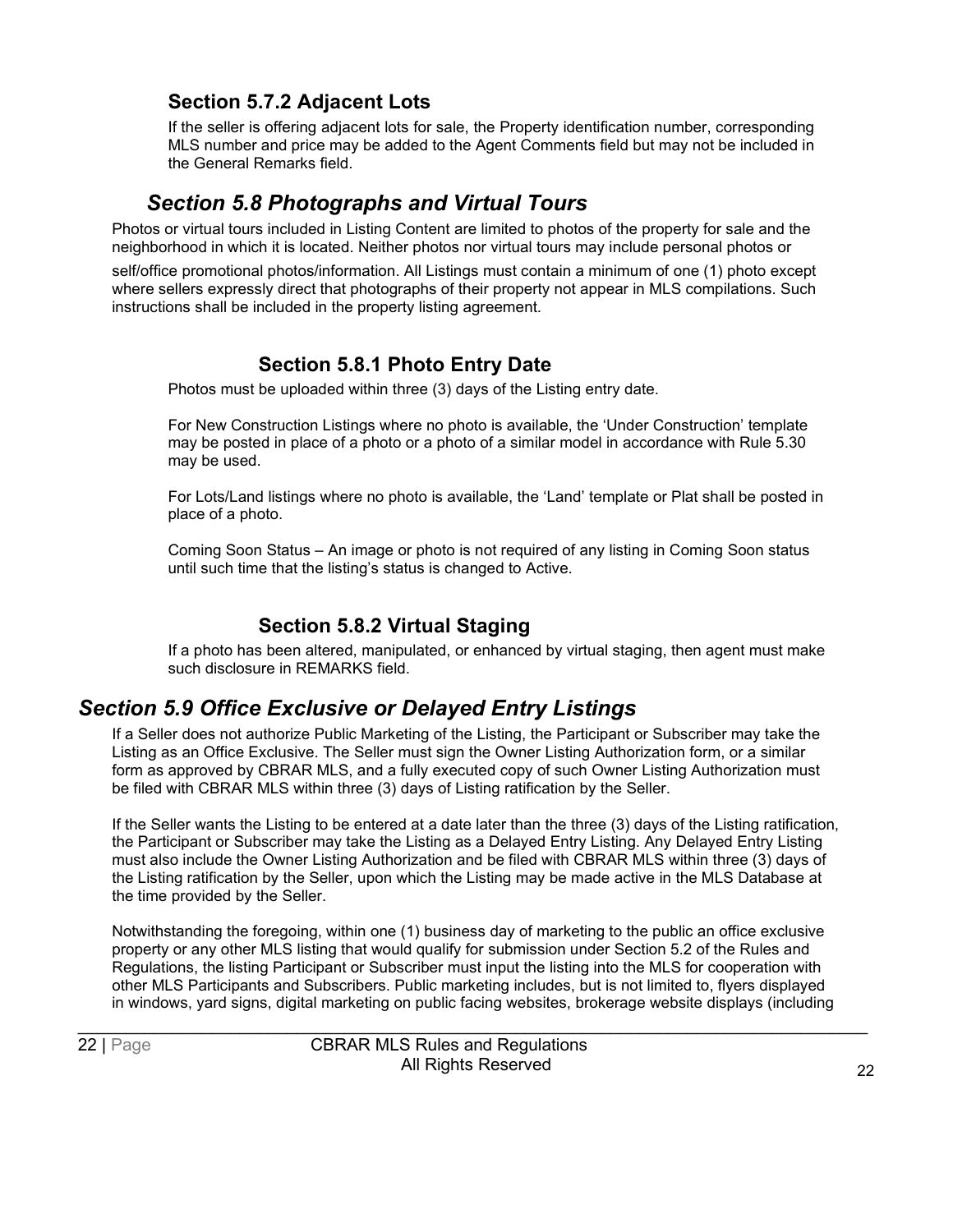IDX and VOW), digital communications marketing (email blasts), multi-brokerage listing sharing networks, and applications available to the general public.

#### *Section 5.10 Delayed Showing*

<span id="page-26-0"></span>If a Seller requests that a Listing be entered into the MLS database but not be available for showing until a later date, the Owner Listing Authorization form must include the seller's instruction and the date when showings may begin. The Listing must be entered into the MLS Database within three (3) days of Listing ratification by the Seller. When the Listing Content is entered into the MLS Database the "Delayed Showing" field must be marked "Y" and the showing date entered into the "No Showing Until" date field. If the Delayed Showing restriction is removed, all fields must be updated within one (1) day of such removal

by Seller. Additionally, if a showing is authorized while under a delayed showing status, all delayed showing restrictions must be removed prior to such showing.

#### *Section 5.11 Designation of Listing Type*

<span id="page-26-1"></span>Participants and Subscribers must indicate whether a Listing is an Exclusive Right to Sell, Exclusive Agency in the Listing Type field in the MLS Database or on the Listing Input Form.

#### *Section 5.12 Named Prospects Exempted*

<span id="page-26-2"></span>Exclusive Right to Sell Listing and Exclusive Agency Listing Agreements must list the names of prospects that the Seller has exempted from the Listing and the period of exclusion. Notification to cooperating Participants and Subscribers shall be made by noting the existence of exempted parties in Agent Only Comments. Participants and Subscribers should contact the Listing Participant or Subscriber to verify the identity of exempted parties prior to writing an offer to purchase for the property.

#### *Section 5.13 Compensation*

<span id="page-26-3"></span>All Listings must include an offer of compensation to cooperating Participants and the Listing Agreement must contain the Seller's written authorization to compensate cooperating Participants. Offers of compensation are unconditional.

#### **Section 5.13.1 Structured Compensation Terms**

Compensation must be expressed as a percentage of the gross price, a flat fee or combination of either or both. Compensation may be structured as agreed to by the Seller and the listing broker provided the amount of compensation can be calculated by a cooperating broker at the time an offer is prepared. The details or formula needed to calculate structured compensation must be entered in the Structured Comp Terms field. This field may not be used to alter or condition an offer of compensation or for bonus information.

#### *Section 5.14 Listing Price Specified*

<span id="page-26-4"></span>The full gross list, lease or exchange price must be stated in the Listing Agreement and entered as the Listing Price in the CBRAR MLS Database, unless the property is subject to auction. Agents may not enter a listing at a price the Seller is not willing to accept assuming all other terms and conditions meet the Sellers specifications set forth in the listing agreement. The List Price for resale properties may not be changed in The MLS once the listing is subject to a fully ratified contract.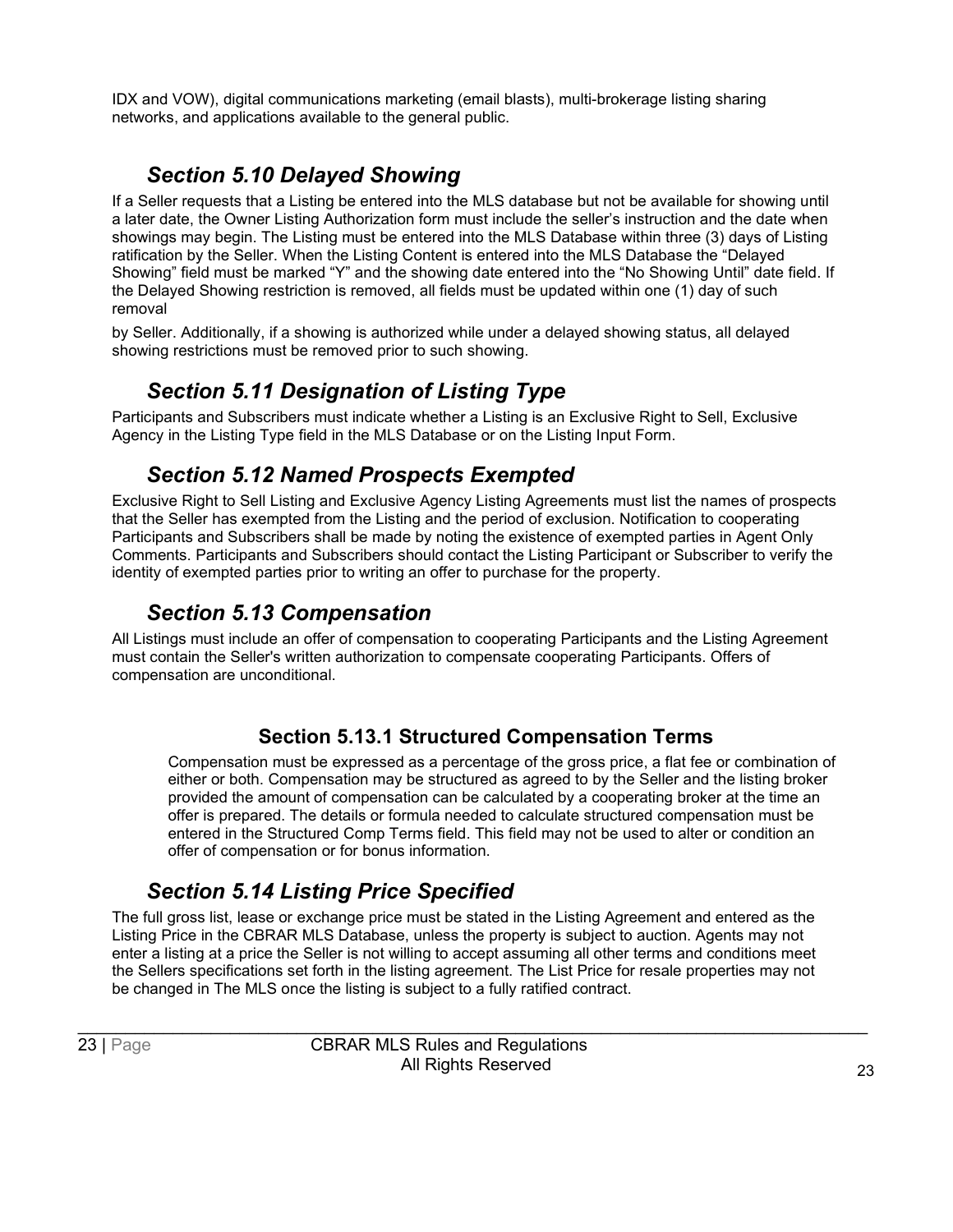The listing price for auction properties shall be the opening bid price, tax assessment, appraisal, or in the

case where the property is available for sale pre-auction, the minimum price the Seller will accept preauction. The basis for the list price shall be stated in the Remarks section of the listing.

*Practice Note: A VA Auctioneers license is required to offer real estate for sale by auction and to advertise the terms and conditions of an auctions.*

#### *Section 5.15 Listing Termination Date*

<span id="page-27-0"></span>Listings filed with CBRAR MLS must have a specific termination date as negotiated between the Listing Participant and the Seller.

#### *Section 5.16 Possession Date*

<span id="page-27-2"></span><span id="page-27-1"></span>The Listing Agreement must specify either a specific possession date or the number the days between settlement date and delivery of possession of the property.

#### *Section 5.17 Participant or Subscriber as Principal*

If a Participant or Subscriber has any ownership interest in a listed property entered into the CBRAR MLS MLS system, that ownership interest must be disclosed in public remarks field and by entering "Y" in the Owner Agent field

#### *Section 5.18 Participant or Subscriber as Purchaser*

<span id="page-27-3"></span>If a Participant or Subscriber wishes to acquire an interest in property listed with another Participant, such contemplated interest shall be disclosed in writing to the Listing Participant not later than the time an offer to purchase is submitted.

**Practice Note: VA law and the NAR Code of Ethics require licensees to disclose their status as a real** *estate salesperson or broker when purchasing or selling real property.*

### *Section 5.19 Personal Property*

<span id="page-27-4"></span>Personal property to be included with the sale of real property shall be noted in the Listing Agreement and entered in the appropriate MLS Database field.

#### *Section 5.20 Contingent Conditions or Special Terms*

<span id="page-27-5"></span>Any and all contingent conditions or special terms of sale or lease must be included in the Listing agreement and noticed to all Participants and Subscribers in Agent Remarks or uploaded as a listing attachment. CBRAR MLS will not accept any Listing Agreement that stipulates offers to purchase are contingent upon the Seller finding a new home unless there is a definite date or number of days after acceptance of an offer to purchase by which the Seller agrees to find a new home. Any terms, conditions or stipulation which would prevent a Seller from being ready, willing, and able to sell or lease the listed property must be designated in the contingency field and described in the "Agent Only Comments" field.

### *Section 5.21 Reporting Contingency Resolution*

<span id="page-27-6"></span>The Listing Participant shall enter any change in the status of a contingency within five (5) days of the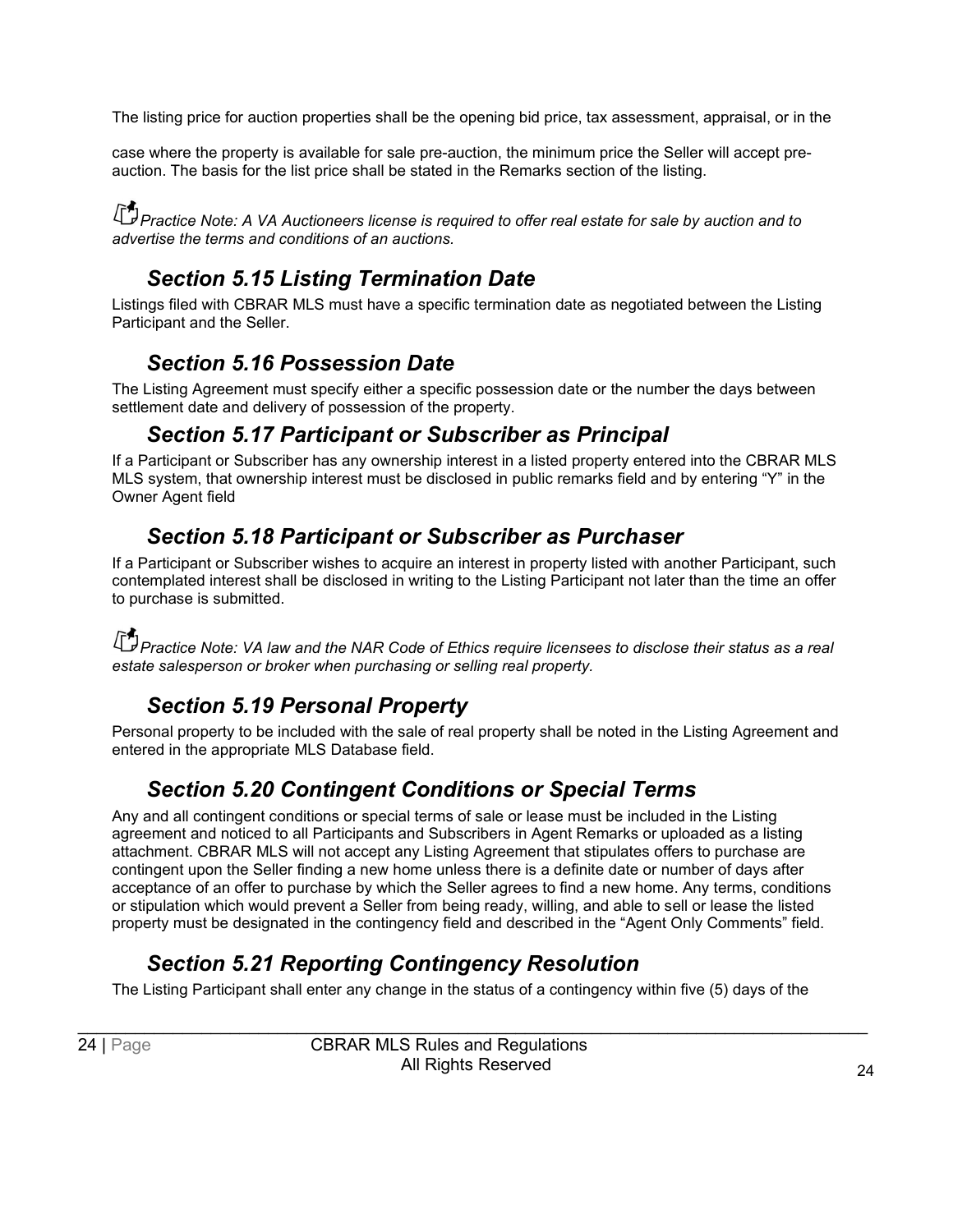contingency being fulfilled or removed.

#### *Section 5.22 Multiple Unit Properties*

<span id="page-28-0"></span>All Multiple Unit properties that are to be sold, leased or exchanged or which may be sold, leased or exchanged on an individual unit basis must be identified as such in the Listing Agreement and separately entered into the MLS Database.

#### *Section 5.23 Listing Changes*

<span id="page-28-1"></span>Any change to an original Listing price, terms or conditions shall be made only when authorized in writing and signed by the Seller. Unless otherwise noted in these Rules and Regulations, changes must be made in the MLS Database within five (5) days of receipt of Sellers written authorization. In accordance with Rule 5.14, the List Price for resale properties may not be changed in the MLS once the listing is subject to a fully ratified contract.

#### *Section 5.24 Listing Withdrawal Prior to Expiration*

<span id="page-28-2"></span>Listings may be withdrawn from the MLS by the Listing Participant prior the Listing expiration date.

**Practice Note: Temporarily Withdrawn denotes a listing that is still subject to a valid listing agreement** *but is not available for sale or a listing where the listing Broker has agreed to provide the owner with a conditional release. Participants and Subscribers may not solicit listings while they are temporarily withdrawn status.*

*Participants and Subscribers are no longer required to provide CBRAR MLS with a copy of the Sellers instructions to withdraw the listing from the market at the time the listing status is changed. However, documentation of such written authorization is subject to audit and verification by CBRAR MLS.*

#### *Section 5.25 Listing Release Prior to Expiration*

<span id="page-28-3"></span>If a Listing Participant and a Seller, by mutual written agreement, release an Exclusive Right to Sell or Exclusive Agency Listing prior to the expiration of the agreement, the Listing Participant must change the status of the Listing to "released" in the MLS system within five (5) days of the release ratification.

Sellers do not have a unilateral right to require CBRAR MLS to remove a Listing from Active status without the Listing Participant's concurrence. However, when a Seller can document that his exclusive relationship with the Listing Participant has been terminated or released, CBRAR MLS shall remove the Listing from Active status at the request of the Seller.

#### <span id="page-28-4"></span>*Section 5.26 (Repealed 6/2019)*

#### *Section 5.27 Expiration, Extension, and Renewal of Listings*

<span id="page-28-5"></span>Any Listing filed with CBRAR MLS will automatically expire on the termination date specified in the Listing Agreement, unless renewed or extended by the Listing Participant and the new expiration date is entered in the MLS system prior to midnight of the original expiration date. Once the expiration date has past, only CBRAR MLS staff has the ability to change the expiration date.

*Practice Note: Participants and Subscribers are no longer required to provide CBRAR MLS with the Sellers authorization to extend a listing at the time the listing expiration date is modified. However,*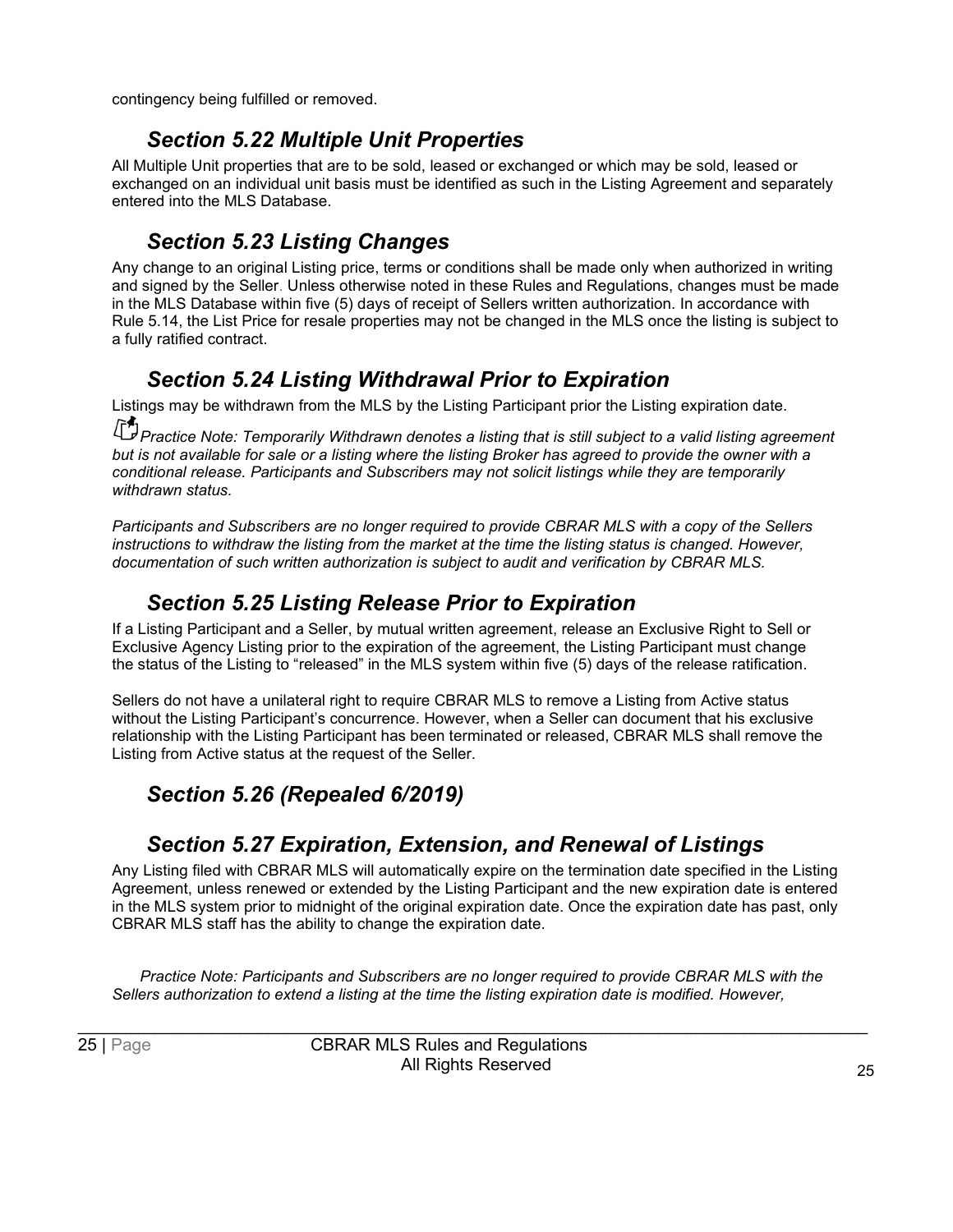*documentation of such written authorization is subject to audit and verification by CBRAR MLS. The same applies to releases and withdrawals.*

#### *Section 5.28 Solicitation of Listings*

<span id="page-29-0"></span>Participants and Subscribers shall not solicit a property currently filed with CBRAR MLS unless such solicitation is consistent with Article 16 of the REALTOR® Code of Ethics, its Standards of Practice, and its case Interpretations.

#### <span id="page-29-1"></span>*Section 5.29 Listing Duplication*

- a. Participants and Subscribers shall not enter duplicates of active Listings. When a property has been previous listed with another Participant, the new Listing Participant and/or Subscriber shall verify that the previous Listing entry is no longer active prior to submitting the property data. Duplicate Listing Content entry under different property types is also prohibited, except as provided below
- b. A property may be entered as both a Rental and a For Sale listing. The Listing Agent will be responsible to maintain both listings accurately and in accordance with these Rules and Regulations. When one of the listings goes under contact, the other listing must be Temp Withdrawn within five (5) days. Once the listing has Closed, the other listing must be placed in a Released Status within seven (7) days.
- c. New Construction single family properties may be entered as both a lot/land and a Single Family listing. The Listing Agent will be responsible to maintain both listings accurately and in accordance with these Rules and Regulations. When one of the listings goes under contract, the other listing must be Temp Withdrawn within five (5) days. Once the listing has Closed, the other listing must be placed in a Released status within (7) days.

#### *Section 5.30 Pre or New Construction/To Be Built Homes*

<span id="page-29-2"></span>Pre-Construction/To Be Built Homes*.* Pre-construction homes may be entered into the CBRAR MLS database under the Residential property type provided:

- a. The lot owner has executed a listing agreement with a CBRAR MLS Participant for the sale of the lot.
	- 1. If the lot owner is not the builder, there must be a contractual agreement in place between the lot owner and a builder that grants the builder an interest in the lot.
	- 2. If there is not contractual agreement in place between the lot owner and the builder, the listing does not qualify for MLS submission.
- b. Listings under a Blanket or Master Agreement with the listing firm shall include an exhibit or addendum of the lots to be included under such agreement and identified accordingly (either by lot number, address, PID, if known)
	- 1. If all lots under a Blanker or Master Agreement will not be entered into the MLS within three (3) days of the ratification of the listing agreement, the Agreement should be submitted to CBRAR MLS as an Office Exclusive, as set forth in Section 5.9 of these Rules.
- c. The list price includes the price of the lot and residential structure to be built.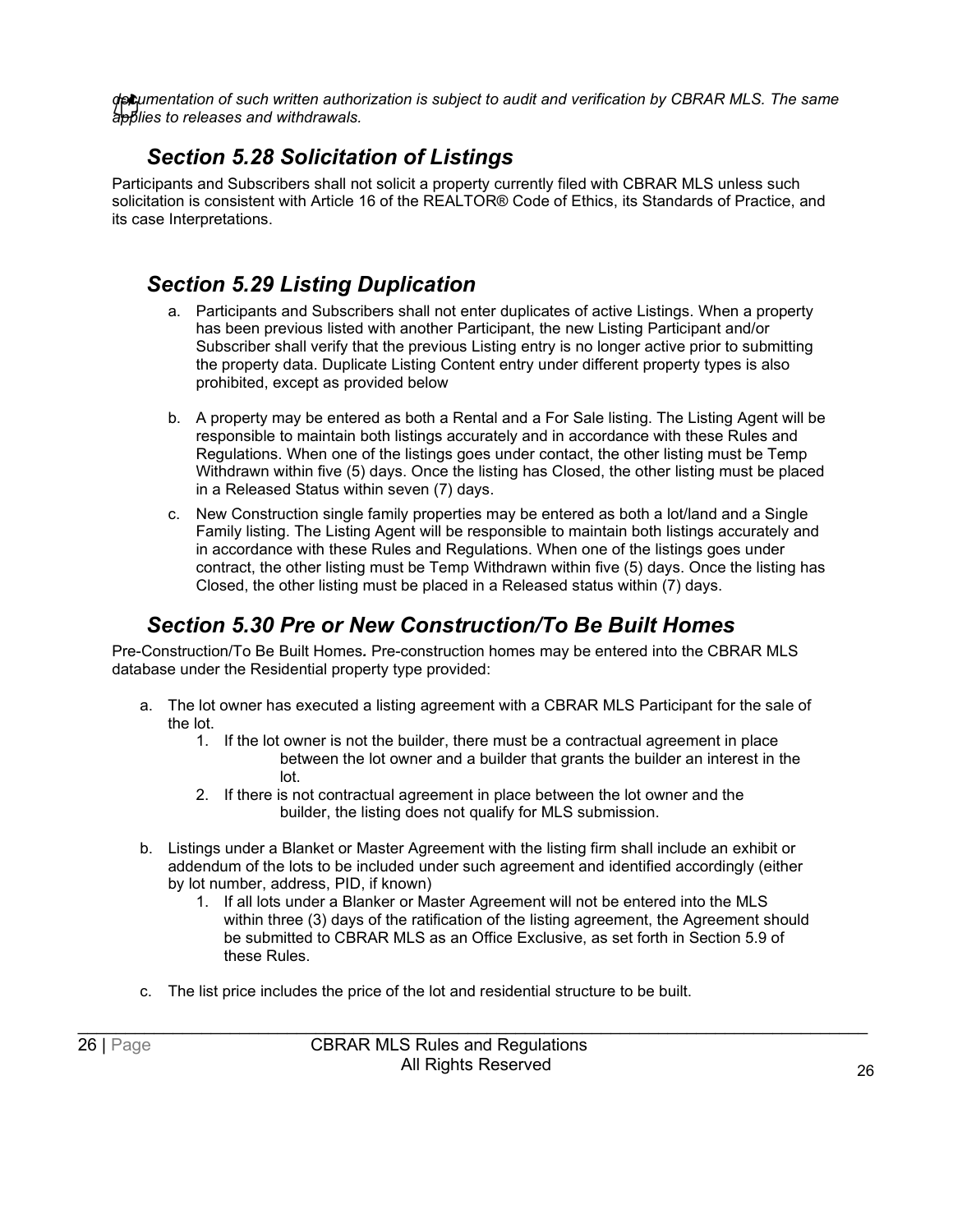- d. Within seven (7) days of a ratified Purchase Agreement, the Pre-Construction/New Construction shall be entered into the MLS.
	- 1. Pre-Sale/New Construction entries may use the ratification date on the Purchase agreement as the List Date.
	- 2. Listing information, including list price, may be changed up until the listing is closed in the MLS.
- e. The listing agent shall complete all the required fields on the listing input form.
- f. The first photo shall be an image of the model offered or an artist rendering. If the image is different from the actual model, disclosure must be made in the Public Remarks and Agent Only Comments and Photo Description.
- g. Days on Market (DOM) will not accrue for New Construction listings.

#### *Section 5.31 Auction Properties*

<span id="page-30-0"></span>All auction listings entered into the MLS must be subject to a valid listing agreement signed by the owner of the property and contain a list price; unconditional offer of cooperative compensation from the Listing Participant, as set forth in these Rules and Regulations and provide for agency pursuant to Virginia law during the time the listing is active in the MLS. Note: A VA Auctioneers license is required to auction real property and publicly advertise the terms, conditions, and other details of a real estate auction.

The following auction Information must be included in the Remarks field:

- a. A statement identifying the listing as a property subject to auction
- b. An explanation of the basis for the list price (tax assessment, appraisal, opening bid) and
- c. Whether or not the seller will accept an offer to purchase prior to the scheduled auction

The information referenced in items (i)-(viii) below is prohibited in the remarks field, but may be entered in the Agent Only Remarks field:

- i. Any required procedures for Participants/Subscribers to register their representation of a potential bidder
- ii. The date, time and place of the auction
- iii. The terms and conditions of the auction
- iv. Whether the auction is being conducted with or without the seller's reserve
- The time or manner in which potential bidders may inspect the listed property
- vi. The amount of Buyer premium if any
- vii. Any other material rules or procedures for the auction<br>viii. Auction Company URL
- **Auction Company URL**

When a property is no longer available for purchase prior to auction ("freeze" or "auction status") the listing must be placed in Temp Withdrawn or Released status. In the event the auction is unsuccessful and there is still a valid listing agreement in place, the listing may be restored to Active status.

#### *Section 5.32 Co-Exclusive Listings*

<span id="page-30-1"></span>Co-Exclusive Listings may be entered into the MLS Database providing the co-listing firm and agent are active Participants/Subscribers of one of the Virginia MLS Cooperative MLS's. Only one (1) occurrence of the Listing shall be entered into the CBRAR MLS Database. The CBRAR MLS Participant/Subscriber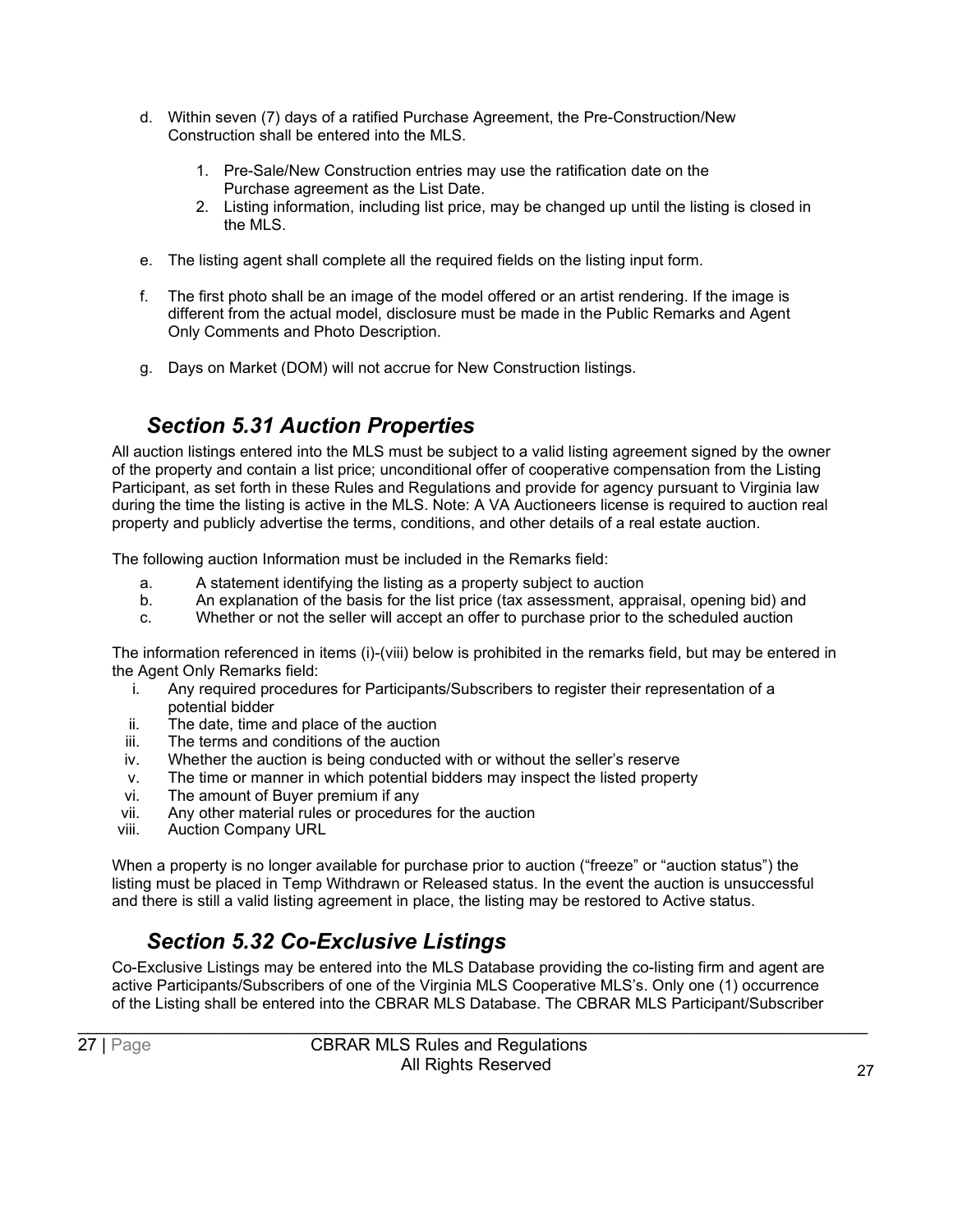who enters the Listing data will be solely accountable for the accuracy of the Listing content and compliance with these rules and regulations. Co-listings with brokers/agents who are not Participants/Subscribers of one of the Virginia MLS Cooperative MLS's are not eligible for MLS submission.

#### *Section 5.33 Re-Use of Listing Photos and Content*

<span id="page-31-0"></span>The copying or re-use of another Participant or Subscribers photo(s) and/or Listing content for any purpose is expressly prohibited unless written consent is obtained from the original Listing Participant/Subscriber.

#### *Section 5.34 Septic Systems and Bedroom Count*

<span id="page-31-1"></span>When listing residential property for sale or for lease that is served by a septic system, the total number of bedrooms entered in the MLS may not exceed the number of bedrooms indicated on the approved septic permit. Violations are subject to sanctions including reprimand, fines, suspension, or termination as determined by the CBRAR Property Services, Inc. Board of Directors.

#### *Section 5.35 HUD/Foreclosure Listings*

<span id="page-31-2"></span>Special instructions/limitations/restrictions for offer submittal must be disclosed "Agent Only Comments" field or in an attachment to the listing.

#### *Section 5.36Compliance Audits*

<span id="page-31-3"></span>CBRAR MLS Listings are randomly audited for compliance with these Rules and Regulations. The Participant representing a Listing selected for audit will receive a written request to submit a copy of the Listing agreement or other documentation. The requested agreement must be e-mailed, faxed or personally delivered to CBRAR MLS within three (3) days of the date of the request. Submitted Listing agreements are reviewed for accuracy and compliance with CBRAR MLS Rules and Regulations.

#### <span id="page-31-4"></span>**Section 5.37 Sold Non-MLS Listing**

Listings that (a) do not qualify for submission into the MLS under these Rules and Regulations or (b) are not authorized by the Seller for MLS submission or (c) are sold outside of the CBRAR MLS jurisdiction may be entered into the MLS system by the CBRAR MLS agent representing the buyer's side of the transaction after the transaction has closed. Listings must be entered promptly after closing but no later than January 31<sup>st</sup> of the subsequent calendar year.

# <span id="page-31-5"></span>**ARTICLE 6: COOPERATIVE COMPENSATION**

The CBRAR Property Services Inc. (CBRAR MLS) and Central Virginia Regional MLS, LLC (CVR MLS), are members of the Virginia MLS Cooperative. In filing a property with CBRAR MLS, the Participant of the service is making blanket, unilateral offers of compensation to the other MLS Participants of CBRAR MLS and CVR MLS and shall therefore specify on each listing filed with the service, the compensation being offered to the other MLS participants. Specifying the compensation on each listing is necessary because the cooperating broker has the right to know what his compensation shall be prior to his endeavor to sell.

Entitlement to compensation is determined by the cooperating Participant's performance as procuring cause of the sale (or lease). While offers of compensation made by Listing Participants to cooperating Participants through CBRAR MLS and CVR MLS are unconditional, a Listing Participant's obligation to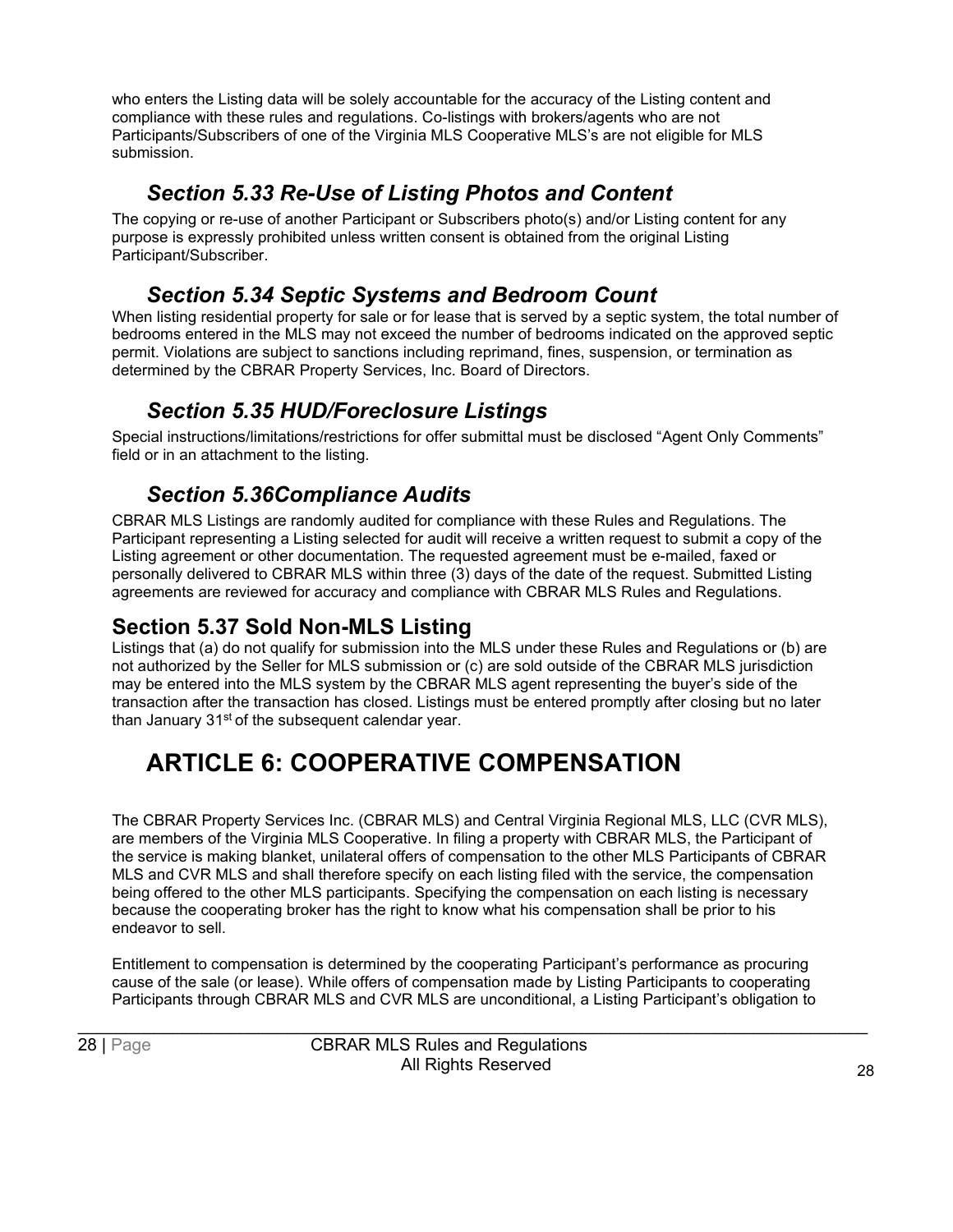compensate a cooperating Participant who was the procuring cause of sale (or lease) may be excused if it is determined through arbitration that, through no fault of the Listing Participant and in the exercise of good faith and reasonable care, it was impossible or financially unfeasible for the Listing Participant to collect a commission pursuant to the Listing agreement. In such instances, entitlement to cooperative compensation offered through CBRAR MLS and CVR MLS would be a question to be determined by an arbitration hearing panel based on all relevant facts and circumstances including, but not limited to, why it was impossible or financially unfeasible for the Listing Participant to collect some or all of the commission established in the Listing agreement; at what point in the transaction did the Listing Participant know (or should have known) that some or all of the commission established in the Listing Agreement might not be paid; and how promptly the Listing Participant communicated to cooperating Participants that the commission established in the Listing agreement might not be paid.

By becoming and remaining a Participant, each Participant agrees to arbitrate disputes involving contractual issues and questions and specific non-contractual issues and questions defined in Standard of Practice 17-4 of the Code of Ethics with MLS participants in different firms arising out of their relationship as MLS Participants subject to the following qualifications:

- a. If the disputants are members of the same Association of REALTORS® or have their principal place of business within the same Associations territorial jurisdiction, they shall arbitrate pursuant to the procedures of that Association of REALTORS®
- b. If the disputants are members of different Associations of REALTORS or their principal place of business is located within the territorial jurisdictions, they remain obligated to arbitrate in accordance with the procedures of the Virginia REALTORS®

Interboard Arbitration Procedures: Arbitration shall be conducted in accordance with the Interboard Arbitration Procedures in the Code of Ethics and Arbitration Manual of the National Association of REALTORS® Nothing herein shall preclude Participants from agreeing to arbitrate the dispute before a particular Association of REALTORS®

#### *Section 6.1 Cooperating Participant Compensation*

<span id="page-32-0"></span>The Listing Participant shall specify in all appropriate MLS Database fields, the compensation offered to other Participants for their services acting as, buyer agents, or in other agency or non-agency capacities as defined by law in the sale, lease, or exchange of such Listing. The Listing Participant retains the right to determine the amount of compensation offered to other cooperating Participants, which may be the same or different than the Listing Participant's compensation.

### **Section 6.2 Compensation Remarks**: Deleted 5/2/13

#### *Section 6.3 Forms of Compensation*

<span id="page-32-1"></span>Compensation shall be shown in one of the following forms:

- a. A percentage (%) of the gross sale lease or exchange price. In the case of rental properties, the percentage shall be based on the first month's rental amount, or
- b. A definite dollar (\$) amount.
- c. Structured compensation.

#### *Section 6.4 Modified Compensation*

<span id="page-32-2"></span>The Listing Participant shall not be precluded from offering any cooperating Participant compensation other than the compensation published in the MLS Database provided the Listing Participant informs the other Participants in advance of their submitting an offer to purchase and provided that the modification in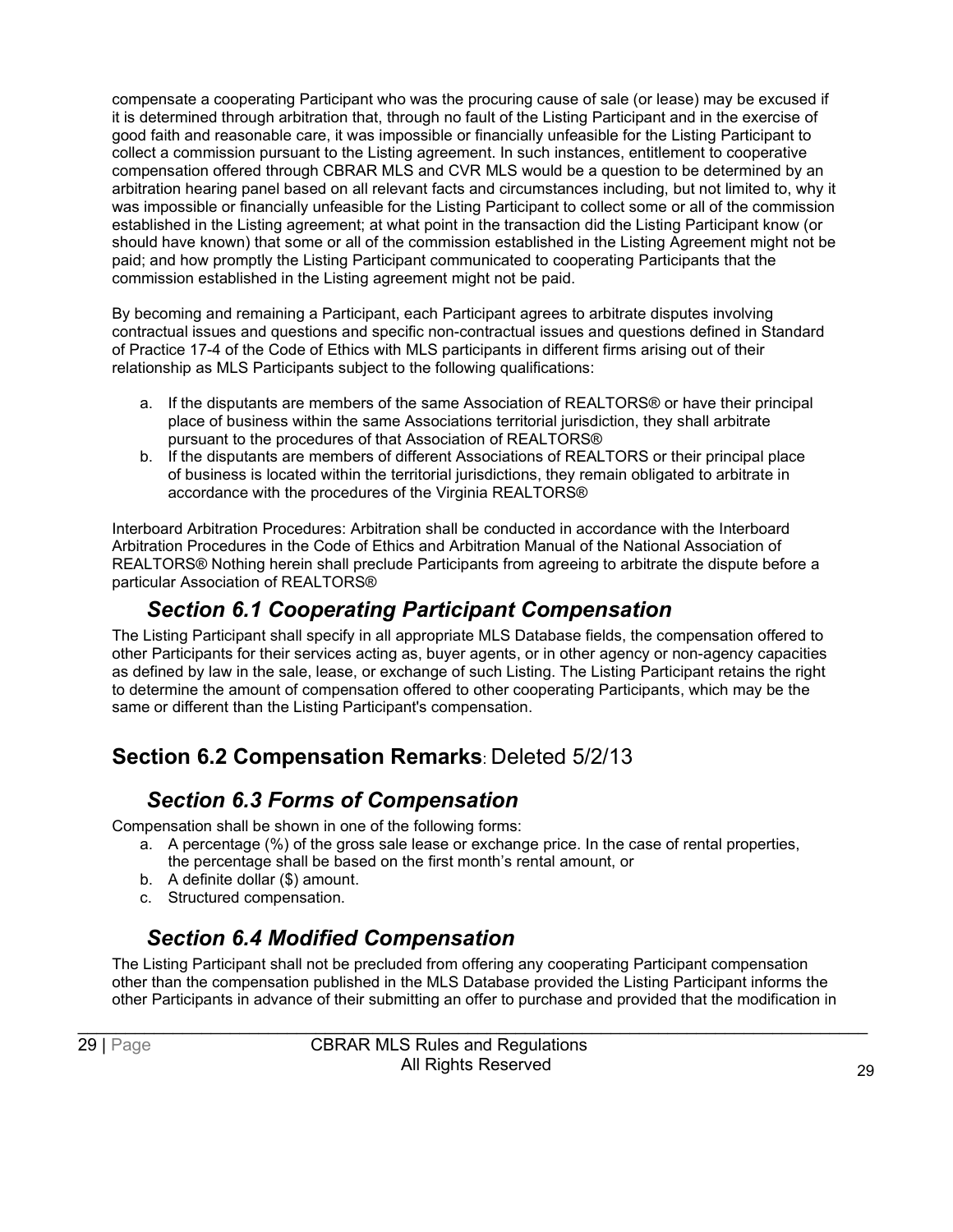the specified compensation is not the result of any agreement among all or any other Participants in CBRAR MLS.

#### *Section 6.5 Dual / Variable Compensation Arrangements*

<span id="page-33-0"></span>The existence of a dual or variable rate compensation arrangement must be noticed to other Participants and Subscribers by placing a "Y" in the appropriate compensation field. The Listing Participant shall in response to inquiries from potential cooperating Participants and Subscribers disclose the differential that would result in either a cooperative transaction or, alternatively, in a sale/lease that results through the efforts of the Seller. If the cooperating Participant or Subscriber is a buyer/tenant representative, the buyer/tenant representative must disclose such information to their client before the client submits an offer to purchase or lease.

#### *Section 6.6 Reference to Additional Properties*

<span id="page-33-1"></span>An offer of compensation shall apply to Listings formally entered into the CBRAR MLS MLS system and shall not apply to any other listing. A cooperating Participant shall not assume the offer of compensation entered for a CBRAR MLS Listing will apply to a property referenced in the "Remarks" section of the Listing. The cooperating Participant or Subscriber must inquire of the Listing Participant or Subscriber as to what compensation, if any, is being offered for the sale of such referenced property.

# <span id="page-33-2"></span>**ARTICLE 7: SHOWING AND SELLING PROPERTIES**

#### *Section 7.1 Showings and Negotiations*

<span id="page-33-3"></span>All dealings concerning property exclusively listed, or with buyers/tenants, who are exclusively represented, shall be carried on with the Listing Participant, and not with the customer, except with the consent of the Listing Participant or when such dealings are initiated by the clients or customers. Any listing filed with the service shall not be made available to any broker or firm not a member of the MLS without the prior consent of the listing broker. Only the sign of the listing broker may be placed on the property.

Appointments for showing and negotiations with the Seller for the purchase of listed property filed with the

CBRAR MLS shall be conducted through the Listing Participant except under the following circumstances:

- a. The Listing Participant gives the cooperating Participant specific written authority to show and/or negotiate directly, or;
- b. If, after a reasonable effort, the cooperating Participant/Subscriber cannot contact the agent contact listed in the MLS, the Cooperating Participant/Subscriber may contact the Firm broker to make arrangements for showing access or offer presentation.

*Practice Note: Cooperating Participants and Subscribers may not contact the Seller of a property or access a lockbox installed on the property unless the Listing contains stated instructions to go direct and use the lockbox or contact Seller/tenant directly.*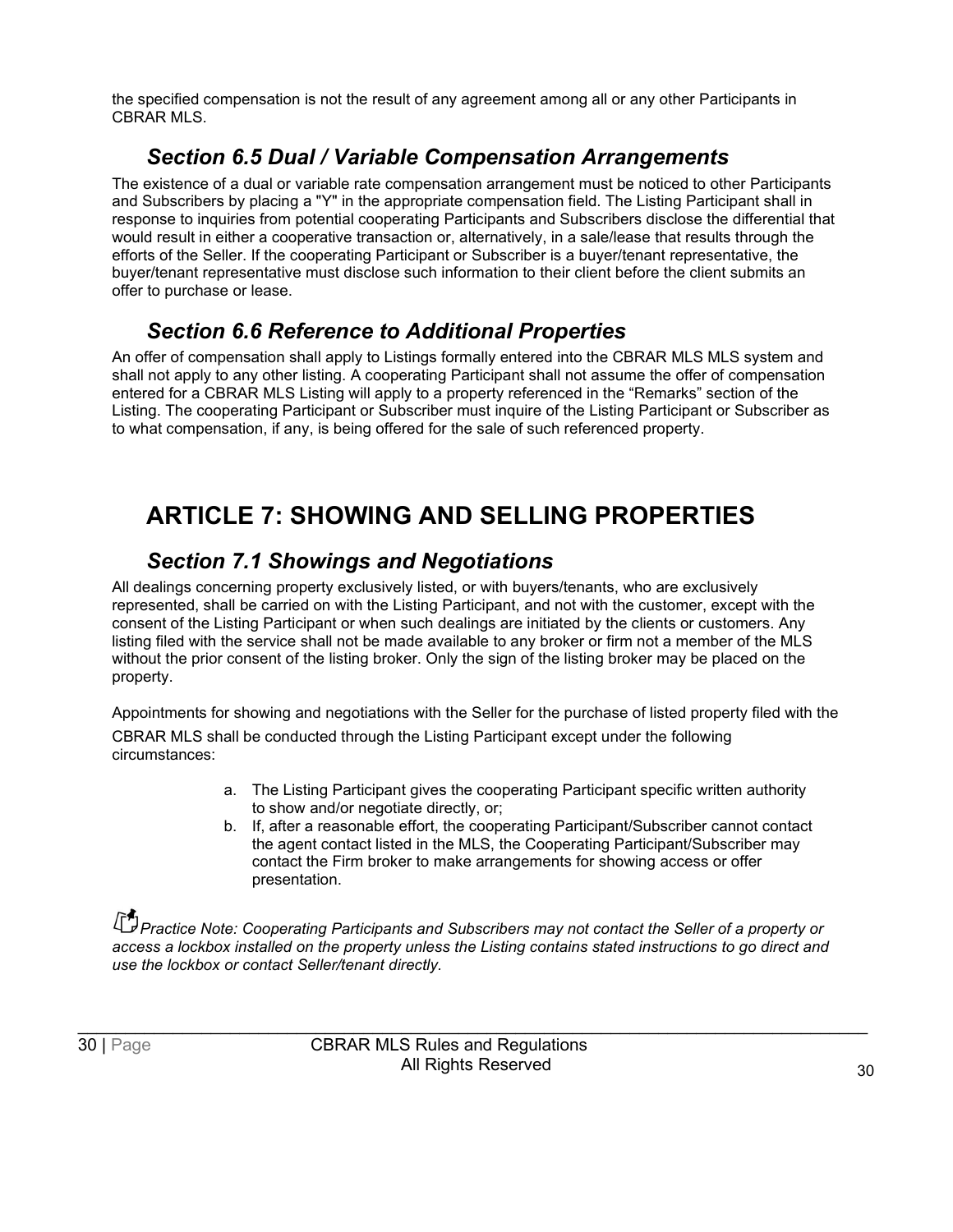#### *Section 7.2 Presentation of Offers*

<span id="page-34-0"></span>The Listing Participant shall make arrangements with the Seller to present an offer as soon as possible or give the cooperating broker a satisfactory reason for not doing so.

#### *Section 7.3 Submission of Subsequent Offers*

<span id="page-34-1"></span>The Listing Participant shall submit to the Seller all written and verbal offers (including offers received after a contract has been signed) until closing or lease ratification unless precluded by law, government rule, regulation, or as agreed otherwise in writing between the Seller and the Listing Participant/Subscriber. Unless the subsequent offer is contingent upon the termination of the existing contract, the Listing Participant shall recommend that the Seller obtain the advice of legal counsel prior to acceptance of the subsequent offer.

#### *Section 7.4 Counter Offers*

<span id="page-34-2"></span>Participants and Subscribers representing buyers or tenants shall submit to the buyer or tenant all offers and counter offers until acceptance and shall recommend that buyers and tenants obtain legal advice where there is a question about whether a pre-existing contract or lease has been terminated.

#### *Section 7.5 Rights of Cooperating Participant*

<span id="page-34-3"></span>The Cooperating Participant has the right to participate in the presentation to the Seller of any offer he/she secures to purchase or lease. The Cooperating Participant does not have the right to be present at any discussion or evaluation of that offer by the Seller and the Listing Participant. However, if the Seller gives written instructions to the Listing Participant that the Cooperating Participant not be present when an offer the Cooperating Participant secured is presented, then the Cooperating Participant has the right to receive to receive a copy of the Seller's written instructions. Where the Cooperating Broker is not

present during the presentation of the offer, the cooperating broker can request in writing, and the listing broker must provide, written affirmation stating that the offer has been submitted to the seller, or written notification that the seller has waived the obligation to have the offer presented. None of the foregoing diminishes the Listing Participant's right to control the establishment of appointments for such presentations.

#### <span id="page-34-4"></span>*Section 7.6 Right of Listing Participant in Presentation of Counter- Offer*

The Listing Participant has the right to participate in the presentation to the Seller of any counter-offer made by the Seller. The Listing Participant does not have the right to be present at any discussion or evaluation of a counter-offer by the purchaser or Lessee. However, if the Purchaser or Lessee gives

written instructions to the Cooperating Participant/Subscriber that the Listing Participant not be present when a counter-offer is presented, then the listing Participant has the right to receive a copy of the Purchaser's or Lessee's written instructions. Upon the written request of the listing broker who submits a counter-offer to the Cooperating Broker, the Cooperating Broker shall provide, as soon as practical, a written affirmation to the listing broker stating that the counter-offer has been submitted to the purchaser/buyers/tenants, or a written notification that the purchaser/buyers/tenants have waived the obligation to have the counter-offer presented. None of the foregoing diminishes the Cooperating Participant's right to control the establishment of appointments for such presentations.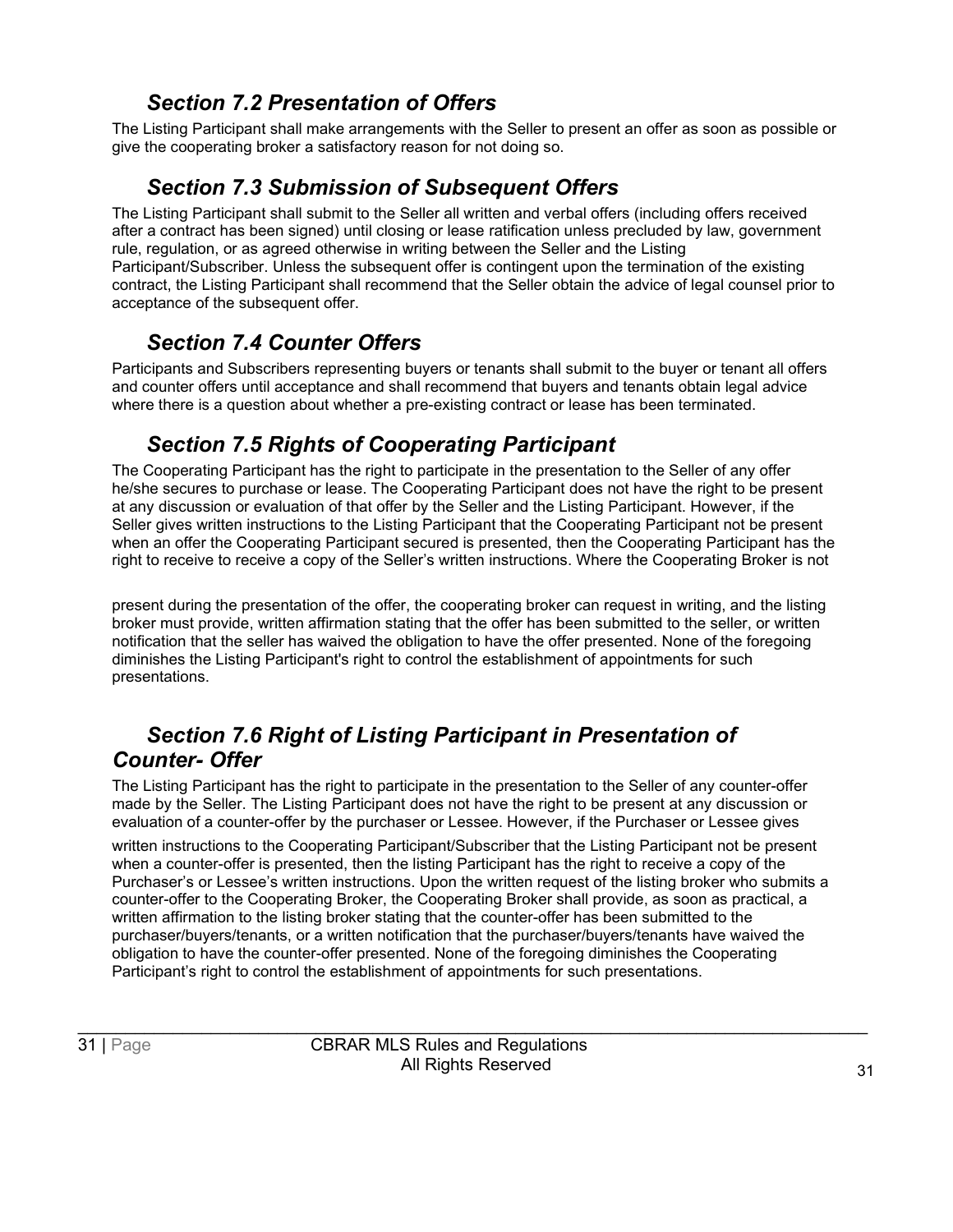#### <span id="page-35-0"></span>*Section 7.7 Advertising- Moved to 4.9.4*

#### *Section 7.8 Sold/Contract Pending Signs*

<span id="page-35-1"></span>Prior to closing, the "Sold" or "Contract Pending" signs of the selling Participant may not be placed on a property, unless the Listing Participant authorizes the Cooperating Participant to post such a sign.

### *Section 7.9 Distribution of Tax Record Information*

<span id="page-35-2"></span>Participants/Subscribers are permitted to advertise public tax record information pertaining to closed transactions.

#### *Section 7.10 Reporting Pending Sales*

<span id="page-35-3"></span>All ratified offers to purchase, exchange or lease must be reported to CBRAR MLS and the new Listing status change entered into the MLS Database. All transactions should be pended promptly, but not later than Five (5) days from contract, exchange or lease ratification. The Listing Participant should exercise discretion in revealing the sale or lease price prior to settlement. CBRAR MLS does not accept responsibility for the disclosure of such information**.**

If negotiations were carried on under Section 7.1 A or B of these Rules and Regulations, the cooperating Participant shall report contract ratification to the Listing Participant within five (5) days after the occurrence and the Listing Participant/Subscriber shall report the pending status to the MLS within five (5) days of receiving notice from the cooperating broker.

#### <span id="page-35-4"></span>*Section 7.11 Repealed 8/12/11*

#### *Section 7.12 First Right of Refusal*

<span id="page-35-5"></span>Listings subject to a ratified contract containing a First Right of Refusal contingent upon the sale of real property may remain active in the MLS database. The contingency field must be completed and the details of the first right entered into agent only remarks within five (5) days of contract ratification. Once the First Right of Refusal contingency has been removed, the listing status must be updated to pending within five (5) days of the contingency removal.

### *Section 7.13 Reporting Cancellation of Pending Status*

<span id="page-35-6"></span>Listing Participant/Subscriber shall restore a Listings active status within five (5) days of the cancellation of any pending sale, exchange or lease. Cancellation of the pending status shall mean:

- a. A written release of the purchase agreement, exchange contract or lease has been executed by all parties; or
- b. The purchase agreement, exchange contract or lease has been terminated as permitted by the terms of such document. The Listing shall only be returned to active status if a valid Listing Agreement is still in effect.

As used in this section, "terminated" shall mean:

- a. A mutual termination, executed by all parties of the purchase agreement, exchange contract or lease
- b. A written notice of termination from one party to the other party as permitted under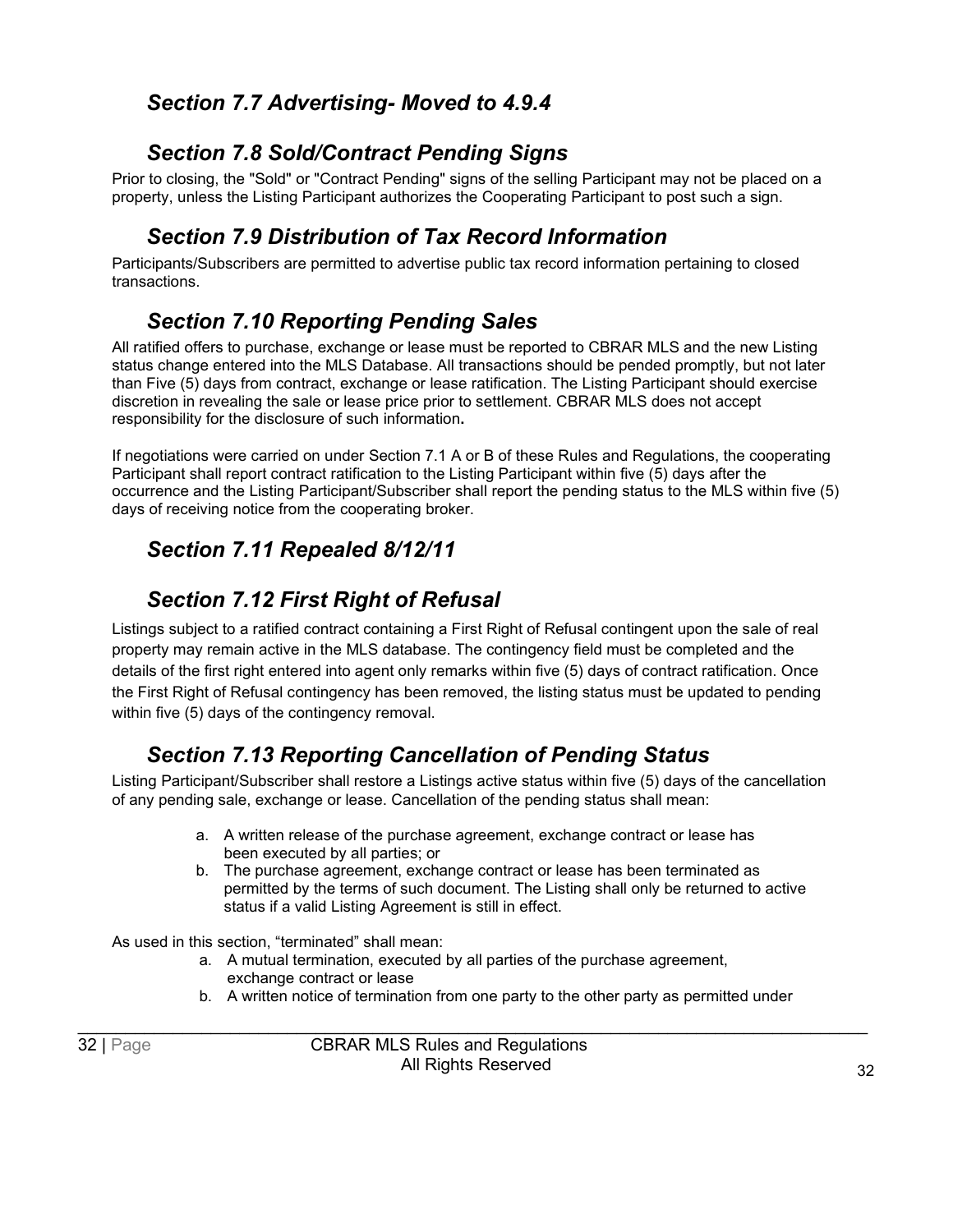the terms and conditions of the purchase agreement, exchange contract or lease; or

c. The expiration or automatic termination of the purchase agreement, exchange contract or lease as provided by an expiration date or other specified language that automatically

terminates the purchase agreement, exchange contract or lease without necessity of notice by either party.

A listing may not be returned to an active status until the pending sale, exchange or lease has been released and/or terminated and all necessary parties have signed the appropriate documentation, if applicable. CBRAR MLS reserves the right to request copies of relevant documentation to confirm listing status.

**Practice Note: Listing participants/Subscribers may return a listing to active status ONLY after a** *Practice Note: Listing participants/Subscribers may return a listing to active status ONLY after a release has been executed by the purchaser and seller or the contract has been legally terminated and no longer in effect. Sellers have no authority to request or demand that a listing be returned to active status in the MLS. Properties subject to a valid purchase offer must remain in Pended status until one of the aforementioned actions occurs***.**

#### *Section 7.14Reporting Sales to the Service*

<span id="page-36-0"></span>When a sale or exchange has closed or a lease has been signed, the Listing Participant shall change the Listing status to sold/leased in the MLS Database within seven (7) days of settlement or lease.

If negotiations were carried on under Section 7.1 A or B of these Rules and Regulations, the cooperating Participant shall report settlement to the Listing Participant within seven (7) days after occurrence and the Listing Participant/Subscriber shall report them to the MLS within seven (7) days of receiving notice from the cooperating broker.

#### *Section 7.15 Reporting Refusal to Sell*

<span id="page-36-1"></span>If any Seller refuses to accept a written offer satisfying the terms and conditions stated in the Listing Agreement, such fact shall be reported in writing by the Listing Participant to CBRAR MLS within three (3) days of such refusal. CBRAR MLS will disseminate the information to all Participant's/Subscriber's.

**Practice Note: Sellers cannot be required to accept an offer to purchase. However, all listings must** *contain a valid listing price authorized by the Seller in a listing agreement between the Seller and the Listing participant.*

### <span id="page-36-2"></span>**ARTICLE 8: SERVICE SUBSCRIPTIONS, FEES AND CHARGES**

Eligible Participants, as defined in Article 2 of these rules and regulations may apply for CBRAR MLS services, subject to the payment of all applicable fees and charges, Licensees affiliated with a CBRAR MLS Participant Broker may, but are not required to, subscribe for MLS services.

#### *Section 8.1 Firm Application Fee*

<span id="page-36-3"></span>A firm application fee is required for all new firms and branch office applications.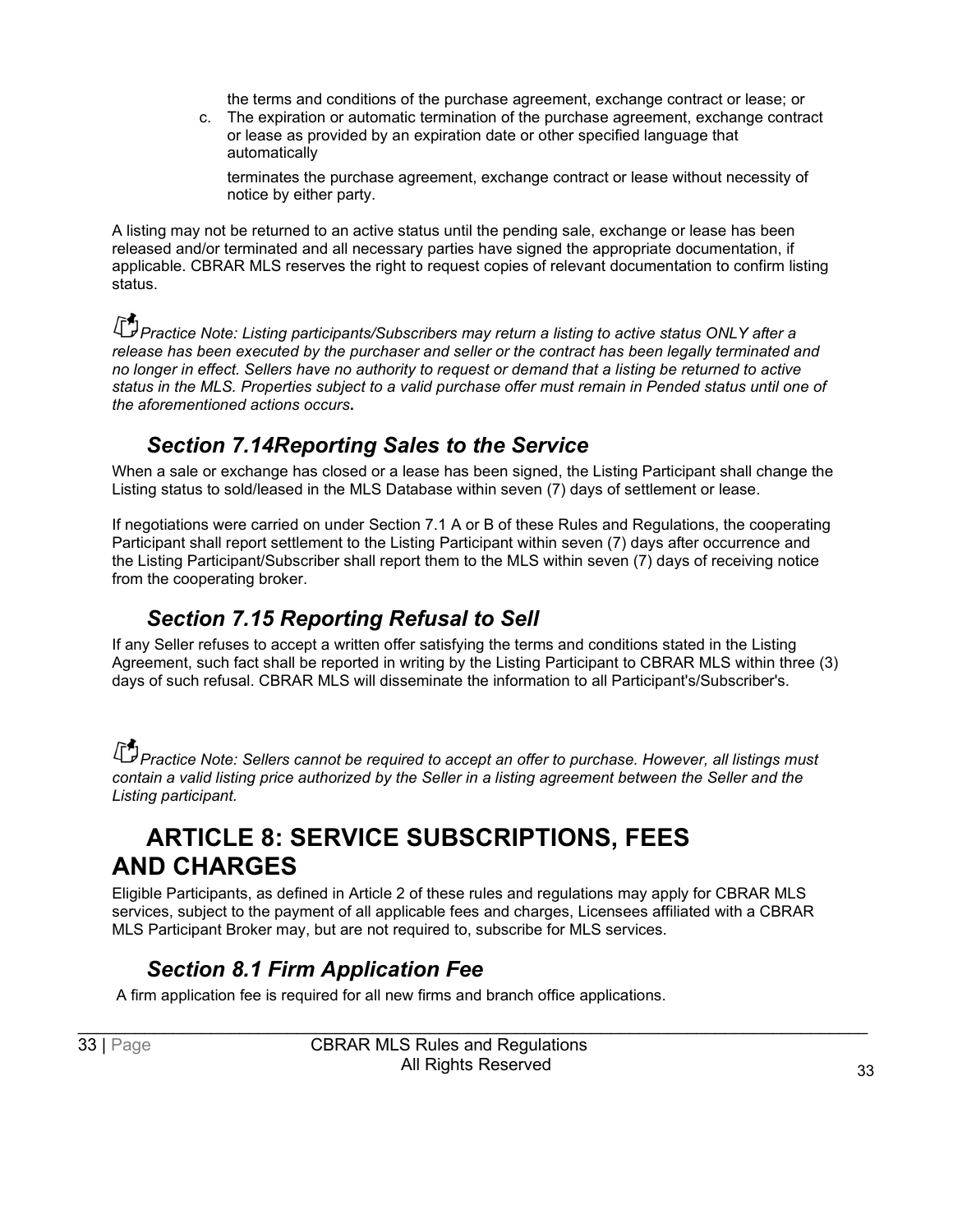#### *Section 8.2 Quarterly Fee*

<span id="page-37-0"></span>Quarterly service fees are assessed, in advance, for each Participant, Subscriber and Administrative User access subscription. Service fees are due upon posting to the User's online account. If service fees and charges are not paid within 20 days following the invoice date a ten percent (10%) late fee will be assessed on the unpaid MLS account. User service access will be terminated on the 31<sup>st</sup> day of arrears. CBRAR MLS chooses to include affiliated unlicensed administrative and clerical staff, personal assistants, and/or individuals that hold a certification as a real estate appraiser among those eligible for

access to and use of MLS information as subscribers and at CBRAR MLS's may at their discretion charge recurring fees.

However, CBRAR MLS provides participants the option of a no-cost waiver of MLS fees, dues, and charges for any licensee or licensed or certified appraiser who can demonstrate subscription to a different MLS or CIE where the principal broker participates. CBRAR MLS may, at their discretion, require that participants to sign a certification for nonuse of its MLS services by their licensees, which can include penalties and termination of the waiver if violated.

#### *Section 8.3 Re-Activation and Re-Application Fee*

<span id="page-37-1"></span>A re-activation fee will be assessed for any Participant or Subscriber who reinstates access with CBRAR MLS.within six (6) months following a termination, see Fine Chart for fee. If a terminated Participant re-applies for re-activation of CBRAR MLS access after six (6) months following terminationa new firm fee will be required in addition to the Participants re-activation fee.

#### *Section 8.4 Additional Fees*

<span id="page-37-2"></span>Other fees and charges for CBRAR MLS access and services may apply. Fees and charges are established by the CBRAR Property Services, Inc. Board of Directors and published in the CBRAR MLS Schedule of Fees and Charges.

#### *Section 8.5 Fee Increases*

<span id="page-37-3"></span>Service fees may be increased from time-to-time at the sole discretion of the CBRAR Property Services, Inc. Board of Directors.

#### *Section 8.6 Voluntary Service Termination*

<span id="page-37-4"></span>A Participant's or Subscriber's voluntary termination of CBRAR MLS access shall become effective when written notice is received by CBRAR MLS.

#### *Section 8.7 Unpaid Fines*

<span id="page-37-5"></span>If a Participant or Subscribers MLS access is terminated (whether voluntary or involuntary) and there are outstanding fines owed by the Participant or Subscriber, all fines must be paid in full before an application to restore MLS access will be processed.

#### *Section 8.8 Listings of Terminated Subscribers*

<span id="page-37-6"></span>If a Subscribers CBRAR MLS service access is terminated for failure to pay applicable fees, fines or charges and the Subscriber has active Listings in the system, the Participant holding the terminated Subscribers license shall within ten (10) days of notification of termination of the Subscriber service designate a new Subscriber for the active Listings. In the event the Principal Broker Participant does not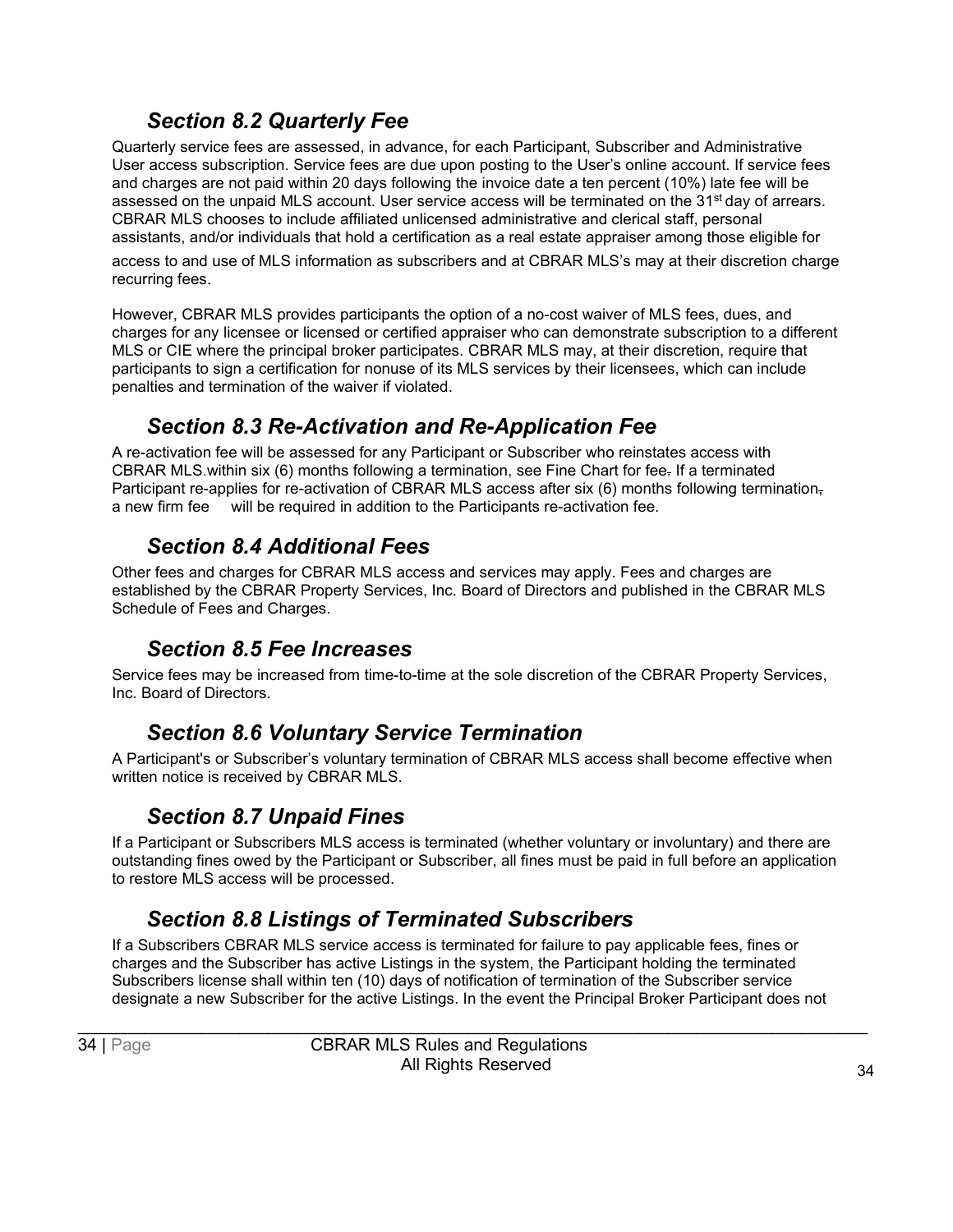designate a new Subscriber, the active Listings will be placed in the name of the Participant.

#### *Section 8.9 Listings of Terminated Participants*

<span id="page-38-0"></span>If a Participant has been terminated from membership with one of the REALTOR® Associations affiliated CBRAR MLS and/or failure to pay appropriate dues, fees, fines or charges, CBRAR MLS is not obligated to provide MLS services, including continued inclusion of the Terminated Participant's Listings in the MLS compilation of current Listing information. Prior to any removal of a Terminated Participant's Listings from the MLS, the terminated Participant will receive ten (10) days written notice of the intended removal so that the terminated Participant may advise his clients.

In the event a Participant services are terminated, access for all access for Subscribers affiliated with the terminated Participant will be terminated.

#### *Section 8.10 Listings of Suspended Participants*

<span id="page-38-1"></span>When a CBRAR MLS Participant is suspended from CBRAR MLS for failing to abide by a membership duty (i.e., violation of the Code of Ethics, association bylaws, MLS bylaws, MLS rules and regulations, or other membership obligation except failure to pay appropriate dues, fees, or charges), all Listings currently filed with the MLS by the suspended Participant shall, at the Participant's option, be retained in the service until sold, withdrawn or expired, and shall not be renewed or extended by CBRAR MLS beyond the termination date of the Listing agreement in effect when the suspension became effective. Participants whose MLS access is suspended are not entitled to refund or credit of service fees for the period of time they do not have access to the CBRAR MLS system.

#### *Section 8.11 Listings of Suspended Subscribers*

<span id="page-38-2"></span>When a CBRAR MLS Subscriber is suspended from CBRAR MLS for failure to abide by a membership duty (i.e., violation of the Code of Ethics, association bylaws, MLS bylaws, MLS rules and regulations, or other membership obligation except failure to pay appropriate dues, fees, or charges), the affiliated Principal Broker/Participant shall receive ten (10) days' notice to designate an active Subscriber as the Listing agent for all listings in the name of the Suspended Subscriber. In the event the Principal Broker/Participant does not designate a new Subscriber, the active Listings will be placed in the name of the Participant. Subscribers whose MLS access is suspended are not entitled to refund or credit of service fees for the period of time they do not have access to the CBRAR MLS system.

### *Section 8.12 Listings of Expelled Participants*

<span id="page-38-3"></span>When a CBRAR MLS Participant is expelled from the MLS for failing to abide by a membership duty (i.e., violation of the Code of Ethics, association bylaws, MLS bylaws, MLS rules and regulations, or other membership obligations except failure to pay appropriate dues, fees, or charges), all Listings currently

filed with the MLS by the expelled Participant shall, at the Participant's option, be retained in the service until sold, withdrawn, or expired, and shall not be renewed or extended by CBRAR MLS beyond the termination date of the Listing Agreement in effect when the expulsion became effective. If a Participant has been expelled from the association (except where MLS participation without association membership is permitted by law) or MLS (or both) for failure to pay appropriate dues, fees, or charges, an association MLS is not obligated to provide MLS services, including continued inclusion of the expelled Participant's Listings in the MLS compilation of current Listing information. Prior to any removal of an expelled Participant's Listings from the MLS, the expelled Participant will receive ten (10) days written notice of the intended removal so that the expelled Participant may advise his clients.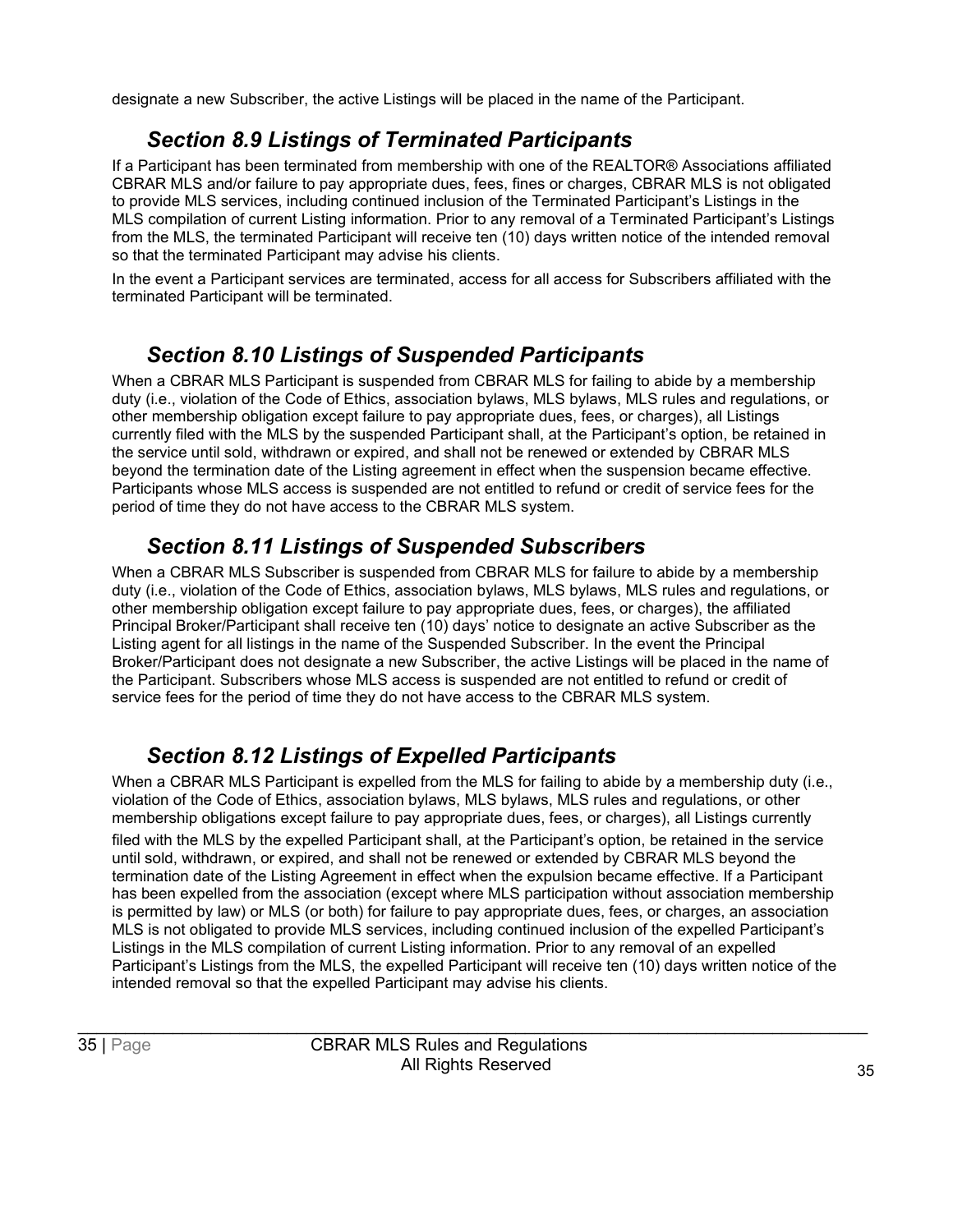# <span id="page-39-0"></span>**ARTICLE 9: COMPLIANCE AND ENFORCEMENT PROCEDURES**

<span id="page-39-1"></span>The CBRAR MLS Board of Directors shall give consideration to all written complaints having to do with violations of the rules and regulation. By becoming and remaining a participant, each participant agrees to be subject to these rules and regulations, the enforcement of which are at the sole discretion of the CBRAR MLS Board of Directors.

#### <span id="page-39-2"></span>*Section 9.1 Deleted May 2014*

#### *Section 9.2 Violation Reporting*

<span id="page-39-3"></span>Violations of CBRAR MLS Rules and Regulations are discovered in several ways. Regular audits are performed by CBRAR MLS staff, but peer review also plays an important part in identifying inconsistencies and non-compliance. Participants and Subscribers may report alleged violations by using the Report a Listing function in The MLS or contacting CBRAR MLS at  $cat@cbrar.com$  or 804-776-0568.

#### **Section 9.2.1 Complaints of Unauthorized Use of Listing Content**

Any participant who believes another participant has engaged in the unauthorized use or display of listing content, including photographs, images, audio or video recordings, and virtual tours, shall send notice of such alleged unauthorized use to the MLS. Such notice shall be in writing, specifically identify the allegedly unauthorized content, and be delivered to the MLS not more than sixty (60) days after the alleged misuse was first identified. No participant may pursue action over the alleged unauthorized use and display of listing content in a court of law without first completing the notice and response procedures outlined in this Section 9.2.1 of the MLS rules.

Upon receiving a notice, the Board of Directors will send the notice to the participant who is accused of unauthorized use. Within ten (5) days from receipt, the participant must either: 1) remove the allegedly unauthorized content, or 2) provide proof to the Board of Directors that the use is authorized. Any proof submitted will be considered by the Board of Directors, and a decision of whether it establishes authority to use the listing content will be made within thirty (30) days.

If the Board of Directors determines that the use of the content was unauthorized, the Board of Directors may issue a sanction pursuant to the MLS rules, including a request to remove and/or stop the use of the unauthorized content within ten (5) days after transmittal of the decision. If the unauthorized use stems from a violation of the MLS rules, that too will be considered at the time of establishing an appropriate sanction.

If after ten (5) days following transmittal of the Board of Director's determination the alleged violation remains uncured (i.e., the content is not removed or the rules violation remains uncured), then the complaining party may seek action through a court of law.

#### *Section 9.3Authority to Impose Sanctions*

<span id="page-39-4"></span>By becoming and remaining a participant or subscriber in CBRAR MLS, each Participant and Subscriber agrees to be subject to the rules and regulations and any other CBRAR MLS governance provision. CBRAR MLS may, through the administrative and hearing procedures established in these rules, impose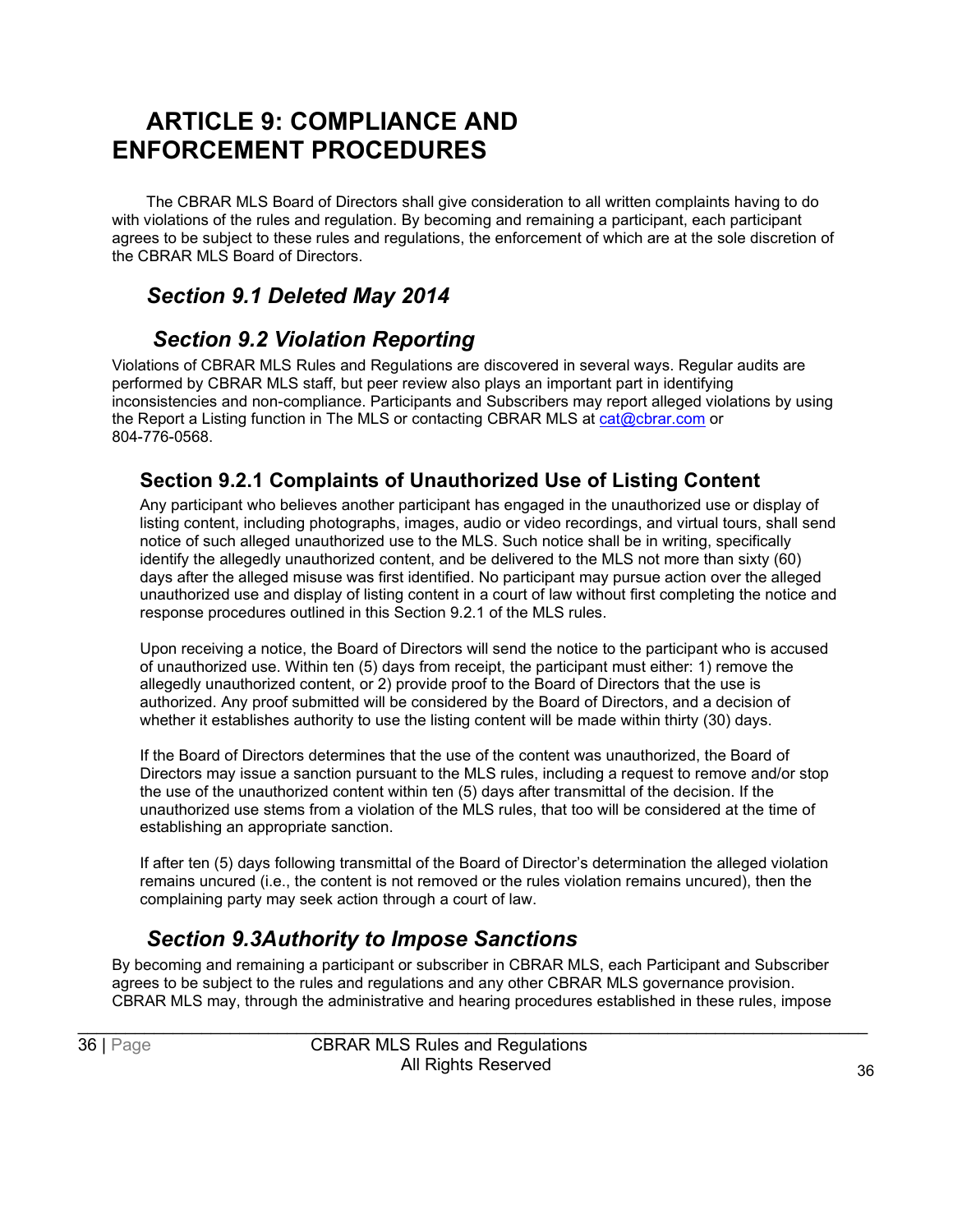discipline for violations of the rules and other MLS governance provisions. Discipline that may be imposed may consist of one or more of the following:

- a. letter of warning
- b. letter of reprimand
- c. attendance at MLS orientation or other appropriate courses or seminars which the participant or subscriber can reasonably attend taking into consideration cost, location, and duration
- d. appropriate, reasonable fine not to exceed \$15,000
- e. probation for a stated period of time not less than thirty (30) days nor more than one (1) year
- f. suspension of MLS rights, privileges, and services for not less than thirty (30) days nor more than one (1) year
- g. termination of MLS rights, privileges, and services with no right to reapply for a specified period not to exceed three (3) years.

*D***Note 1:** A participant (or user/subscriber, where appropriate) can be placed on probation. *Probation is not a form of discipline. When a participant (or user/subscriber, where appropriate) is placed on probation the discipline is held in abeyance for a stipulated period of time not longer than one (1) year. Any subsequent finding of a violation of the MLS rules during the probationary period may, at the discretion of the Board of Directors, result in the imposition of the suspended discipline. Absent any subsequent findings of a violation during the probationary period, both the*

*probationary status and the suspended discipline are considered fulfilled, and the individual's record will reflect the fulfillment. The fact that one or more forms of discipline are held in abeyance during the probationary period does not bar imposition of other forms of discipline which will not be held in abeyance.*

**Note 2:** MLS participants and subscribers can receive no more than three (3) administrative **Note 2:** MCS participants and subscribers can receive no more than three (3) administrative *sanctions in a calendar year before they are required to attend a hearing for their actions and potential violations of MLS rules, except that the MLS may allow more administrative sanctions for violations of listing information provided by participants and subscribers before requiring a hearing. The MLS must send a copy of all administrative sanctions against a subscriber to the subscriber's participant and the participant is required to attend the hearing of a subscriber who has received more than three (3) administrative sanctions within a calendar year.*

#### <span id="page-40-0"></span>*Section 9.4 Notice of Violation*

If CBRAR MLS staff determines that a violation of the Rules and Regulations has occurred a Notice of Violation will be emailed to both the Participant and the Subscriber. The notice will specify the violation and indicated that the violation recipient has five (5) days correct the violation or submit documentation that the findings of violation is incorrect. Violations of MLS rules that are time sensitive, including but not limited to listing entry and status updates are not correctable and will be subject to appropriate fines provided herein.

CBRAR MLS distributes all violation and fine notices via e-mail. All Participants and Subscribers are required to provide CBRAR MLS with a valid contact email address. Not having an e-mail address or having an incorrect email address of file with CBRAR MLS does not excuse a Participant or Subscriber from their responsibility to pay assessed MLS fines or respond to notices within the specified time periods.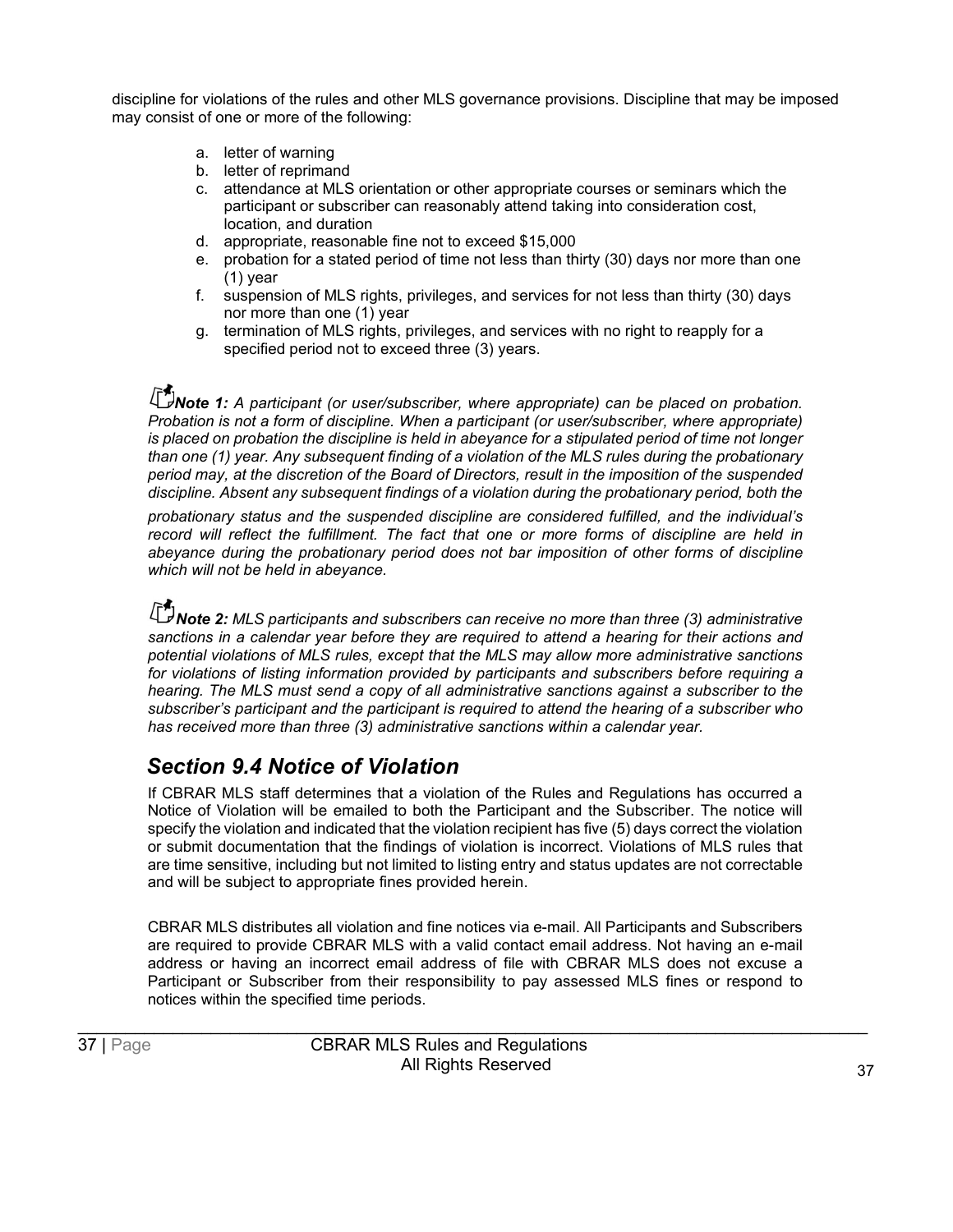#### <span id="page-41-0"></span>*Section 9.5 Multiple Violations*

If within a calendar year, a Participant or Subscriber receives more than three (3) Notice of Fine notifications, as described in Section 9.5, they will be required to appear at a hearing before a CBRAR MLS Board of Directors for a disciplinary conclusion for each subsequent fine incident. The CBRAR Property Services, Inc. Board of Directors may impose additional discipline and sanctions in accordance with these rules and NAR guidelines. Additionally, a Subscriber must appear at each hearing with their Participant broker or any supervising broker or record.

Each hearing shall be subject to the administrative fee set forth in Section 9.6 in addition to any violation fine.

#### <span id="page-41-1"></span>*Section 9.6 Notice of Fine*

If the revision to a correctable violation is made pursuant to the instructions in the Notice of Violation within the Grace Period the Notice, or if satisfactory evidence refuting the alleged violation is submitted to CBRAR MLS staff within the Grace Period provided in the Notice of Violation, the violation will be dismissed.

If the Participant of Subscriber fails to correct the violations(s)with the Grace Period or submit satisfactory evidence refuting the alleged violation, a "Notice of Fine" will be emailed to both the Participant and Subscriber. The violation must be corrected and the fine paid within five (5) days from the date of the Fine Notice, unless the Respondent files a request for a review hearing before CBRAR MLS Board or the Subscriber or Participant has incurred Multiple Violations, as defined in Section 9.4.

If the Participant or Subscriber fails to pay an assessed fine or to request a hearing within five (5) days of the Notice of Fine, the Participant or Subscriber will be suspended from CBRAR MLS and the Lockbox System until the violation has been corrected and the fine has been paid.

Repeated violations of CBRAR MLS Rules and Regulations may result in other fines or discipline, as applicable.

#### *Section 9.7 Violation Review Hearing*

<span id="page-41-2"></span>If the recipient of a Notice of Fine wishes to dispute the finding of a violation or the sanction imposed, they may request a review within five (5) days of the date of the Notice of Fine. The review request should include the Notice of Fine, the reason he or she is disputing the finding of violation and/or fine and any relevant supporting documentation.

Violation review hearings will be conducted in accordance with the procedures outlined in the NAR Code of Ethics and Arbitration Manual. When requested by a complainant, the MLS will process a complaint without revealing the complainant's identity. If a complainant is subsequently forwarded to a hearing and the original complainant does not consent to participating in the process, the MLS will appoint a representative to serve as the complainant.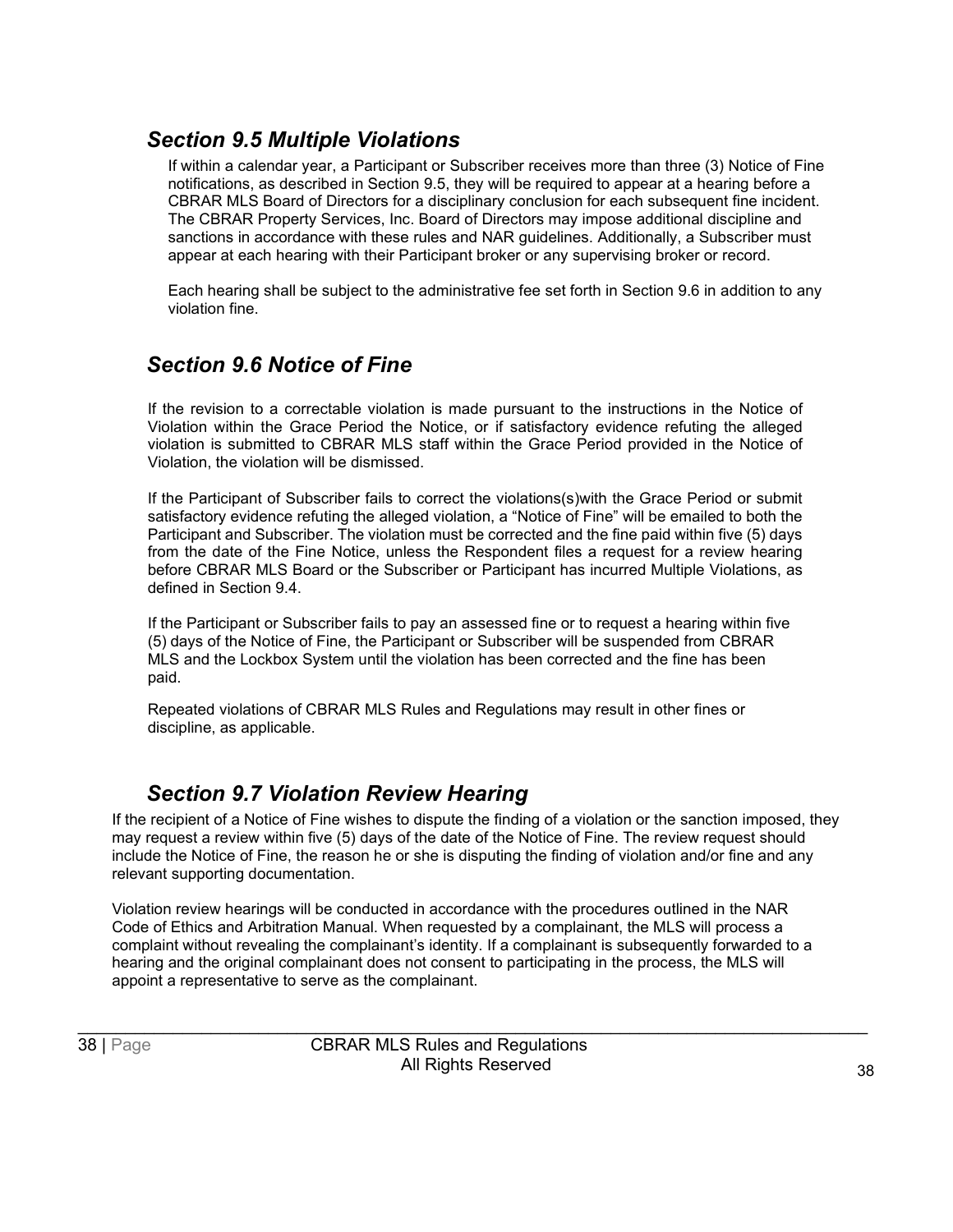A \$250 administrative fee will be assessed if the violation(s) which are the subject of the hearing are determined to be valid by the CBRAR MLS Board of Directors.

#### *Section 9.8 Appeals*

<span id="page-42-0"></span>If an MLS Participant or Subscriber found in violation of the CBRAR MLS Rules and Regulations wishes to appeal an enforcement decision, fine or disciplinary action imposed by CBRAR Property Services, Inc. Board of Directors they may do so by submitting a request for an appeal to the Chesapeake Bay & Rivers Association of REALTORS® (CBRAR) Board of Directors within ten (10) days of the date of the decision or assessment of a fine(s) or discipline to the Association Executive. The decision of the Chesapeake & Rivers Association of REALTORS® (CBRAR) Board of Directors shall be final. An administrative fee of

\$250 must accompany all appeal requests. If the CBRAR Board of Directors reverses the review panels enforcement decision the administrative fee of \$250 and original hearing fee shall be refunded.

#### *Section 9.9 Lockbox Key Violations*

<span id="page-42-1"></span>Article 12 of the Rules and Regulations sets out the fines, penalties and procedures for violations of Lockbox security and Keyholder conduct. Lockbox security and Key violations are not considered correctable violations and may be subject to immediate fines.

#### *Section 9.10 Breach or Threatened Breach*

<span id="page-42-2"></span>In the event of a breach or threatened breach by a Participant or Subscriber of any provision of these Rules and Regulations or other applicable Association Bylaw, CBRAR MLS shall be entitled to an injunction restraining the Participant and/or Subscriber from continuing with such breach or prohibiting the threatened breach. Nothing herein shall be construed as prohibiting CBRAR MLS from pursuing any other remedies available to it for such breach or threatened breach, including the recovery of monetary

damages from the Participant and/or Subscriber. If an injunction, remedy, finding, judgment or award is granted to CBRAR MLS against a Participant and/or Subscriber, such Participant and/or Subscriber shall be liable for all of CBRAR MLS attorney's fees, court costs and expert witness expenses.

# <span id="page-42-3"></span>**RTICLE 10: VIRTUAL OFFICE WEBSITE "VOW" POLICIES**

#### <span id="page-42-4"></span>*Section 10.1 VOW Defined*

- a. A Virtual Office Website ("VOW") is a Participant's Internet website, or a feature of a Participant's website, through which the Participant is capable of providing real estate brokerage services to consumers with whom the Participant has first established a broker-consumer relationship (as defined by state law) where the consumer has the opportunity to search MLS Listing Information, subject to the Participant's oversight, supervision, and accountability. A nonprincipal broker or sales licensee affiliated with a Participant may, with his or her Participant's consent, operate a VOW. Any VOW of a non-principal broker or sales licensee is subject to the Participant's oversight, supervision, and accountability.
- b. As used in the section of these Rules, the term "Participant" includes a Participant's affiliated non- principal brokers and sales licensees – except when the term is used in the phrases "Participant's consent" and "Participant's oversight, supervision, and accountability". References to "VOW" and "VOWs" include all VOWs, whether operated by a Participant, by a non-principal broker or sales licensee, or by an Affiliated VOW Partner ("AVP") on behalf of a Participant.
- c. "Affiliated VOW Partner" ("AVP") refers to an entity or person designated by a Participant to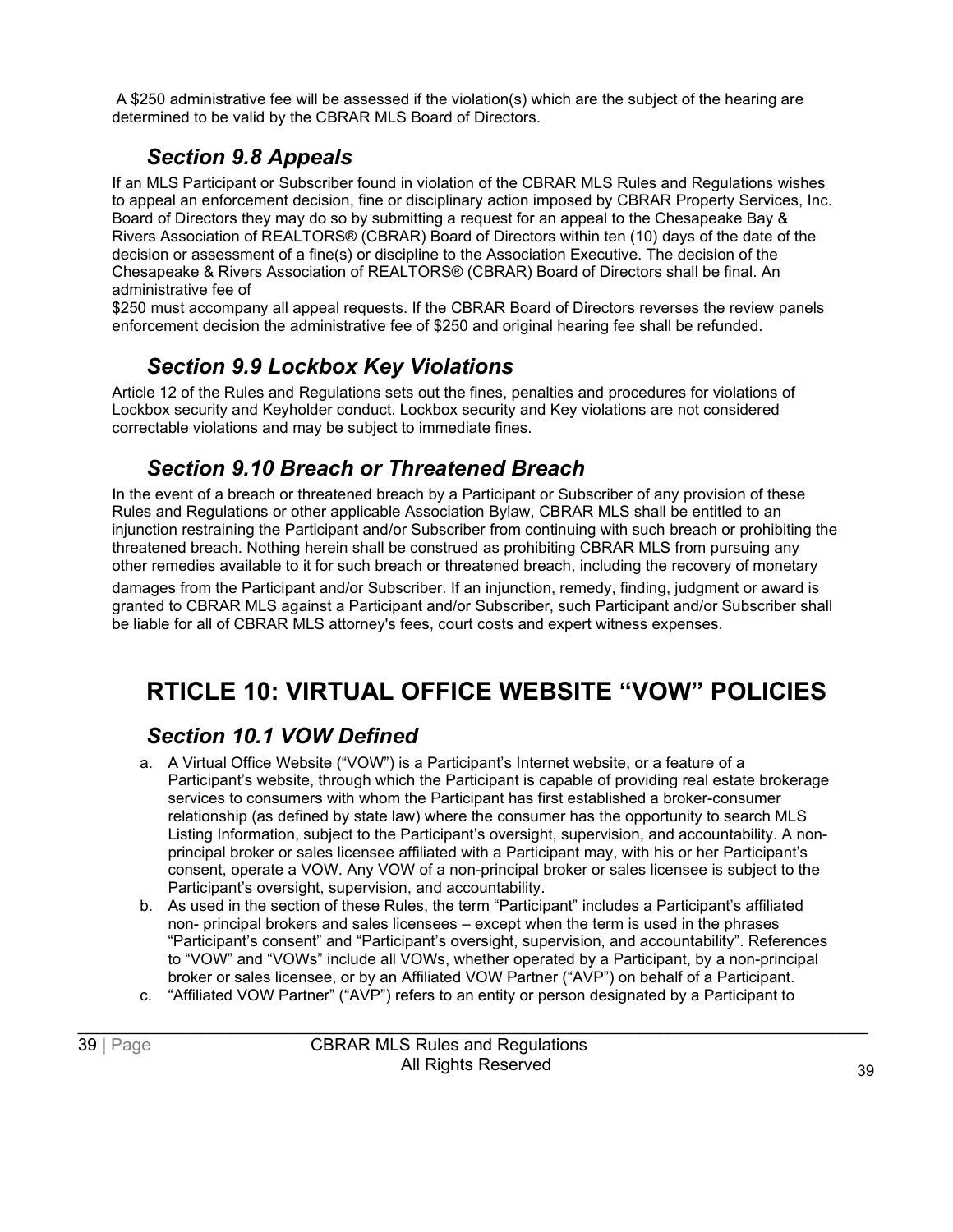operate a VOW on behalf of the Participant, subject to the Participant's supervision, accountability and compliance with the VOW Policy. No AVP has independent participation rights in the MLS by virtue of its right to receive information on behalf of a Participant. No AVP has the right to use MLS Listing Information except in connection with operation of a VOW on behalf of one or more Participants. Access by an AVP to MLS Listing Information is derivative of the rights of the Participant on whose behalf the AVP operates a VOW.

d. As used in this section, the term "MLS Listing Information" refers to active Listing information and sold data provided by Participants to the MLS and aggregated and distributed by the MLS to Participants.

#### *Section 10.2 MLS Listing Display*

<span id="page-43-0"></span>The right of a Participant's VOW to display MLS Listing Information is limited to that supplied by the MLS(s) in which the Participant has participatory rights. However, a Participant with offices participating in different MLSs may operate a master website with links to the VOWs of the other offices.

Subject to the provisions of the VOW Policy and these Rules, a Participant's VOW, including any VOW operated on behalf of a Participant by an AVP, may provide other features, information, or functions, e.g. Internet Data Exchange ("IDX").

Except as otherwise provided in the VOW Policy or in these Rules, a Participant need not obtain separate permission from other MLS Participants whose Listings will be displayed on the Participant's VOW.

CBRAR MLS prohibits the electronic display of other Participants and Subscribers listings outside the context of the Internet Data Exchange (IDX) and Virtual Office Website (VOW) policies and rules. Amended 8/13

#### *Section 10.3 Retrieval of Data*

<span id="page-43-1"></span>a. Before permitting any consumer to search for or retrieve any MLS Listing Information on his or her VOW, the Participant must take each of the following steps:

- 1. The Participant must first establish with that consumer a lawful broker-consumer relationship (as defined by state law), including completion of all actions required by state law in connection with providing real estate brokerage services to clients and customers (hereinafter "Registrants"). Such actions shall include, but are not limited to, satisfying all applicable agency, non-agency, and other disclosure obligations, and execution of any required agreements.
	- 2. The Participant must obtain the name of and a valid email address for each Registrant. The Participant must send an email to the address provided by the Registrant confirming that the Registrant has agreed to the Terms of Use (described in subsection (d) below). The Participant must verify that the email address provided by the Registrant is valid and that the Registrant has agreed to the Terms of Use.
	- 3. The Participant must require each Registrant to have a username and a password, the combination of which is different from those of all other Registrants on the VOW. The Participant may, at his or her option, supply the username and password or may allow the Registrant to establish its username and password.

b. The Participant must assure that each Registrant's password expires on a certain date but may provide for renewal of the password. The Participant must at all times maintain a record of the name,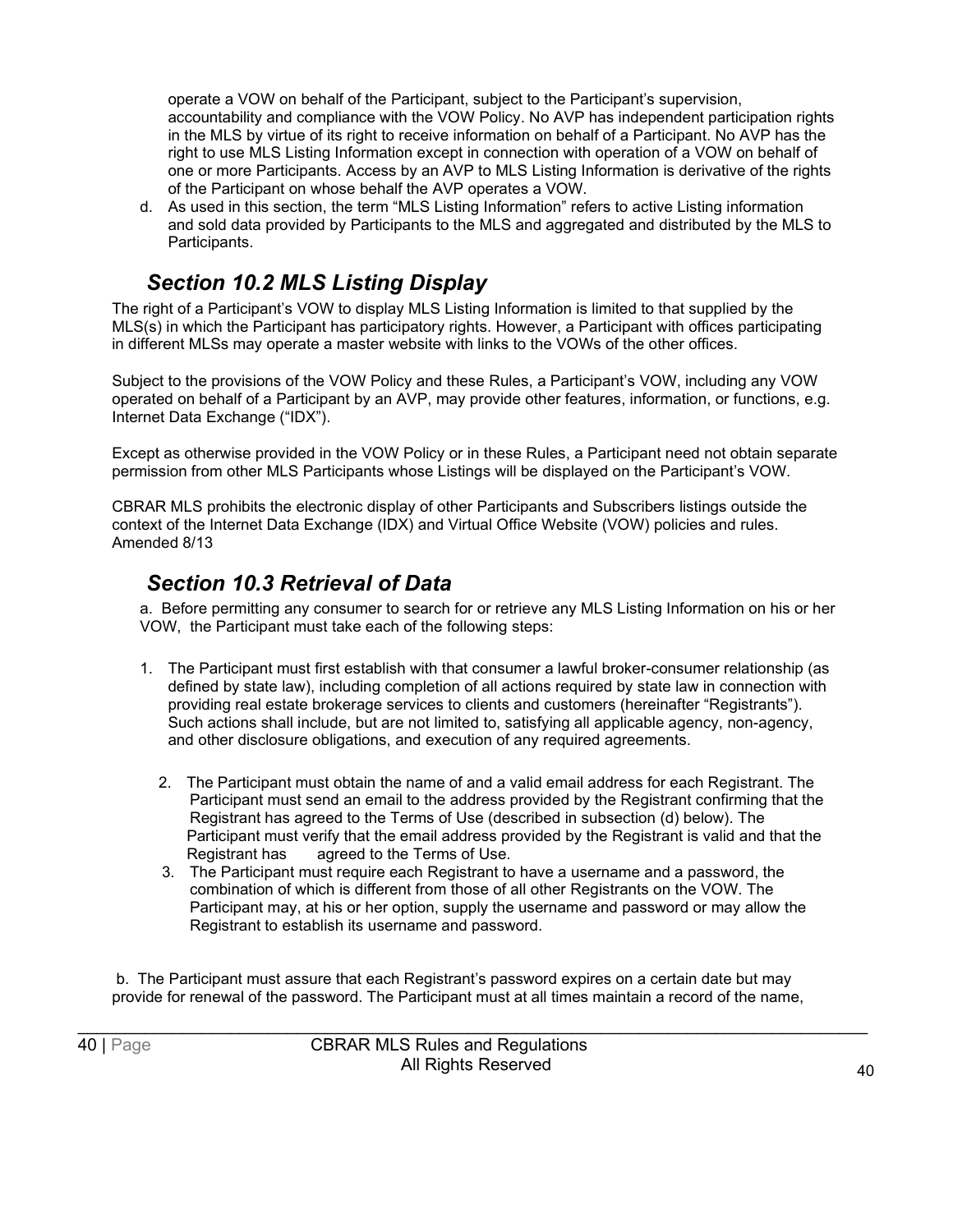email address, username, and current password of each Registrant. The Participant must keep such records for not less than 180 days after the expiration of the validity of the Registrant's password.

- 1. If the MLS has reason to believe that a Participant's VOW has caused or permitted a breach in the security of MLS Listing Information or a violation of MLS rules, the Participant shall, upon request of the MLS, provide the name, email address, user name, and current password, of any Registrant suspected of involvement in the breach or violation. The Participant shall also, if requested by the MLS, provide an audit trail of activity by any such Registrant.
- 2. The Participant shall require each Registrant to review, and affirmatively to express agreement (by mouse click or otherwise) to, a "Terms of Use" provision that provides at least the following:
	- i. That the Registrant acknowledges entering into a lawful consumerbroker relationship with the Participant
	- ii. That all information obtained by the Registrant from the VOW is intended only for the Registrant's personal, non-commercial use
	- iii. That the Registrant has a bona fide interest in the purchase, sale, or lease of real estate of the type being offered through the VOW;
	- iv. That the Registrant will not copy, redistribute, or retransmit any of the information provided except in connection with the Registrant's consideration of the purchase or sale of an individual property;
	- v. That the Registrant acknowledges the MLS's ownership of, and the validity of the MLS's copyright in, the MLS database.
- 3. The Terms of Use Agreement may not impose a financial obligation on the Registrant or create any representation agreement between the Registrant and the Participant. Any agreement entered into at any time between the Participant and Registrant imposing a financial obligation on the Registrant or creating representation of the Registrant by the Participant must be established separately from the Terms of Use, must be prominently labeled as such, and may not be accepted solely by mouse click.
- 4. The terms of Use Agreement shall also expressly authorize the MLS, and other MLS Participants or their duly authorized representatives, to access the VOW for the purposes of verifying compliance with MLS rules and monitoring display of Participants' Listings by the VOW. The Agreement may also include such other provisions as may be agreed to between the Participant and the Registrant.

#### *Section 10.4 Contact Information Requirement*

<span id="page-44-0"></span>A Participant's VOW must prominently display an e-mail address, telephone number, or specific identification of another mode of communication (e.g., live chat) by which a consumer can contact the

Participant to ask questions, or get more information, about any property displayed on the VOW. The Participant, or a non-principal broker or sales licensee licensed with the Participant, must be willing and able to respond knowledgeably to inquiries from Registrants about properties within the market area served by that Participant and displayed on the VOW.

#### *Section 10.5 MLS Listing Information Security*

<span id="page-44-1"></span>A Participant's VOW must employ reasonable efforts to monitor for, and prevent, misappropriation,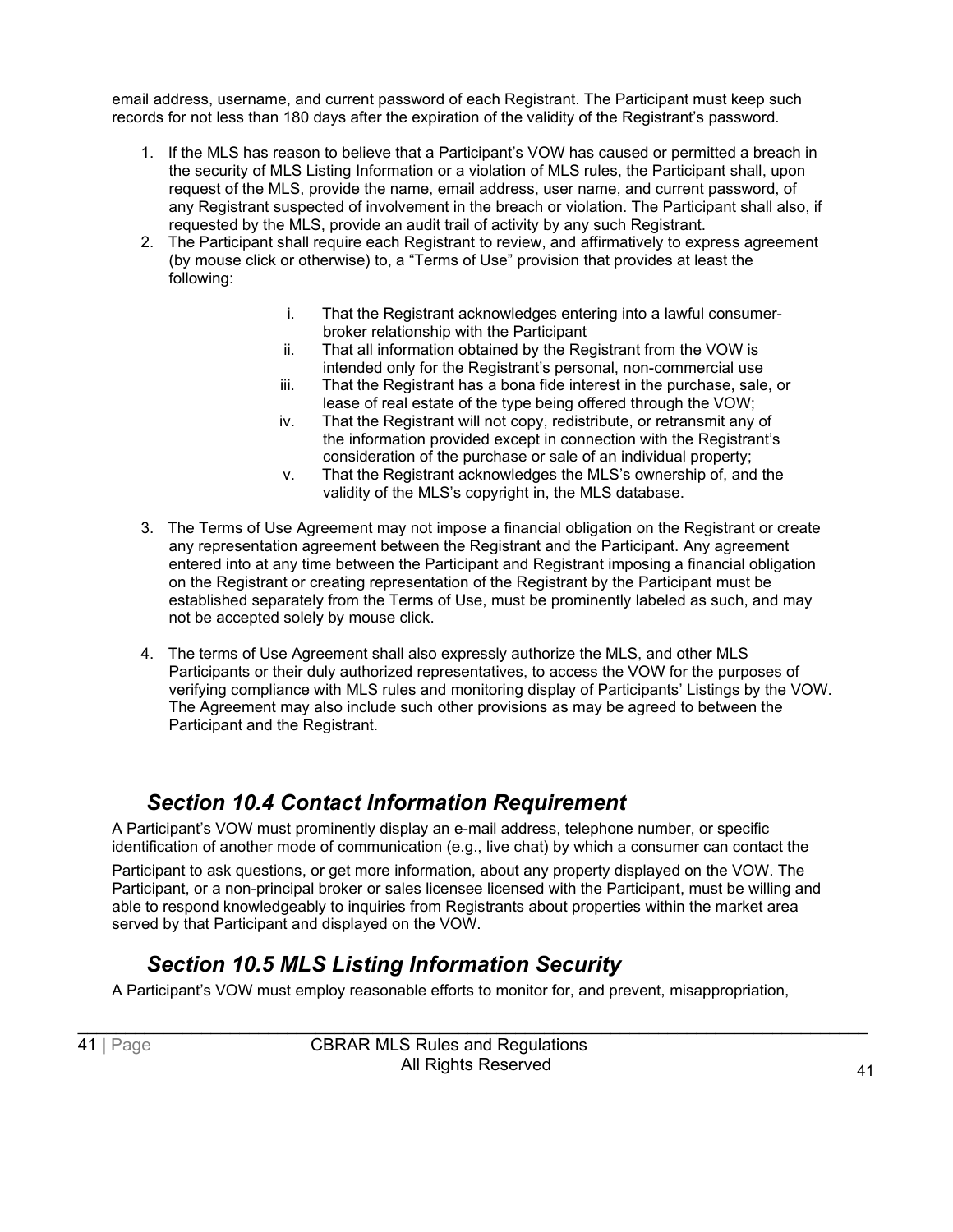"scraping", and other unauthorized use of MLS Listing Information. A Participant's VOW shall utilize appropriate security protection such as firewalls as long as this requirement does not impose security obligations greater than those employed concurrently by the MLS.

#### *Section 10.6 Internet and Address Display*

<span id="page-45-0"></span>A Participant's VOW shall not display Listings or property addresses of any Seller who has affirmatively directed the Listing broker to withhold the Seller's Listing or property address from display on the Internet. The Listing broker shall communicate to the MLS that the Seller has elected not to permit display of the Listing or property address on the Internet. Notwithstanding the foregoing, a Participant who operates a VOW may provide to consumers via other delivery mechanisms, such as email, fax, or otherwise, the Listings of Sellers who have determined not to have the Listing for their property displayed on the Internet.

A Participant who lists a property for a Seller who has elected not to have the property Listing or the property address displayed on the Internet shall cause the Seller to execute a document that includes the following (or a substantially similar) provision:

#### **Seller Opt-Out Form**

**Please check either Option a or Option b**

**a. [ ] I have advised my broker or sales agent that I do not want the listed property to be displayed on the Internet. OR**

**b. [ ] I have advised my broker or sales agent that I do not want the address of the listed property to be displayed on the Internet.**

**I understand and acknowledge that, if I have selected option a, consumers who conduct searches for Listings on the Internet will not see information about the listed property in response to their search.**

**\_ Initials of Seller**

The Participant shall retain such forms for at least one year from the date they are signed, or one year from the date the Listing goes off the market, whichever is greater.

#### *Section 10.7 Comments and AVMs*

<span id="page-45-1"></span>(a) Subject to subsection (b), a Participant's VOW may allow third parties:

- i. to write comments or reviews about particular Listings or display a hyperlink to such comments or reviews in immediate conjunction with particular Listings, or
- ii. display an automated estimate of the market value of the Listing (or hyperlink to such estimate) in immediate conjunction with the Listing.

(b) Notwithstanding the foregoing, at the request of a Seller the Participant shall disable or discontinue either or both of those features described in subsection (a) as to any Listing of the Seller. The Listing broker or agent shall communicate to the MLS that the Seller has elected to have one or both of these features disabled or discontinued on all Participants' websites. Subject to the foregoing, a Participant's

VOW may communicate the Participant's professional judgment concerning any Listing. A Participant's VOW may notify its customers that a particular feature has been disabled "at the request of the Seller."

#### *Section 10.8 Responsibility to Maintain Accurate Information*

<span id="page-45-2"></span>A Participant's VOW shall maintain a means (e.g., e-mail address, telephone number) to receive comments from the Listing broker about the accuracy of any information that is added by or on behalf of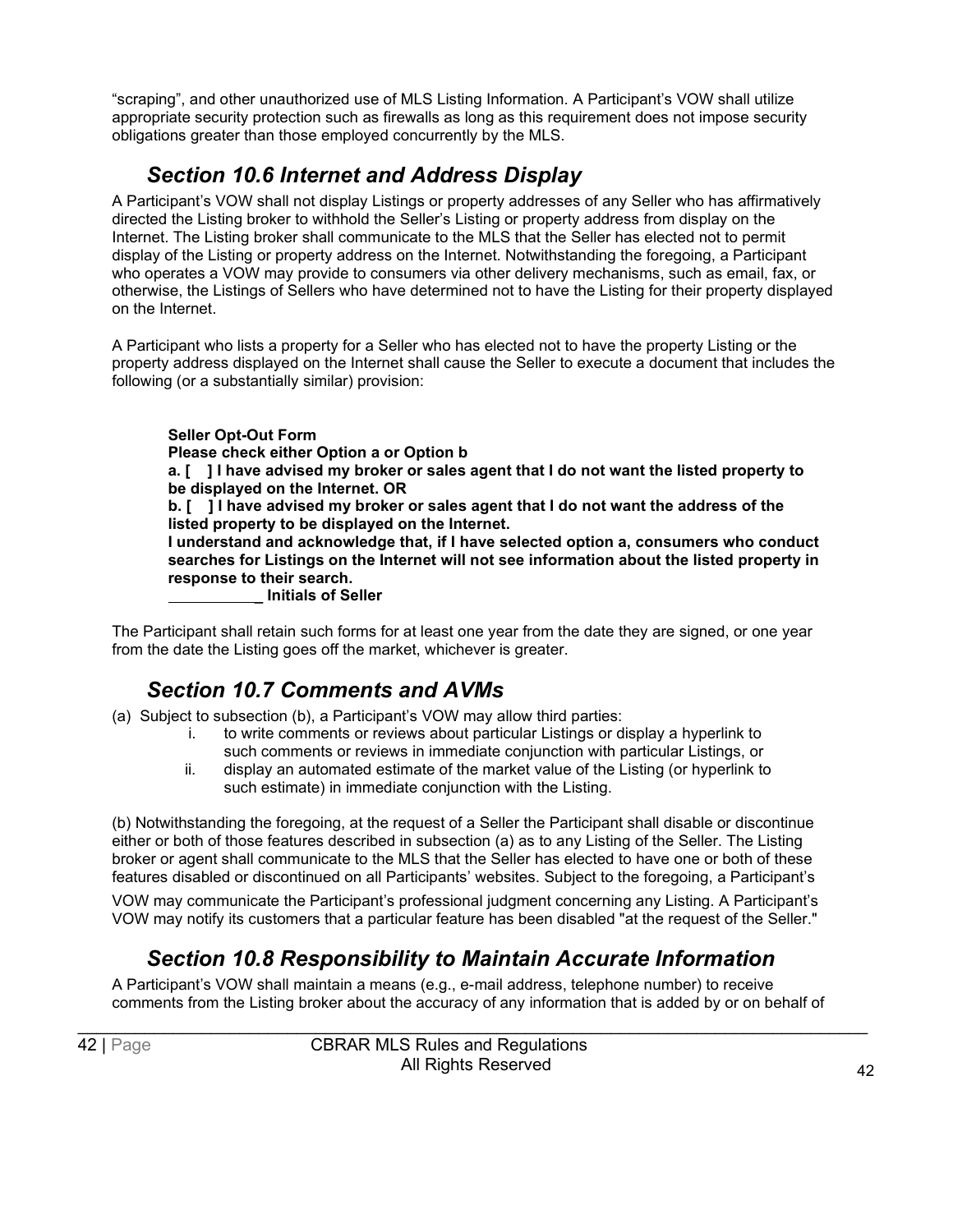the Participant beyond that supplied by the MLS and that relates to a specific property displayed on the VOW. The Participant shall correct or remove any false information relating to a specific property within 48 hours following receipt of a communication from the Listing broker explaining why the data or information is false. The Participant shall not, however, be obligated to correct or remove any data or information that simply reflects good faith opinion, advice, or professional judgment.

#### *Section 10.9 Requirement to Refresh MLS Listing Information*

<span id="page-46-0"></span>A Participant shall cause the MLS Listing Information available on its VOW to be refreshed at least once every three (3) days.

#### *Section 10.10 Limitation of Use*

<span id="page-46-1"></span>Except as provided in these rules, the NATIONAL ASSOCIATION OF REALTORS® VOW Policy, or any other applicable MLS rules or policies, no Participant shall distribute, provide, or make accessible any portion of the MLS Listing Information to any person or entity.

#### *Section 10.11 Privacy Policy*

<span id="page-46-2"></span>A Participant's VOW must display the Participant's privacy policy informing Registrants of all of the ways in which information that they provide may be used.

#### *Section 10.12 Criteria for Excluding Listings*

<span id="page-46-3"></span>A Participant's VOW may exclude Listings from display based only on objective criteria, including, but not limited to, factors such as geography, list price or type of property.

#### *Section 10.13 MLS Notification Requirement*

<span id="page-46-4"></span>A Participant who intends to operate a VOW to display MLS Listing Information must notify the MLS of its intention to establish a VOW and must make the VOW readily accessible to the MLS and to all MLS Participants for purposes of verifying compliance with these Rules, the VOW Policy, and any other applicable MLS rules or policies.

#### *Section 10.14 Participant Accountability*

<span id="page-46-5"></span>A Participant may operate more than one VOW himself or herself or through an AVP. A Participant who operates his or her own VOW may contract with an AVP to have the AVP operate other VOWs on his or her behalf. However, any VOW operated on behalf of a Participant by an AVP is subject to the supervision and accountability of the Participant.

#### *Section 10.15 Restricted Information*

<span id="page-46-6"></span>A Participant's VOW may not make available for search by, or display to Registrants any of the following information:

- a. Expired and withdrawn listings.
- b. The compensation offered to other MLS Participants.
- c. The type of Listing agreement, i.e., exclusive right to sell or exclusive agency.
- d. The Seller's and occupant's name(s), phone number(s), or e-mail address(es).
- e. Instructions or remarks intended for cooperating brokers only, such as those regarding showings or security of listed property.

#### <span id="page-46-7"></span>*Section 10.16 Manipulation of MLS Listing Information*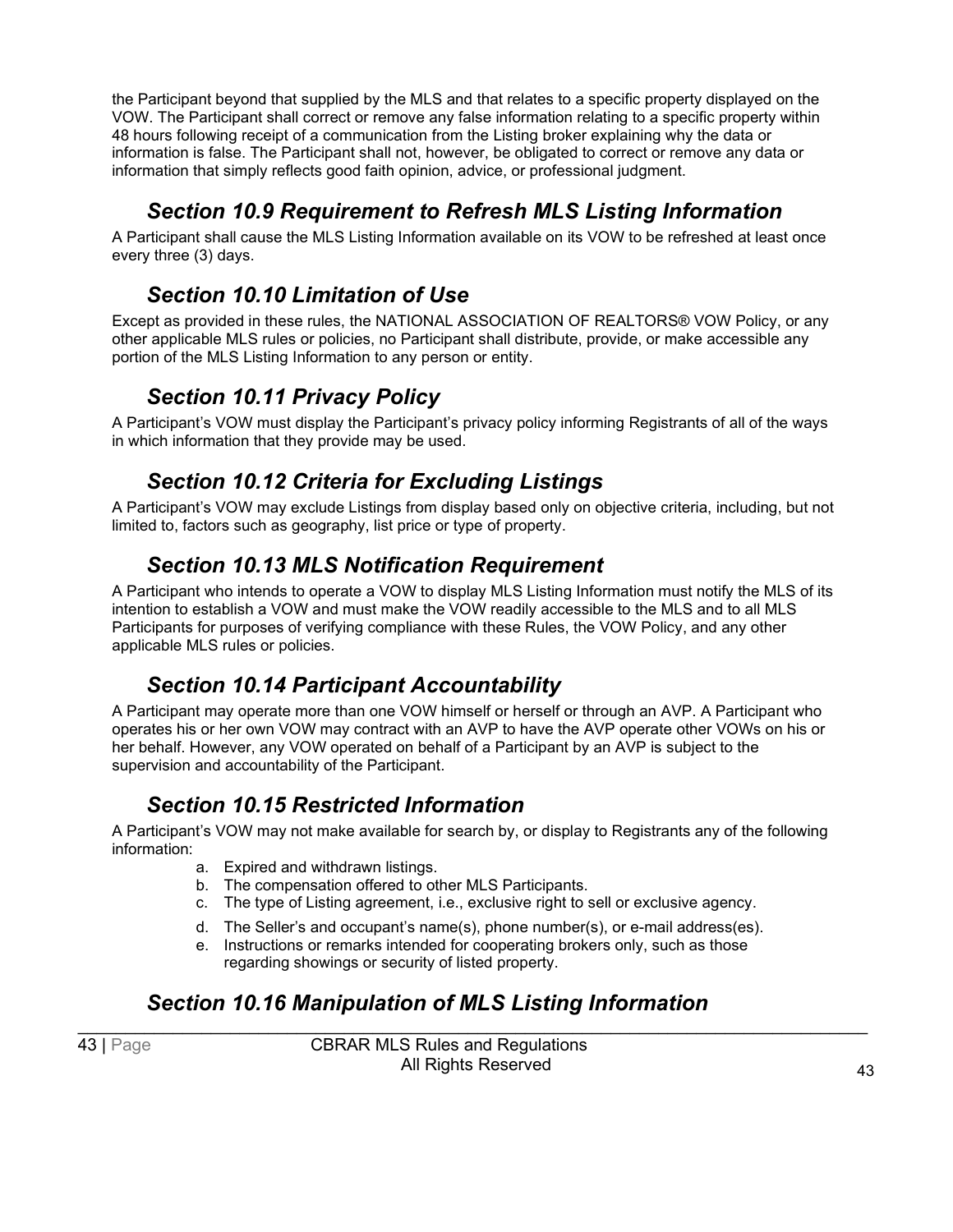A Participant shall not change the content of any MLS Listing Information that is displayed on a VOW from the content as it is provided in the MLS. The Participant may, however, augment MLS Listing Information with additional information not otherwise prohibited by these Rules or by other applicable MLS rules or policies as long as the source of such other information is clearly identified. This rule does not restrict the format of display of MLS Listing Information on VOWs or the display on VOWs of fewer than all of the Listings or fewer than all of the authorized information fields.

#### *Section 10.17 Disclaimer Requirement*

<span id="page-47-0"></span>A Participant shall cause to be placed on his or her VOW a notice indicating that the MLS Listing Information displayed on the VOW is deemed reliable but is not guaranteed accurate by the MLS. A Participant's VOW may include other appropriate disclaimers necessary to protect the Participant and/or the MLS from liability.

#### *Section 10.18 Co-Branding of MLS Information*

<span id="page-47-1"></span>A Participant may display advertising and the identification of other entities ("co-branding') on any VOW the Participant operates or that is operated on his or her behalf. However, a Participant may not display on any such VOW deceptive or misleading advertising or co-branding. For purposes of this Section, cobranding will be presumed not to be deceptive or misleading if the Participant's logo and contact information (or that of at least one Participant, in the case of a VOW established and operated on behalf of more than one Participant) is displayed in immediate conjunction with that of every other party, and the logo and contact information of all Participants displayed on the VOW is as large as the logo of the AVP and larger than that of any third party.

#### *Section 10.19 Information from Other Sources*

<span id="page-47-2"></span>A Participant shall cause any Listing displayed on his or her VOW that is obtained from other sources, including from another MLS or from a broker not participating in the MLS, to identify the source of the Listing.

#### *Section 10.20 License Agreement Required*

<span id="page-47-3"></span>Participants and the AVPs operating VOWs on their behalf must execute the license agreement required by the MLS.

# **ARTICLE 11: INTERNET DATA EXCHANGE (IDX) POLICY**

<span id="page-47-4"></span>IDX affords MLS Participants the ability to authorize limited electronic display of their listings by other Participants and delivery of their listings by other participants via the following authorized mediums under the participants' control: websites, mobile apps, and audio devices. As used throughout these rules, "display", includes "delivery" of such listings.

#### *Section 11.1 Display Authorization*

<span id="page-47-5"></span>Participants' consent for display of their active listings by other participants pursuant to these rules and regulations is presumed unless a participant affirmatively notifies the MLS that the Participant refuses to permit display (either on a blanket or on a listing-by-listing basis). If a Participant refuses on a blanket basis to permit the display of that participant's listings, that participant may not download, frame or display

the aggregated MLS data of other Participants. Even where Participants have given blanket authority for other Participants to display their listings on IDX sites, such consent may be withdrawn on a Listing-by-Listing basis where the Seller has prohibited all Internet display or other electronic forms of display or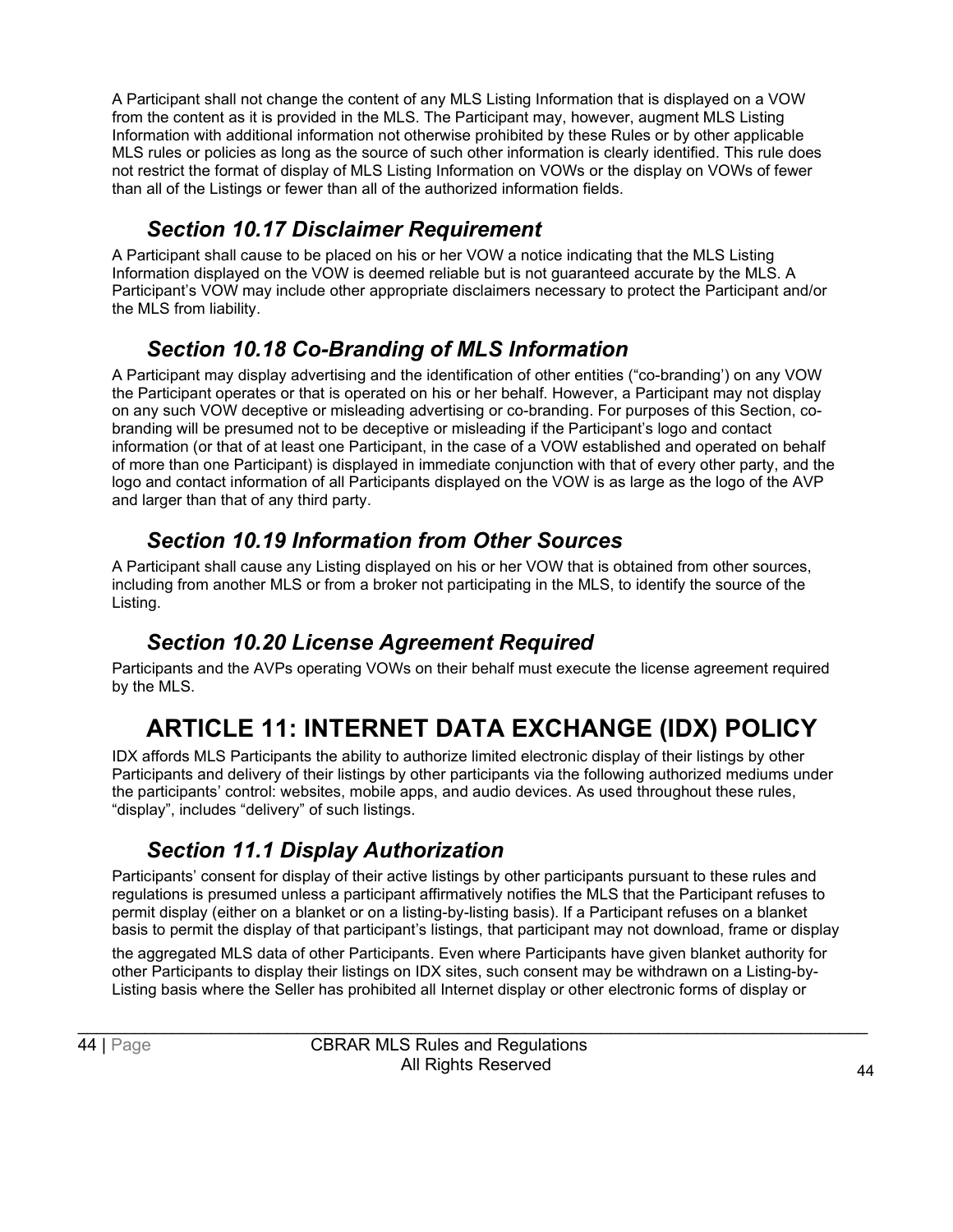distribution.

CBRAR MLS prohibits the electronic display of other Participants and Subscribers listings outside the context of the Internet Data Exchange (IDX) and Virtual Office Website (VOW) policies and rules.

#### *Section 11.2 Participation*

<span id="page-48-0"></span>Participation in IDX is available to all Participants who are engaged in real estate brokerage and who consent to display of their Listings by other Participants.

#### **Section 11.2.1 IDX Site Accessibility**

Participants must notify the MLS of their intention to display IDX information and must give the MLS direct access for purposes of monitoring/ensuring compliance with applicable rules and regulations. Upon receipt of a written request from a Participant, in a form acceptable to CBRAR MLS, CBRAR MLS will grant to the Participant, a non-principal broker or sales licensee affiliated with the MLS participant, or a Technology Provider for an IDX Participant, a license to display the IDX Listings subject to these Rules and Regulations, and the terms of any applicable license agreement. CBRAR MLS has no obligation to grant a license to an IDX Participant or Participants Technology Provider who does not enter into a license agreement acceptable to CBRAR MLS. Any IDX Participant using a third-party Technology Provider to maintain their IDX display web site must enter into a written license agreement with CBRAR MLS and the Technology Provider in a form approved by CBRAR MLS.

#### **Section 11.2.2 Use of IDX Listings**

Participants may not use IDX provided Listings for any purpose other than display as provided for in these rules. This does not require Participants to prevent indexing of IDX listings by recognized search engines.

#### **Section 11.2.3 Internet and Address Display**

Listings including property addresses, can be included in IDX displays except where a Seller has directed their Listing brokers to withhold their listing or the listing's property address from all display on the Internet including, but not limited to, publicly accessible web sites or VOW's.

#### **Section 11.2.4 Criteria for Excluding Listings**

Participating Brokers may select the Listings they choose to display through IDX based only on objective criteria including, but not limited to, factors such as geography or location, list price, type of property, (e.g., condominiums, cooperatives, single-family detached, multi-family) or, type of Listing, (e.g., exclusive right-to-sell or exclusive agency). Selection of Listings displayed through IDX must be independently made by each Participant.

#### **Section 11.2.5 Requirement to Refresh IDX Listing Information**

IDX Participants must refresh all MLS downloads and IDX displays automatically fed by those downloads at least once every twelve (12) hours.

#### **Section 11.2.6 Unauthorized Distribution**

Except as provided in IDX policy and these rules an IDX site or user operating an IDX site or displaying IDX information as otherwise permitted may not distribute, provide or make any portion of the MLS database available to any person or entity.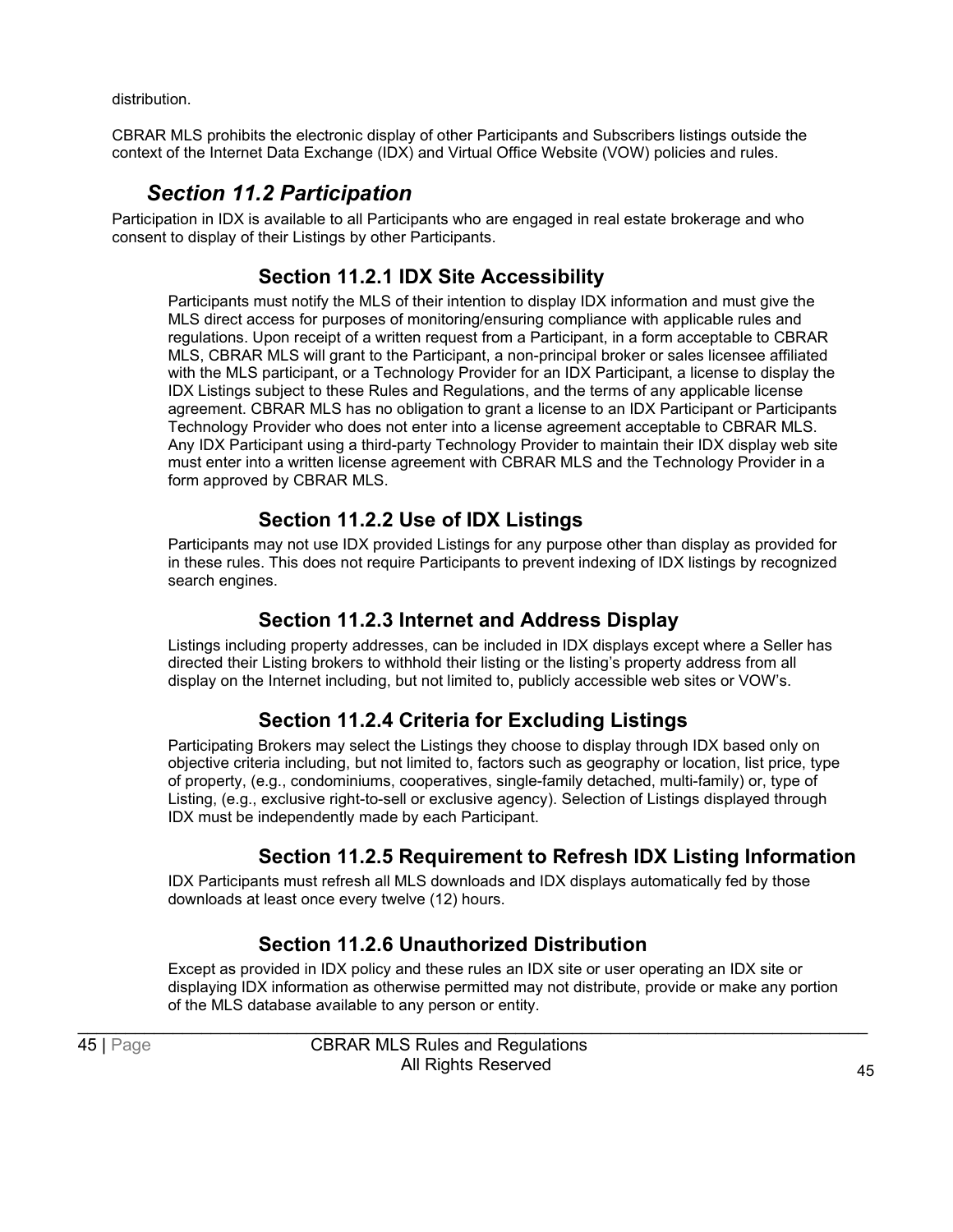#### **Section 11.2.7 Disclosure of Brokerage Firm**

Any IDX display controlled by a Participant or Subscriber must identify the name of the brokerage firm under which the IDX Participant operates in a readily visible color and typeface. For purposes of the IDX policy and these rules, "control" means the ability to add, delete, modify, and update information as required by the IDX policy and MLS rules.

# **Section 11.2.8 Comments and Automated Valuation Models**

#### **(AVM)**

Any IDX display controlled by a Participant or Subscriber that**:**

- a. allows third parties to write comments or reviews about particular listings or displays a hyperlink to such comments or reviews in immediate conjunction with particular listings, or
- b. displays an automated estimate of the market value of the listing (or hyperlink to such estimate) in immediate conjunction with the listing, shall be disabled or discontinued for the seller's listings at the request of the seller. The listing broker or agent shall communicate to the MLS that the seller has elected to have one or both of these features disabled or discontinued on all participants' websites.

Except for the foregoing and subject to Section 11.2.9, a Participant's IDX site may communicate the participant's professional judgment concerning any listing. Nothing shall prevent an IDX site from notifying its customers that a particular feature has been disabled at the request of the seller.

#### **Section 11.2.9 Contact Information Requirement**

Participants shall maintain a means (e.g., e-mail address, telephone number) to receive comments about the accuracy of any data or information that is added by or on behalf of the participant beyond that supplied by the MLS and that relates to a specific property. Participants shall correct or remove any false data or information relating to a specific property upon receipt of a communication from the listing broker or listing agent for the property explaining why the data or information is false. However, participants shall not be obligated to remove or correct any data or information that simply reflects good faith opinion, advice, or professional judgment.

#### **Section 11.2.10 Co-mingling of IDX Listings**

An MLS Participant (or where permitted locally, an MLS Subscriber) may co-mingle the listings of other brokers received in an IDX feed with listings available from other MLS IDX feeds, provided all such displays are consistent with the IDX rules, and the MLS Participant (or MLS Subscriber) holds participatory rights in those MLSs. As used in this policy, "co-mingling" means that consumers are able to execute a single property search of multiple IDX data feeds resulting in the display of IDX information from each of the MLSs on a single search results page; and that Participants may display listings from each IDX feed on a single webpage or display.

#### *Section 11.3 Display*

<span id="page-49-0"></span>Display of listing information pursuant to IDX is subject to the following rules:

#### **Section 11.3.1 Restricted Content**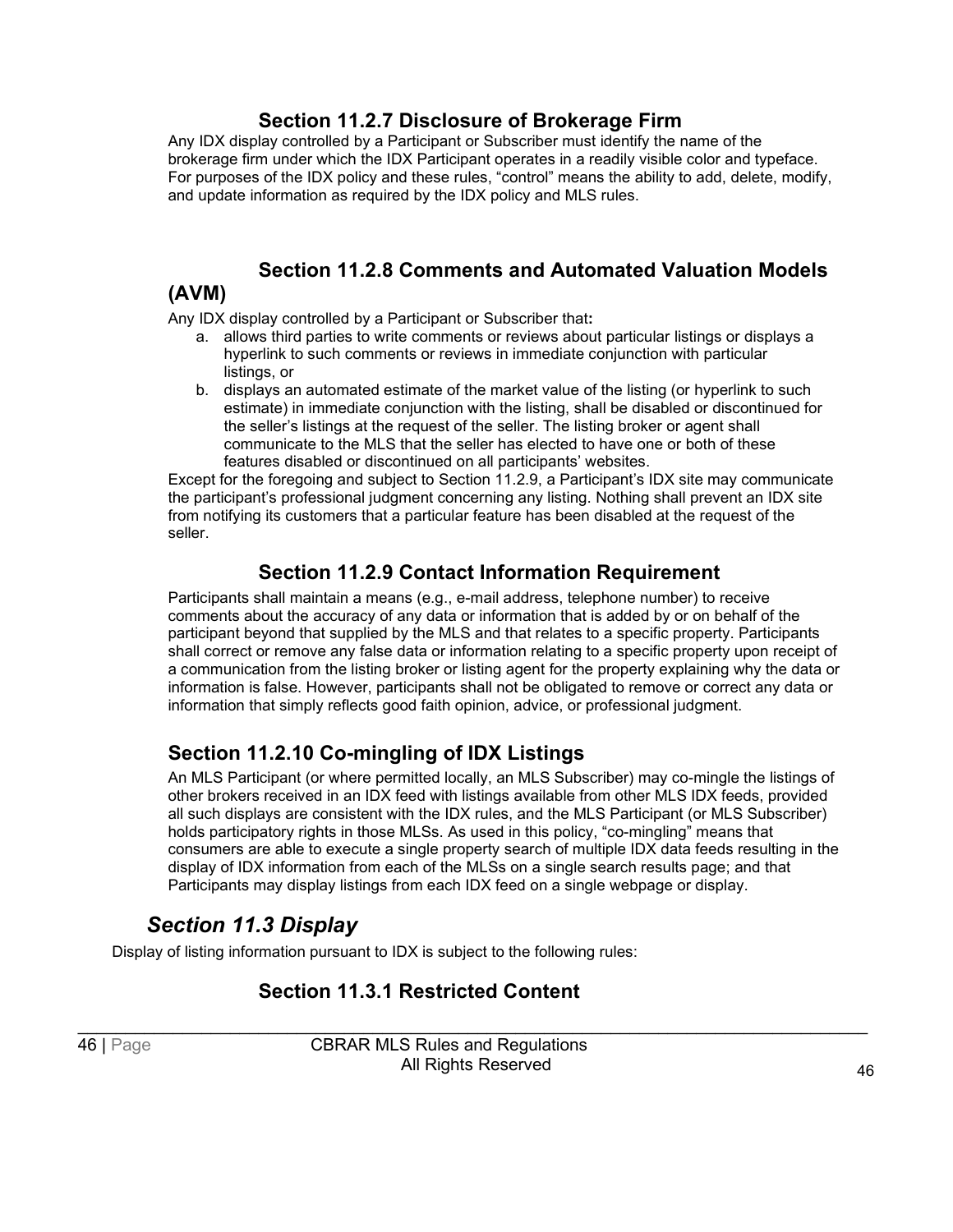CBRAR MLS reserves the right to determine the data fields, property status, and listing types that may be displayed on the IDX Participant's web site and their IDX Agent's web site, and other publicly accessible web sites.

Listings displayed pursuant to IDX shall contain only those fields of data designated by the MLS. Display of all other fields (as determined by the MLS) is prohibited.

The following fields or listing information may not be displayed:

a. Confidential fields intended only for other MLS participants and users (e.g. showing instructions, property security information, showing instructions and fields intended for cooperating brokers only)

- b. Display of seller's(s') and /or occupant's(s') name, phone number and email.
- c. The type of listing agreement, i.e., exclusive right to sell or exclusive agency.
	- d. Expired and withdrawn listings.

#### **Section 11.3.2 Manipulation of Listing Content**

Participants shall not modify or manipulate information relating to other participants listings. MLS Participants may augment their IDX display of MLS data with applicable property information from other sources to appear on the same webpage or display, clearly separated by the data supplied by the MLS. The source(s) of the information must be clearly identified in the immediate proximity to such data. This requirement does not restrict the format of MLS data display or display of fewer than all the available listings or fewer authorized fields.

#### **Section 11.3.3 Listing Firm Identification**

All listings display pursuant to IDX shall identify the listing firm and the email or phone number provided by the listing participant in a reasonably prominent location and in a readily visible color and typeface not smaller than the median used in the display of listing data. Displays of minimal information (e.g. thumbnails, text messages, tweets, etc. of 200 characters or less are exempt from this requirement but only when linked directly to a display that includes all of the required disclosures.

#### **Section 11.3.4 Subscriber IDX Display**

Non-principal brokers and sales licensees affiliated with IDX Participants may display information available through IDX on their web sites subject to their Participants content and control and the requirements of state law and regulation.

A Subscriber affiliated with an IDX Participant may display IDX Listings on their web sites subject to these additional terms and conditions:

If a Subscriber affiliated with an IDX Participant wishes to access to the IDX program, they must have the written permission of the IDX Participant, in a form acceptable to CBRAR MLS.

The Subscriber affiliated with an IDX Participant (A) may, if the IDX Participant has an IDX display web site, frame without manipulation the IDX Listings portion of the IDX Participant's web site, or (B) if the IDX Participant does not have an IDX Listings web site the Subscriber may frame without manipulation the IDX Listing display web site maintained by CBRAR MLS, or (C) with the Participant's permission the Subscriber may frame without manipulation the IDX Listing display web site maintained by CBRAR MLS even if the Participant has an IDX web site, or (D) the Subscriber may display IDX Listings on a web page designed by a Technology Provider on behalf of the Subscribers IDX Participant for use by all Subscribers affiliated with the respective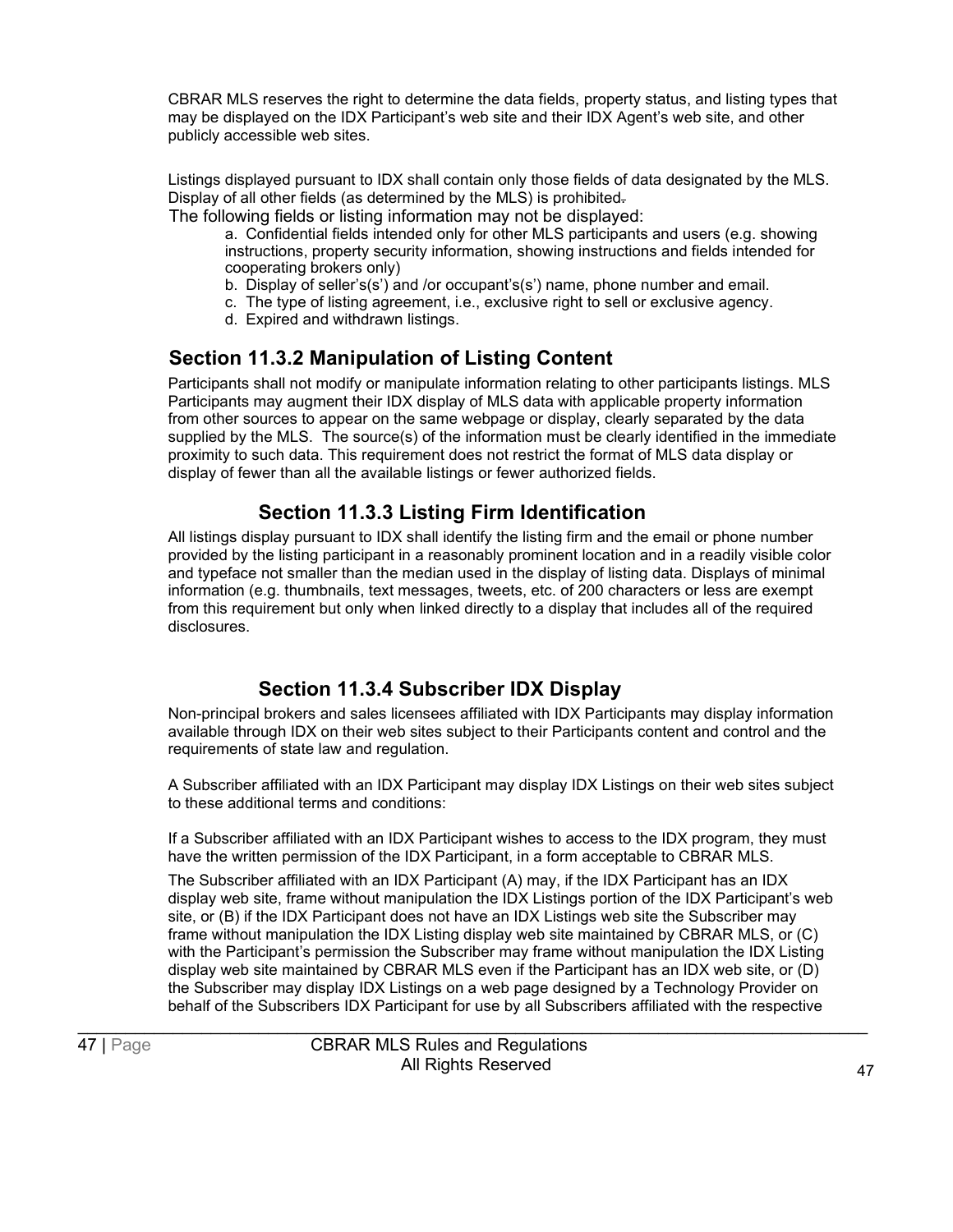#### **Section 11.3.5 Required Disclaimers**

a. Information Source Acknowledgment

All listings displayed pursuant to IDX shall show the MLS as the source of the information. Any IDX display controlled by a Participant or Subscriber must include in a readily visible color and typeface not smaller than the median used in the display of IDX Listings the following: All or a portion of the multiple Listing information is provided by the CBRAR Property Services, Inc. MLS, from a copyrighted compilation of Listings. All CBRAR MLS information provided is deemed reliable but is not guaranteed accurate. The compilation of listings and each individual listing are ©2022 CBRAR Property Services, Inc. MLS. All rights reserved.

b. Offer of Compensation

Participants and subscribers who share the listing broker's offer of compensation for an active listing must display the following disclaimer or something similar:

The listing broker's offer of compensation if made only to participants of the MLS where the listing is filed.

#### **Section 11.3.6 Restriction of Use**

Participants and affiliated Subscribers (if applicable) shall indicate on their websites that IDX information is provided exclusively for consumers' personal, non-commercial use, that it may not be used for any purpose other than to identify prospective properties consumers may be interested in purchasing, and that the data is deemed reliable but is not guaranteed accurate by the MLS. The MLS may, at its discretion, require use of other disclaimers as necessary to protect participants and/or the MLS from liability. Displays of minimal information (e.g. thumbnails, text messages, tweets, etc. of 200 characters or less are exempt from this requirement but only when linked directly to a display that includes all of the required disclosures.

#### **Section 11.3.7 Restricted Listings**

Moved to 11.3.1

# **ARTICLE 12: SUPRA LOCKBOX AND KEYHOLDER RULES**

<span id="page-51-0"></span>Active CBRAR MLS Listings\* where lockbox service is requested and authorized by a Seller must have a CBRAR MLS approved lockbox. This rule does not require the use of a lockbox nor preclude the use of additional lockboxes authorized by the Seller, including combination boxes and lockboxes from other MLS's or Associations.

If an active listing indicates Lockbox Call Agent, Lockbox Call Owner or Lockbox Go Direct or Lockbox Call Tenant the SUPRA lockbox serial number must be entered into the SUPRA LB Serial # field in The MLS, within 3 days of the MLS listing entry date. Note: Lockbox serial numbers must be the actual number of the box in the listing. Violation of this rule including failure to enter the lockbox serial number or entry of an invalid or duplicate lockbox serial number will result in a fine (see attached Fine Chart).

If a contractor lockbox is installed on a listing in addition to a CBRAR MLS approved lockbox the presence and location of the contractor box may be entered in Agent Only Comments and/or Showing Instruction fields. However, combination codes for contractor lockboxes may not be entered in any field within the MLS system.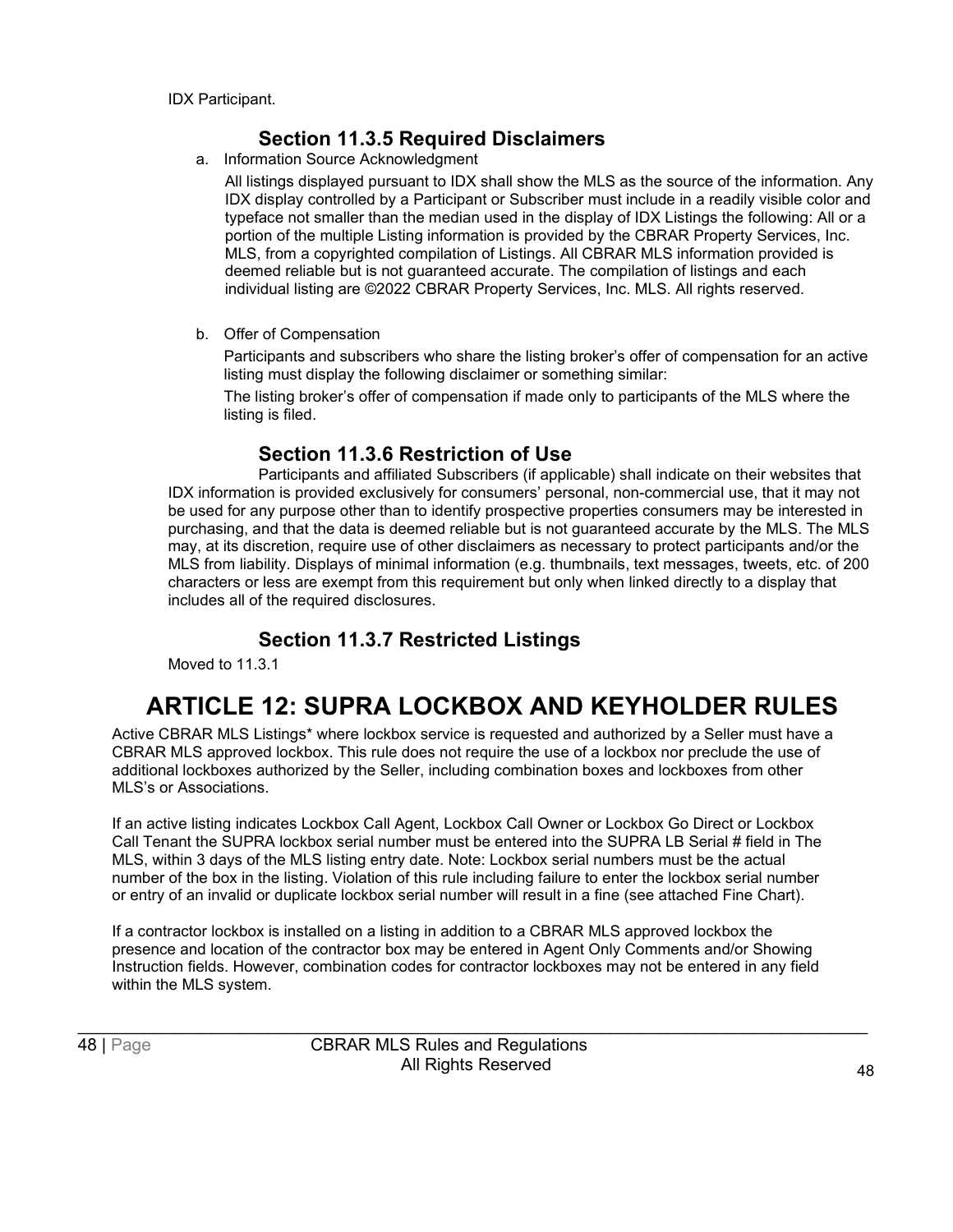\*CBRAR MLS approved lockbox use is not required for Rental Listings and Listings outside the CBRAR MLS jurisdiction.

*PP Practice Notes: SUPRA Lockboxes are not required for MLS Listing submission, however, if the Seller authorizes the use of a lockbox, a SUPRA lockbox must be placed on the property. This does not preclude the use of additional boxes such as contractor or combination boxes. These boxes, however, must be in addition to and not in place of the SUPRA lockbox.*

#### <span id="page-52-0"></span>*Section 12.1 Definitions*

- a. **Lockbox** is the Supra iBox BT LE with Bluetooth technology.
- b. **Lockbox System** is the Supra keybox and Information Management (KIM) system and includes, but is not limited to, the Lockbox, eKEY® and XpressKey.
- c. **Key** is the XpressKey or eKEY® Software, or any future product introduced by Supra.
- d. **Key Holder or Holder** is a real estate licensee or licensed appraiser who subscribes to the Lockbox System and executes a Key Sub-Lease/License Agreement with CBRAR MLS.
- e. **XpressKE**Y is a handheld device that allows Keyholder to access keys and open shackle on the Lockbox.
- f. **eKEY®** is a mobile application that allows Keyholder to perform lockbox and Lockbox System functions from compatible mobile devices.
- g. **DR (Designated REALTOR®)/Participant** as defined under Article 3, Section 3.1 of the CBRAR MLS Rules and Regulations.
- h. **CBRAR MLS** is the CBRAR Property Services, Inc., Multiple Listing Service.
- i. **Person** means an individual or an entity.
- j. **Holder's Primary Association** means Holder's primary affiliation with the Chesapeake Bay & Rivers Association of REALTORS® (CBRAR).
- k. **Property Key** means the property key or property access codes or credentials used to access the property.

#### *Section 12.2 SUPRA Lockbox and Key Services*

<span id="page-52-1"></span>CBRAR MLS will vend SUPRA I-Box Lockboxes and administer Key leases for Participants and Subscribers of CBRAR MLS.

#### **Section 12.2.1 Lockbox Ownership**

Lockboxes obtained by the Holder are the property of Supra and leased to CBRAR MLS. CBRAR MLS provides the use of the Lockbox to the Holder under terms set forth in these Rules and under the Key Sub-Lease/License Agreement. Lockboxes are registered to the Participant through the CBRAR MLS Property Services, Inc. Lockbox Designated Broker User Agreement. The Participant will be responsible for the lockbox and its return to CBRAR MLS, as necessary. See Section 12.2.15 for Lockbox returns and transfers.

#### **Section 12.2.2 License to Use**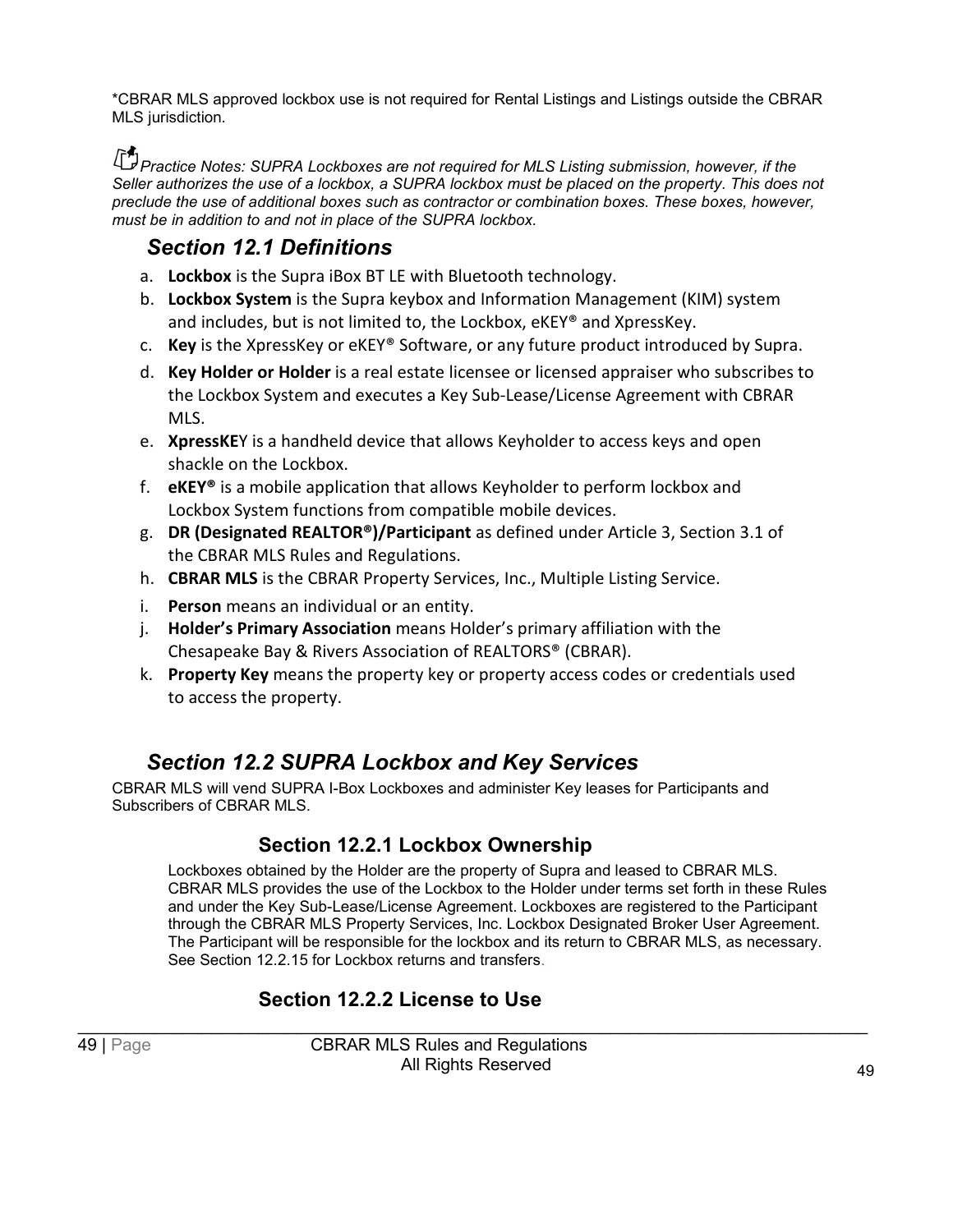Holder is granted a revocable lease and license to use the Key in connection with the Holder's normal and customary activities, while acting as a real estate agent or appraiser on the terms and conditions set forth herein and under the under the Key Sub-Lease/License Agreement.

#### **Section 12.2.3 Use Restrictions**

Holder shall use the Key only for the purposes of gaining authorized entry into real property on which a CBRAR MLS SUPRA Lockbox has been installed pursuant to an agreement with the Seller of such real property. Use of a Key to gain entry to a property for any purpose other than the exercise of authority or responsibility derived from the agency, sub-agency, or other legally recognized brokerage relationship granted by the owner in the Listing agreement or offer of cooperation by the Agent, or from an appraisal relationship with the owner or contract buyer, is

specifically prohibited. Utilization of information derived from viewing properties shall not be used or conveyed to anyone for any purpose other than to facilitate the sale or lease of real property.

*Practice Note: A Holder's showing permission does not automatically transfer to a teammate or other agent. If the showing appointment is scheduled in your name and another agent – including a teammate-will be attending the showing appointment instead of you, you must notify the listing agent of such substitution*.

#### **Section 12.2.4 Refusal to Issue Key and Other Actions**

- a. In order to maintain the security and integrity of the Lockbox System, CBRAR MLS may, at its discretion:
	- 1. refuse to issue a Key to any person refusing to execute Key Sub-Lease/License Agreement
	- 2. terminate or suspend the Holder's use of a Key or the Lockbox System
	- 3. refuse to activate or reactivate any Key
	- 4. refuse to sell, lease or provide any Lockboxes or Keys
	- 5. subject the Holder and/or DR to such fines and other penalties as determined by Bylaws, Rules & Regulations and policies of CBRAR MLS, as a result of any one or more of the following events:
		- i. Termination of Holder's affiliation with an eligible Participant
		- ii. Failure of Holder to pay all fees set forth in this document or other fees assessed against Holder pursuant to the CBRAR MLS Rules & Regulations, and policies
		- iii. Failure of Holder to comply with any of the terms and conditions set forth herein, including but not limited to, the provisions for security in Section 12.2.5, or the

CBRAR MLS Bylaws, Rules & Regulations and policies; or

iv. If Holder or DR is convicted of any felony or a misdemeanor relating to the real estate business or poses a potential risk to clients, customers, or other real estate professionals.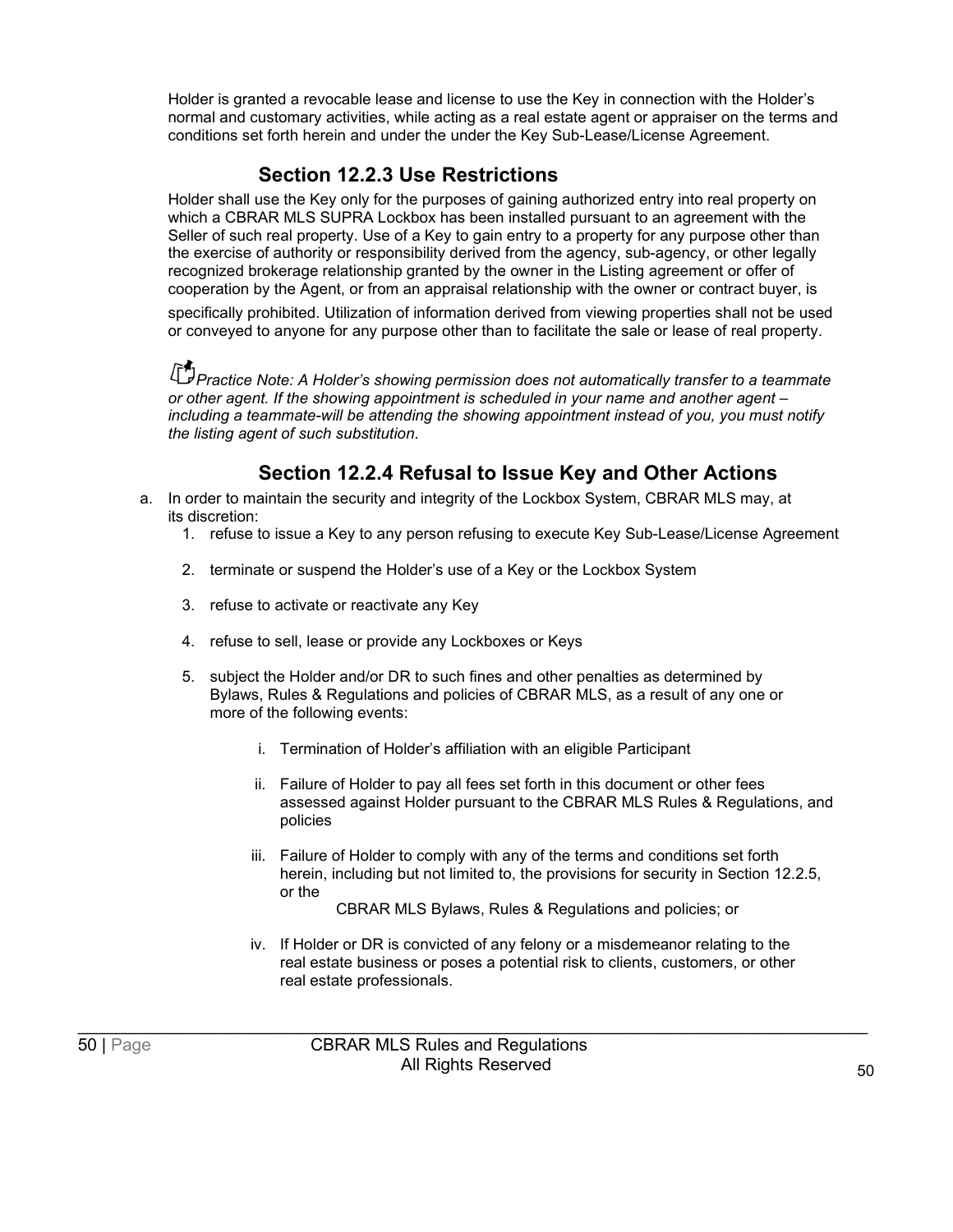- b. CBRAR MLS may summarily suspend a Holder's use of a Key or the Lockbox System if Holder or DR is arrested for any felony or a misdemeanor relating to the real estate business or poses a potential risk to clients, customers, or other real estate professionals. In the exercising this right, CBRAR MLS shall afford such due process as it deems in its discretion, fair and feasible in light of the circumstances. CBRAR MLS shall seek to minimize any period of suspension prior to an opportunity for a hearing on the issue of whether the Holder engaged in the conduct for which Holder was arrested and whether such conduct relates to the real estate business or poses a potential risk to clients, customers or other real estate professionals.
- c. CBRAR MLS may consider the following factors, along with any other relevant information, in determining any action taken with respect to items A. and B. above:
	- 1. the nature and seriousness of the crime
	- 2. the relationship of the crime to the purposes for limiting Lockbox access the extent to which access (or continued access) to Lockboxes might afford opportunities to engage in criminal activity
	- 3. the extent and nature of any prior convictions
	- 4. the time since criminal activity was engaged in
	- 5. evidence of rehabilitation while incarcerated or following release; and
	- 6. evidence of present fitness to hold a Key.

#### **Section 12.2.5 Security of Lockbox Key and Property Key**

Holder acknowledges that it is necessary to maintain security of the Key and the property key to prevent their use by unauthorized persons. Holder agrees:

- a. To keep the Key in Holder's possession or in a safe place at all times;
- b. Not to allow Holder's PIN to be attached to the Key;
- c. Not to disclose Holder's PIN to any third party;
- d. Not to lend/share the Key or the property key to any person for any purpose whatsoever or to permit the Key or the property key to be used for any purpose by any other person;
- e. Not to duplicate the property key or allow any other person to do so;
- f. Not to assign, transfer or pledge the Key or any other rights thereto.
- g. Not to allow anyone who has been admitted to the property by Holder to remain in the property after the Holder has left the property without the consent of the property owners;
- h. To return to the property key(s) to the Lockbox when leaving the property;
- i. Prior to leaving the property, close and lock any windows or doors opened or unlocked by the Holder or by anyone admitted by the Holder, and follow all additional security procedures as specified by CBRAR MLS, from time to time.

#### **Section 12.2.6 Lost or Stolen Key or Lockbox**

In the event a Key or Lockbox is lost, stolen, or otherwise unaccounted for, Holder/Participant shall notify CBRAR MLS within forty-eight (48) hours, by telephone and in writing. The Holder/Participant shall promptly report any such theft to the appropriate law enforcement

agency. If the lost Key is found and returned to CBRAR MLS in good working order, the cost of the replacement Key will be refunded. If the Lockbox is found and returned to CBRAR MLS, the cost of the Lockbox will be refunded to the Participant. If the Key or Lockbox is lost or stolen, the Holder/Participant agrees that the Key or Lockbox will immediately be deactivated by CBRAR MLS.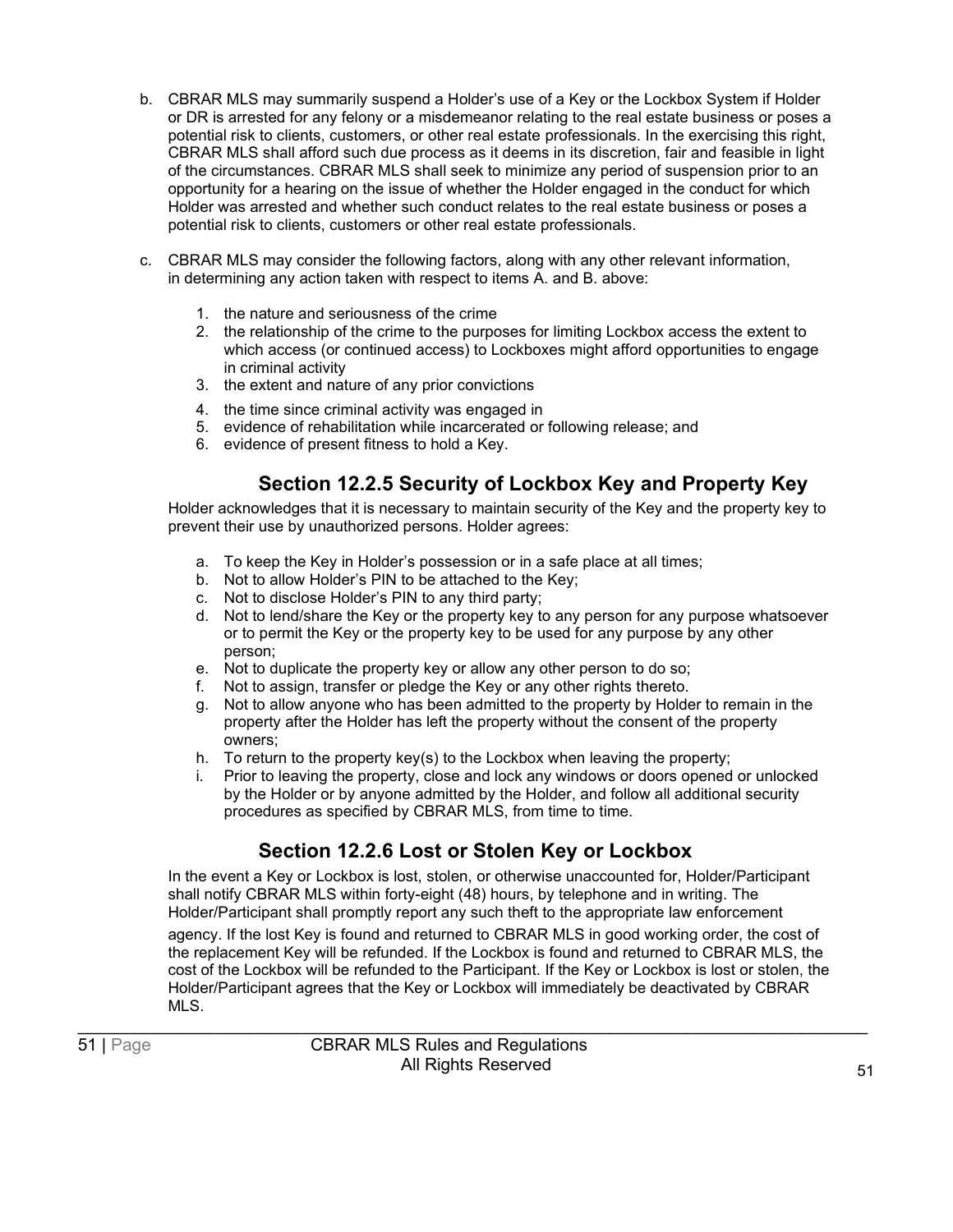#### **Section 12.2.7 Audit and Inspection of Keys or Lockboxes**

CBRAR MLS reserves the right to conduct an audit of all Keys at its discretion. Holders shall submit the Key for inspection within a reasonable time at CBRAR MLS's office after receipt of a written notice. The Key shall be deemed unaccounted for if the Holder does not demonstrate that the Key is within Holder's physical control, and Holder shall be subject to fines and/or penalties and deactivation of Key as established by the Bylaws, Rules and Regulations, and policies of CBRAR MLS.

CBRAR MLS reserves the right to conduct an audit of all Lockboxes issued to Participants at its discretion. Participants shall be able to account for all Lockboxes issued to the Participant within the timeframe set forth in the audit. The Lockbox shall be deemed unaccounted for if the Participant is unable to locate the Lockbox at the time of the audit. CBRAR reserves the right to question any information a Participant submits on the Lockbox audit. Lockboxes that are unaccountable are the responsibility of the Participant. The Participant will be invoiced with a specific date payment must be received by CBRAR MLS for any Lockboxes they are unable to locate. Until payment is received no additional Lockboxes will be issued to the Participant. Failure to comply see Article 9: Compliance and Enforcement Procedures.

#### **Section 12.2.8 Violations Related to Ethics Complaints and Arbitration Requests**

If a Lockbox Key security violation involves an ethics complaint or arbitration Request, the ethics or Arbitration hearing will be held first in accordance with the procedures of the NAR Code of Ethics and Arbitration Manual.

#### **Section 12.2.9 Fines and Penalties**

See Attached Fine Chart – Appendix B

#### **Section 12.2.10 Designated REALTOR® and Key Holder Responsibilities**

For as long as Holder shall have an activated Key, the Designated REALTOR® shall maintain supervisory authority over Holder. Holder shall be actively engaged in the real estate profession as defined by the National Association of REALTORS<sup>®</sup>.

- a. Holder shall maintain an active, valid Virginia real estate license or appraiser's licenses.
- b. Holder agrees/acknowledges that they are liable for all duties, responsibilities, and obligations consistent with use of the Key and Lockbox service.
- c. Holder shall promptly notify CBRAR MLS should they cease to hold an active, valid real estate or appraiser's license.
- d. Holder shall comply with all Rules and Regulations and Policies for use of Lockbox and Key.
- e. Holder shall keep CBRAR MLS advised in writing of their current address at all times. Address changes shall be reported to CBRAR MLS within three (3) days.
- f. Designated Realtor/Participant shall turn non-functioning or damaged lockboxes in to CBRAR MLS
- g. Designed Realtor/Participant may transfer possession of the Lockbox(es) to another Designed Realtor/Participant, with prior approval which may be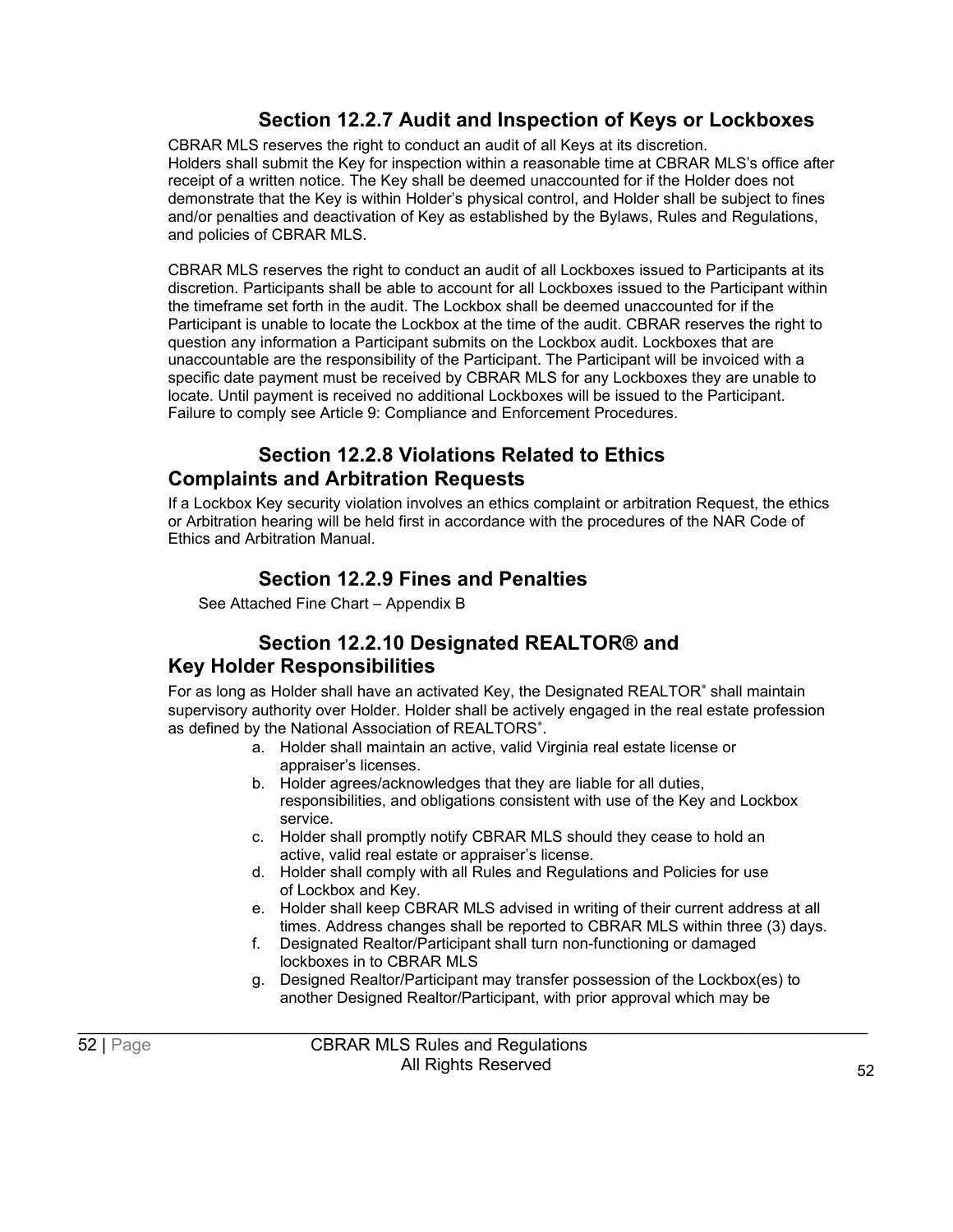obtained through CBRAR MLS.

#### **Section 12.2.11 PIN and Shackle Code Requests**

If a Key Holder requests a new PIN or has forgotten their PIN, they must appear personally at CBRAR MLS's office and produce appropriate identification.

- a. Appropriate identification shall consist of a valid Virginia Driver's License (or in the absence thereof a valid picture ID) and Holder's Virginia Real Estate License (pocket copy).
- b. Should a Lockbox Participant need to obtain a shackle code, the lockbox Participant may call and give their Key PIN to MLS staff. MLS Staff may then release the shackle code via telephone. MLS Staff may only release shackle codes for Lockboxes owned by CBRAR MLS. CBRAR MLS assumes no responsibility for lost or stolen Lockboxes or their contents.

#### **Section 12.2.12 Action to Enforce**

Any action for enforcement will be made by CBRAR MLS in any court of competent jurisdiction. Participant/Holder shall be liable for the payment of all costs incurred by CBRAR MLS, including reasonable attorney's fees, related to enforcement the provisions of these Rules and Regulations and Lockbox and Key provisions.

#### **Section 12.2.13 Authorization Requirement**

Prior to installing or using the Lockbox on any property, the holder shall secure written authorization from the owner of such property. Upon request, Holder shall provide CBRAR MLS with a copy of the written authorization from the owner.

Holder shall include in a Listing agreement or other agreement signed by the owners of such property prior to installation and use of this system a provision whereby the owner(s) acknowledges the risk of using the system and releases CBRAR MLS and the Chesapeake Bay & Rivers Association of REALTORS® (CBRAR) and the officers, directors, members, employees, independent contractors and agents of CBRAR MLS and CBRAR from any and all liability in connection with the use of the Lockbox System.

#### **Section 12.2.14 Costs and Fees**

CBRAR MLS reserves the right to assess, and the Holder agrees to pay an annual fee ("User Fee") for use of the SUPRA Lockbox System. If Holder fails to pay the User Fee by the due date, SUPRA may assess a late penalty and/or reactivation fee, and de-activate Holder's Key until the fees and late penalty are paid in full.

#### **Section 12.2.15 Resale, Return and Transfer of Lockboxes**

Lockboxes may not be sold or transferred between CBRAR MLS Participants and Subscribers. If a Participant discontinues participation in CBRAR MLS and/or the Lockbox System, whether voluntary or involuntary, the registered lockboxes shall either be transferred to a CBRAR MLS Participant or returned to CBRAR MLS. CBRAR MLS reserves the right to request the return of any Lockbox from a Participant, if it has been determined that the lockbox is not in current use on an active CBRAR MLS listing. Requests for returns of Lockboxes must be completed within ten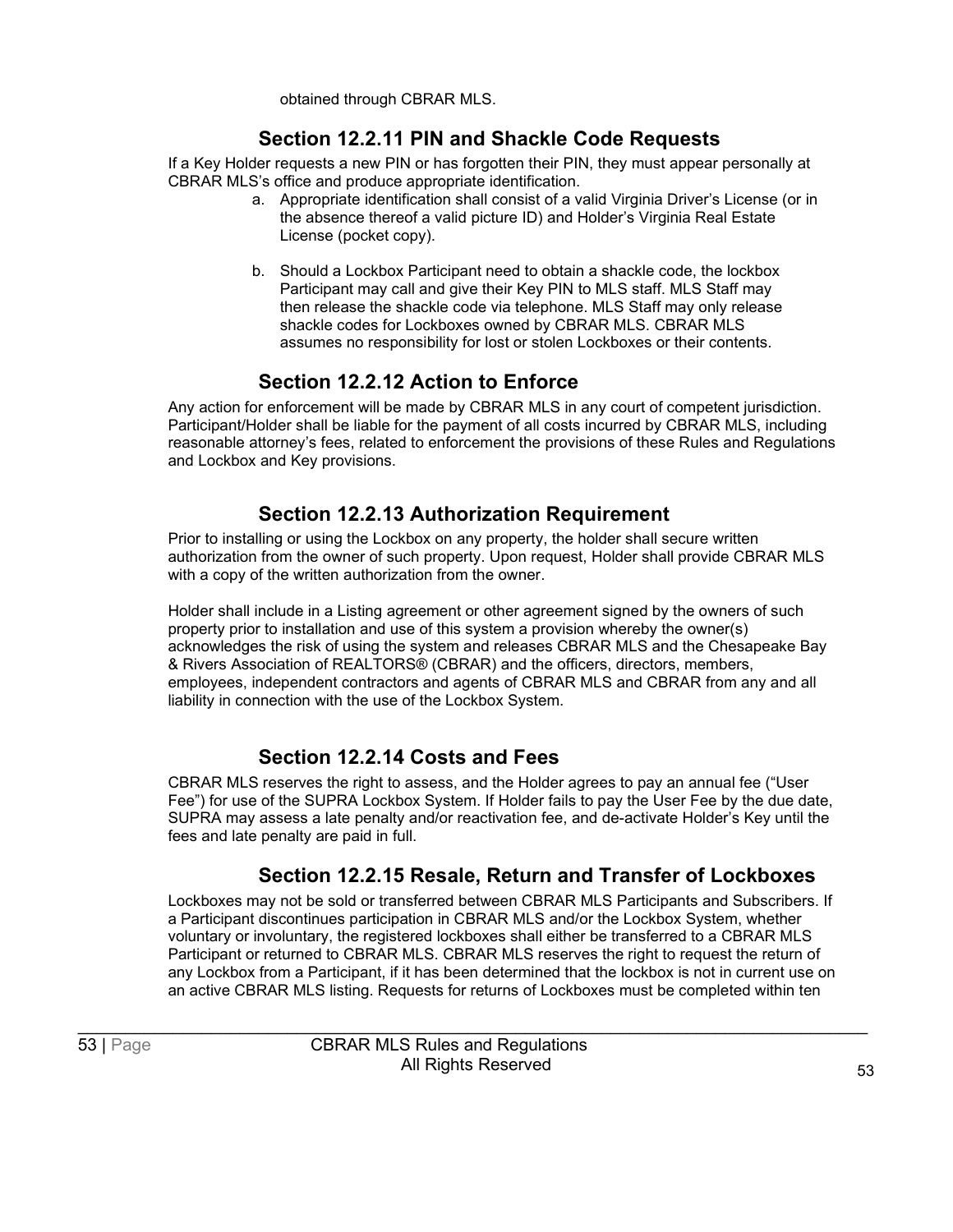(10) business days. Failure to return a lockbox under this Section shall be deemed a lockbox violation and subject to fines set forth in Section 12.2.9.

#### **Section 12.2.16 Proper Use of Key System**

- a. Lockboxes may be used on properties listed with Designated REALTORS® in CBRAR MLS and must be used on the property when so indicated on the published Listing.
- b. Lockboxes are normally programmed to exclude entry between 9:00 pm and 7:00 am EST and 10:00 pm to 8:00 am DST.
- c. Lockboxes that have been programmed for CBS (Call Before Showing) should be so indicated in the MLS Listing and on the box itself. In no case shall CBS codes be published or distributed. CBS codes are confidential and should only be provided on a case-by-case basis according to the needs of the specific transaction.
- d. When leaving a property, it is the responsibility of the Agent to ensure that the property key is replaced in the lockbox and that the lockbox is properly closed. If a lockbox is found not properly closed, the agent should contact the Listing Broker immediately. The last person found to have entered the property (provided this was not the agent to report the violation) will be held responsible. The Listing Broker/Agent should report this incident to CBRAR MLS.
- e. Care should be taken when entering a property. The property should be left in the same condition in which it was found. It is common courtesy for an agent (even when previewing) to leave a business card in the property. Should an agent find a property left in an unsatisfactory condition it should be immediately reported to the Listing Participant.
- f. Lockboxes shall be removed within 48 hours of listing expiration, termination or settlement. Failure to remove a lockbox within this time period may constitute a finable violation under these Rules.

# **ARTICLE 13: MULTIPLE LISTING SERVICE AVAILABILITY**

**CBRAR MLS provides the MLS Database** for the use of Users. CBRAR MLS aspires to make and keep the MLS Database available for use by Users, to have it function well, and to make it user-friendly. CBRAR MLS will endeavor to provide access to the MLS Database to Users through its Technology Provider.

Telephone support will be made available during normal business hours via Answerlink offered through The MLS.

**CBRAR MLS cannot and does not guaranty** that access to the MLS Database or IDX Database will be error-free or without interruption. Computer malfunctions and poor performance may occur at times. Also, CBRAR MLS provides Users access to the MLS Database and IDX Database via the Internet, and CBRAR MLS cannot control the performance of the Internet or the actions of other users of the Internet. Finally, Users must use their own computer technology and Internet access to gain entry to the MLS Database and IDX Database via the Internet, and Users are solely responsible for these matters.

**The MLS Database, IDX Database, and CBRAR MLS'** websites for accessing the MLS Database and IDX Database may not function properly at times and may not be available or function with adequate speed at times or may otherwise from time-to-time be unavailable to Users, whether because of technical failures or interruptions, intentional downtime for services or changes, or otherwise. If the User experiences any problems, the User should contact CBRAR MLS to report the problem, and CBRAR MLS will attempt to resolve the problem (if it is within CBRAR MLS' control) within a reasonable time. When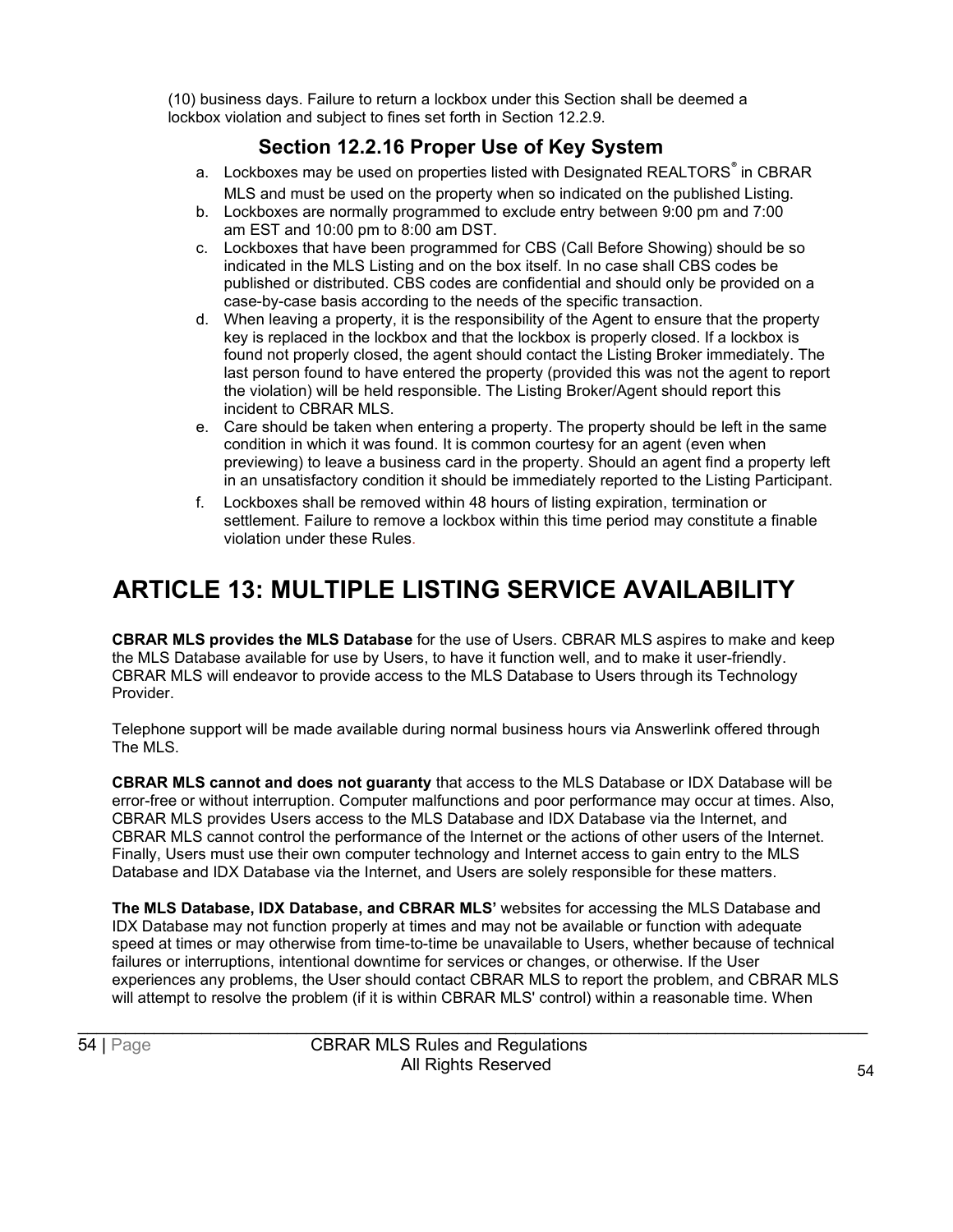CBRAR MLS must confront multiple problem reports, it will allocate its applicable resources to address problems in the order of importance as judged by CBRAR MLS in its sole discretion. If the User is not satisfied with CBRAR MLS' responses or responsiveness to reported problems, then the User has the option to resign his or her participation in CBRAR MLS if he or she so chooses or terminate access to the MLS Database and the IDX Database. Users shall have no other remedy against CBRAR MLS for failure to respond or responsiveness to reported problems.

**Each User agrees** that any modification of CBRAR MLS' website, and any interruption or unavailability of access to CBRAR MLS' website, or access to the MLS Database or IDX Database, shall not constitute a default of any obligations of CBRAR MLS under these Rules and Regulations, and that CBRAR MLS shall have no liability of any nature to any User for any such modifications, interruptions, unavailability, or failure of access.

**Warranty Disclaimer.** CBRAR MLS MAKES NO WARRANTIES AS TO THE MLS DATABASE, IDX DATABASE, OR OTHERWISE RELATING TO THESE RULES AND REGULATIONS, EITHER EXPRESSED OR IMPLIED, INCLUDING ANY IMPLIED WARRANTY OF MERCHANTIBILITY OR IMPLIED WARRANTY OF FITNESS FOR A PARTICULAR PURPOSE, EVEN IF CBRAR MLS HAS BEEN ADVISED OF SUCH PURPOSE. CBRAR MLS EXPRESSLY DISCLAIMS ANY AND ALL WARRANTIES, INCLUDING ANY IMPLIED WARRANTY OF FITNESS FOR A PARTICULAR PURPOSE AND IMPLIED WARRANTY OF MERCANTABILITY.

# **ARTICLE 14: COPIES AND DERIVATIVE WORKS**

<span id="page-58-0"></span>**Each Participant and Subscriber** agrees that he/she shall not do any of the following, either directly or indirectly, including assisting any other person or otherwise contributing in any way to any of the following:

**Make any copies of the MLS** Database or IDX Database, or any portion of the MLS Database or IDX Database, including any specific Listing included in the MLS Database or IDX Database,

except as expressly provided in these Rules and Regulations or an applicable License Agreement.

**Create any derivative works**, enhancements, or other modifications of the MLS Database or IDX Database, or any portion of the MLS Database or IDX Database, except as expressly provided in these Rules and Regulations or an applicable License Agreement.

**Download, distribute, export**, or transmit the MLS Database or IDX Database, or any portion of the MLS Database or IDX Database, to any computer or other electronic device, or otherwise transmit electronically, or otherwise, the MLS Database or IDX Database, or any portion of the MLS Database or IDX Database, except as expressly provided in these Rules and Regulations or an applicable License Agreement.

**Publicly display the MLS** Database or IDX Database, or any portion of the MLS Database or IDX Database, except as expressly provided in these Rules and Regulations or an applicable License Agreement.

# **ARTICLE 15: INDEMNIFICATION**

<span id="page-58-1"></span>**Each User agrees to indemnify** and hold harmless CBRAR MLS, and its officers, directors, employees, shareholders and agents, from and against any and all claims, demands, liabilities, and actions, including the payment of all legal expenses, including reasonable attorney's fees and costs, arising out of or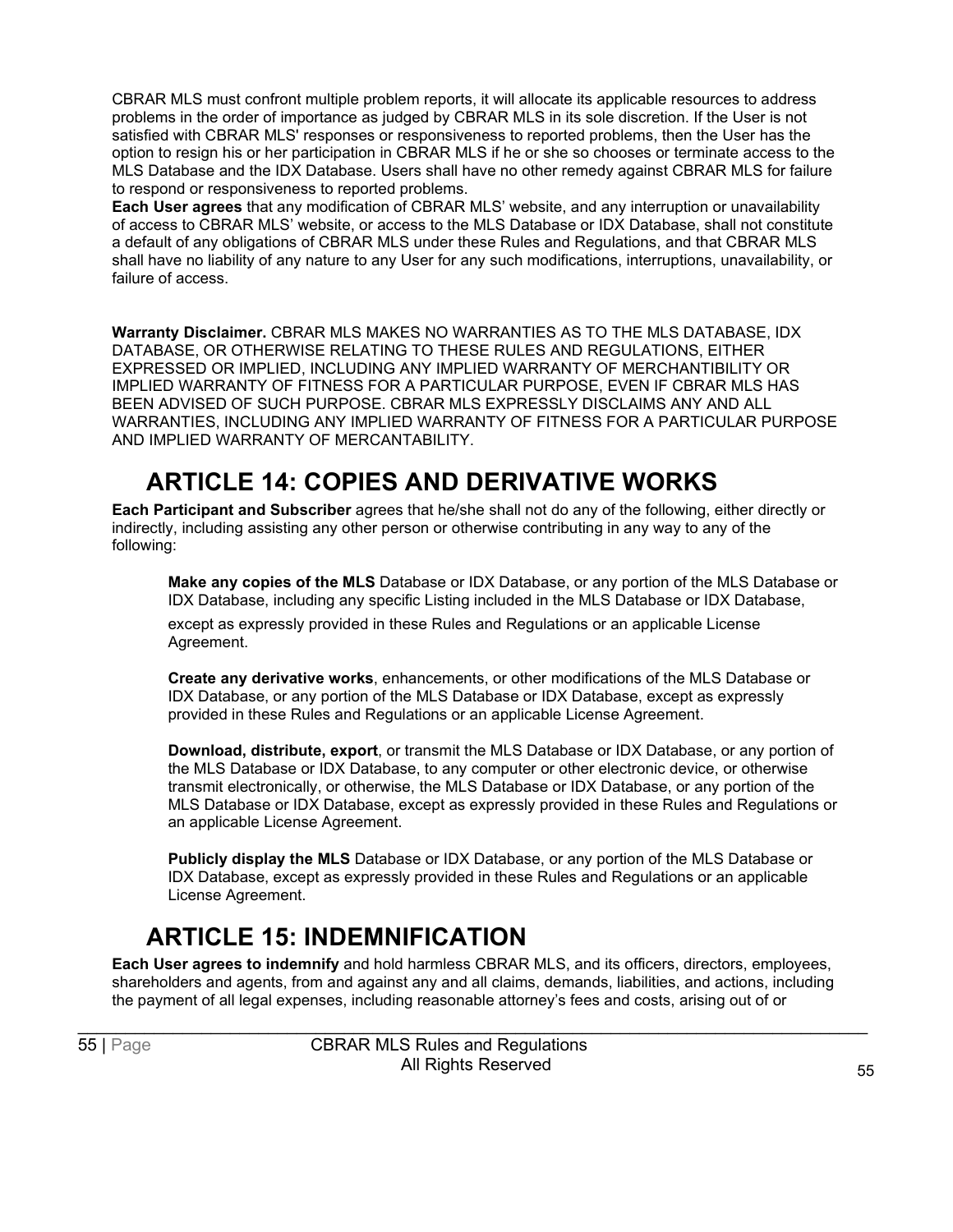connected with (a) any Listing Agreement, (b) these Rules and Regulations, (c) submission of Listing data to CBRAR MLS, and (d) the inclusion of any Listing in the MLS Database or IDX Database, including, without limitation, any claim that the access to, display of, and/or use of the Listing infringes on or constitutes a misappropriation of any patent, copyright, or trade secret, or any other intellectual property right of any person or entity anywhere in the world, including any claims by Sellers, and any use by Participant or Subscriber of the MLS Database or IDX Database. CBRAR MLS shall have the right to control its own defense and engage legal counsel acceptable to CBRAR MLS.

# <span id="page-59-0"></span>**ARTICLE 16: COPYRIGHT AND OTHER INTELLECTUAL PROPERTY RIGHTS**

By the act of submitting any property listing content to the MLS the participant represents and warrants that he or she is fully authorized to license the property listing content as contemplated by and in compliance with this section and these rules and regulations, and also does grant to the MLS license to include the property listing content in its copyrighted MLS compilation and also in any statistical report on comparable. Listing content includes, but is not limited to, photographs, images, graphics, audio and video recordings, virtual tours, drawings, descriptions, remarks, narratives, pricing information, and other details or information related to listed property.

Each participant who submits listing content to the MLS agrees to defend and hold the MLS and every other participant harmless from and against any liability or claim arising from any inaccuracy of the submitted listing content or any inadequacy of ownership, license, or title to the submitted listing content.

*Note: The Digital Millennium Copyright Act (DMCA) is a federal copyright law that enhances the penalties for copyright infringement occurring on the Internet. The law provides exemptions or "safe harbors" from copyright infringement liability for online service providers (OSP) that satisfy certain criteria. Courts construe the definition of "online service provider" broadly, which would likely include MLS's as well as Participants and Subscribers hosting an IDX policy.*

*One safe harbor limits the liability of an OSP that hosts a system, network or website on which Internet users may post user-generated content. If an OSP complies with the provisions of this DMCA safe harbor, it cannot be liable for copyright infringement if a user posts infringing material on its website. This protects an OSP from incurring significant sums in copyright infringement damages, as statutory damages are as high at \$150,000 per work. For this reason, it is highly recommended that MLS's Participants and Subscribers comply with the DMCA safe harbor provisions discussed herein.*

*To qualify for this safe harbor, the OSP must:*

- *a. Designate on its website and register with the Copyright Office an agent to receive takedown requests. The agent could be the MLS Participant, Subscriber, or other individual or entity.*
- *b. Develop and post DMCA-compliant website policy that addresses repeat offenders.*
- *c. Comply with the DMCA takedown procedure. If a copyright owner submits a takedown notice to the OSP, which alleges infringement of its copyright at a certain location, then the OSP must promptly remove allegedly infringing material. The alleged infringer may submit a counter-notice that the OSP must share with the copyright owner. If the copyright owner fails to initiate a copyright lawsuit within ten (10) days, then the OSP may restore the removed material.*
- *d. Have no actual knowledge of any complained-of infringing activity.*
- *e. Not be aware of facts or circumstances from which complained-of infringing activity is apparent.*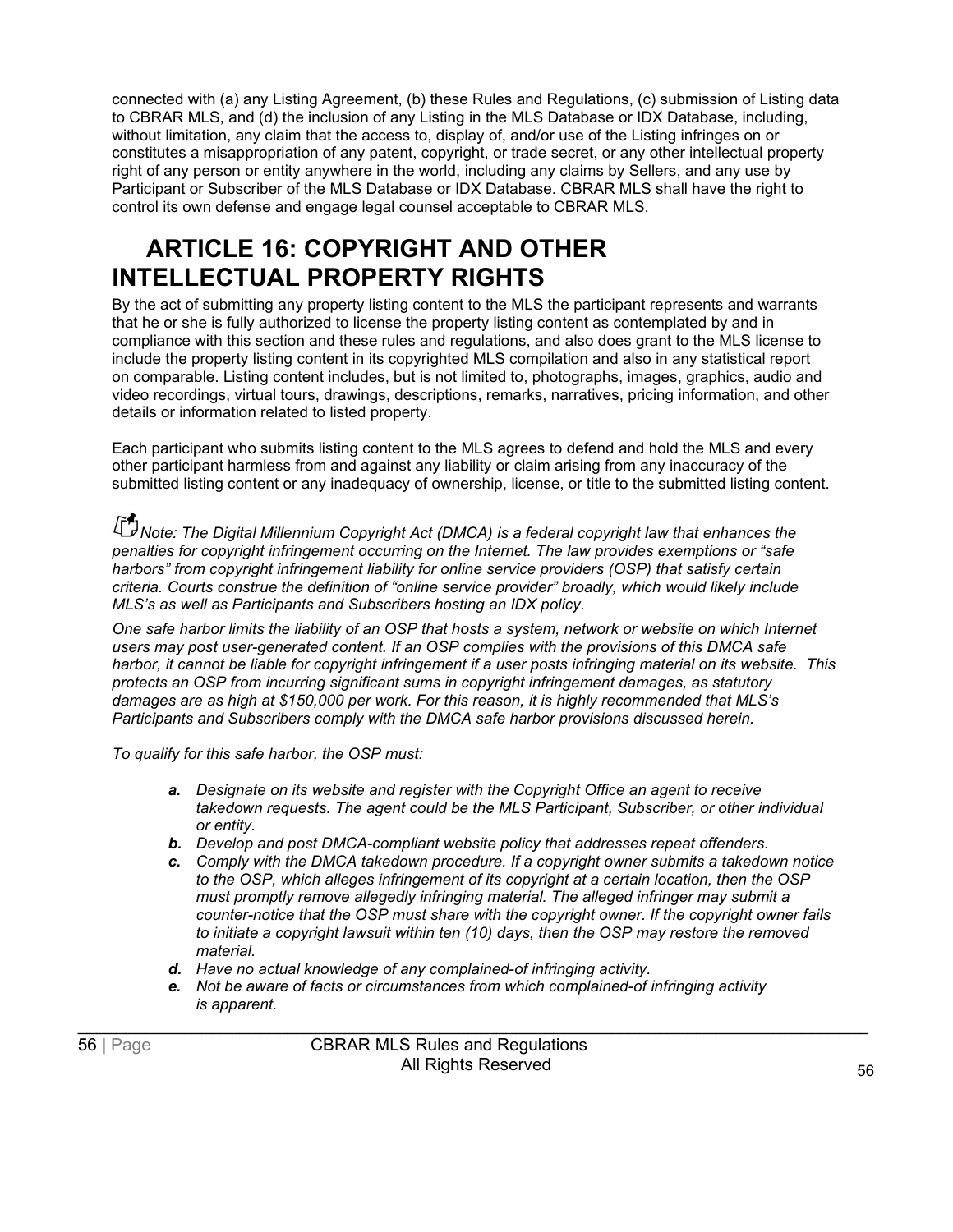*f. Not receive a financial benefit attributable to complained-of infringing activity when the OSP is capable of controlling such activity.*

*Full compliance with these DMCA safe harbor criteria will mitigate an OSP's copyright infringement liability. For more information see 17 U.S.C. 512.*

\*The term MLS compilation as used herein, shall be construed to include any format in which property listing data is collected and disseminated to the Participants, including but not limited to bound book, loose-leaf binder, computer database, card file, or any other format whatsoever.

# **ARTICLE 17: PROPRIETARY AND OTHER NOTICES**

<span id="page-60-0"></span>Each Participant and Subscriber agrees that he/she will not alter or remove any trademarks or copyright notices or other notices and disclaimers located or used on, or in connection with, the MLS Database or any printouts of the MLS Database allowed under these Rules and Regulations or an applicable License Agreement.

#### *Section 17.1 Notices*

<span id="page-60-1"></span>All notices, demands, or consents required or permitted under these Rules and Regulations shall be in writing and shall be delivered personally or sent by registered mail, certified mail, return receipt requested, by a reputable overnight courier service, or by e-mail, if the sender receives and maintains a copy of a certified mail receipt and a copy is mailed within (1) business day after notice is delivered by email, except that CBRAR MLS may deliver notices or demands, but not consents, by telephone, to the appropriate party at the following addresses:

#### **If to Participant or Subscriber:**

At the street address, e-mail, or telephone number set forth on the applicable MLS User Application.

#### **If to CBRAR MLS:**

6814 Teagle Lane Gloucester VA 23061, Attention: Susan Silvus

The foregoing addresses may be changed from time-to-time by delivering notice of such change, referencing these Rules and Regulations, to CBRAR MLS or the applicable Participant or Subscriber, as the case may be.

#### *Section 17.2 Governing Law*

<span id="page-60-2"></span>These Rules and Regulations shall be governed by and construed in accordance with the laws of the Commonwealth of Virginia. Each User acknowledges that by providing Listings to CBRAR MLS and/or accessing the MLS Database, Participant or Subscriber has transacted business in the Commonwealth of Virginia. By transacting business in the Commonwealth of Virginia by agreement, each Participant and Subscriber voluntarily submits and consents to, and waives any defense to the jurisdiction of courts located in Gloucester County, Commonwealth of Virginia, as to all matters relating to or arising from these Rules and Regulations.

#### <span id="page-60-3"></span>*Section 17.3 Costs of Litigation*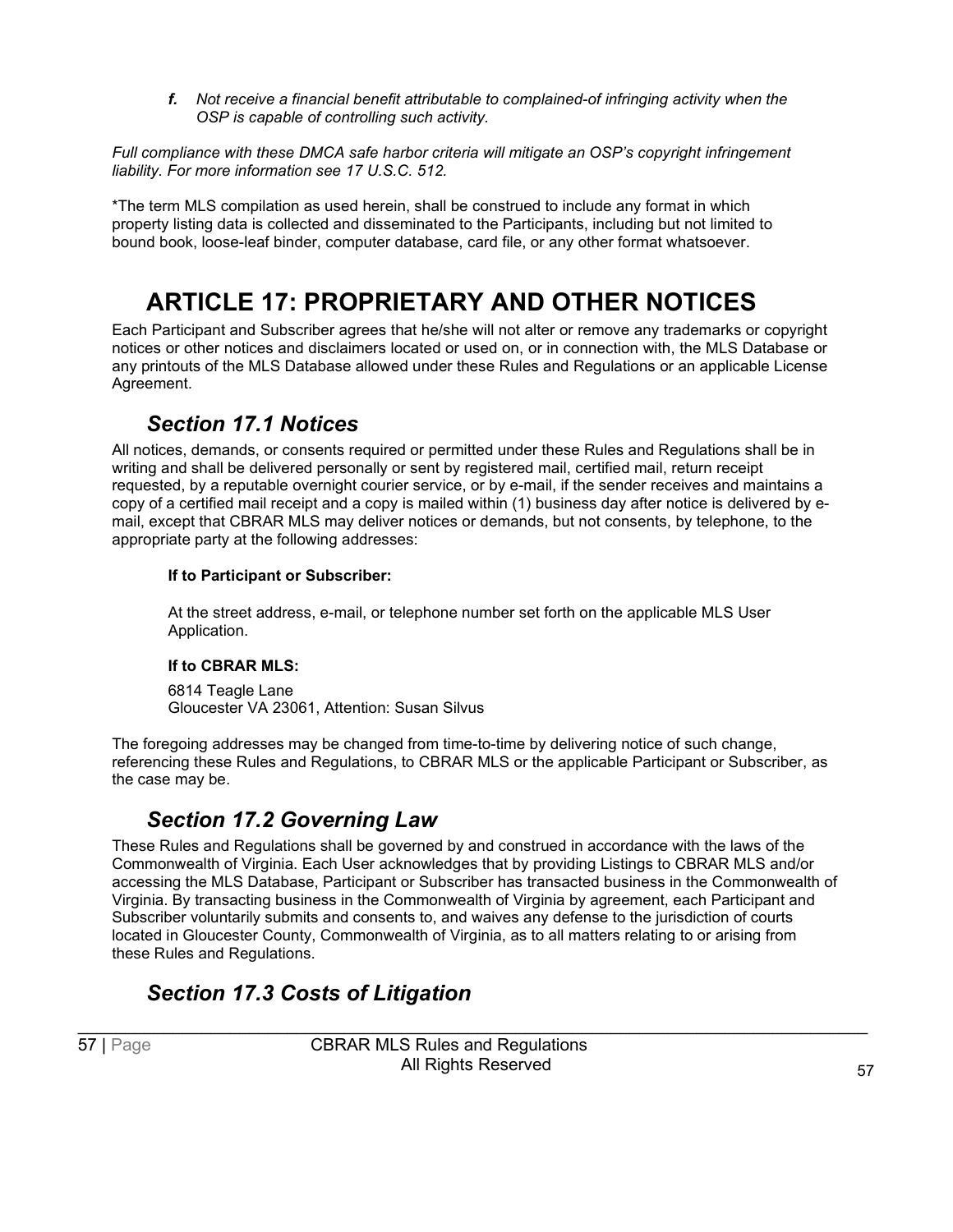If any action is brought by CBRAR MLS or a Participant or Subscriber against CBRAR MLS or a Participant or Subscriber regarding the subject matter of these Rules and Regulations, the prevailing party shall be entitled to recover, in addition to any other relief granted, reasonable attorney's fees, costs, and expenses of litigation.

#### *Section 17.4 Severability*

<span id="page-61-0"></span>Any provision of these Rules and Regulations which is determined by a court of competent jurisdiction to be invalid or otherwise unenforceable shall not invalidate or make unenforceable any other provision of these Rules and Regulations.

#### *Section 17.5 No Waiver*

<span id="page-61-1"></span>The waiver by any party of, or the failure of any party to take action with respect to, any breach of any term, covenant or condition contained in these Rules and Regulations shall not be deemed to be a waiver of such term, covenant or condition, or subsequent breach of the same, or any other term, covenant or condition contained in these Rules and Regulations. The subsequent acceptance of any payment due under these Rules and Regulations by any party shall not be deemed to be a waiver of any preceding breach of the party making payment with respect to any term, covenant or condition contained in these Rules and Regulations.

#### *Section 17.6 No Third-Party Beneficiaries*

<span id="page-61-2"></span>These Rules and Regulations are for the sole and exclusive benefit of CBRAR MLS and Participants and Subscribers and are not intended to benefit any third party, including any Seller. No third party may claim any right or benefit under or seek to enforce any of the terms and conditions of these Rules and Regulations.

If any provision of these Rules and Regulations shall be held to be invalid, illegal, or unenforceable, such holdings shall not affect the validity, legality, or enforceability of the remaining provisions. These Rules and Regulations shall include any and all amendments thereto which may be from time to time approved and adopted by the CBRAR Property Services, Inc. Board of Directors.

# **ARTICLE 18: CBRAR MLS INTELLECTUAL PROPERTY**

<span id="page-61-3"></span>CBRAR MLS hereby grants to each:

- a. Participant and Subscriber a limited, non-exclusive, and personal license to use the Listings maintained in the MLS Database only for purposes expressly allowed under the applicable Participant's or Subscriber's certification or licensure, these Rules and Regulations, and any applicable license agreement,
- b. Administrative User a limited, non-exclusive, and personal license to use the Listings maintained in the MLS Database only for purposes expressly allowed under the Participant's or Subscriber's certification or licensure for whom the Administrative User is using the Listings, these Rules and Regulations, and any applicable license agreement, and
- c. Assessor User a limited, non-exclusive, and personal license to use the Listings maintained in the MLS Database only for purpose of appraising real property.

Except as expressly authorized in these Rules and Regulations, each User agrees not to rent, lease, sublicense, distribute, transfer, copy, reproduce, display, modify, store, time-share, or otherwise use the MLS Database or the information maintained in the MLS Database. Each User further agrees to take all reasonable steps to protect the MLS Database and the Listings from unauthorized access, copying, or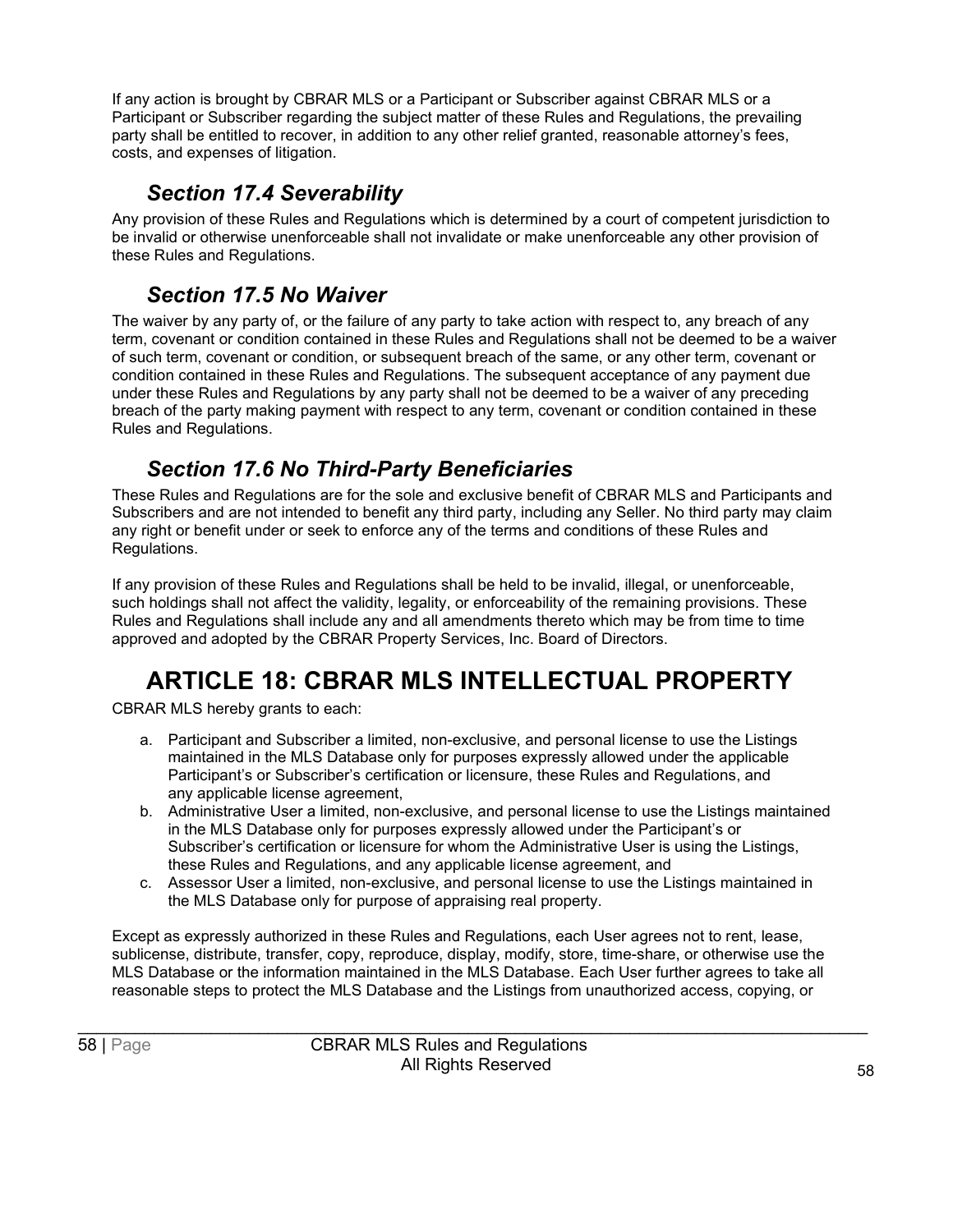#### use.

Participant and Subscriber may, at their sole option irrevocably grant transfer and convey to CBRAR MLS all right, title and interest in and to all Listing Content under applicable copyright and other laws, on a worldwide basis and in perpetuity. If Participant and/or Subscriber does so irrevocably grant, transfer and covey such right, title and interest in and to all Listing Content to CBRAR MLS, then Participant and Subscriber represents and warrants to CBRAR MLS with respect to such Listings that the Listing Content, and the assignment of rights in and to the Listing Content to CBRAR MLS, do not infringe or violate any copyrights, trade secrets, or other intellectual or proprietary rights of any third party. Each Participant and Subscriber agrees not to challenge CBRAR MLS's rights in and to the MLS Database or to take any action inconsistent with the assignment of the Participant's Listing Content to CBRAR MLS. Each Participant and/or Subscriber agrees to take all action and execute and deliver to CBRAR MLS all documents requested by CBRAR MLS in connection with the assignment granted to

CBRAR MLS in and to the Participant's Listing Content, including without limitation, any copyright application and registration of the MLS Database.

If assigned to CBRAR MLS, then each Participant and Subscriber shall indemnify CBRAR MLS against all damages, costs, and liabilities, including reasonable attorney fees, arising from any claim that the Participant's or Subscriber's Listing Content or any portion of the Participant's or Subscriber's Listing Content infringes the rights of any third party.

PARTICIPANT AND SUBSCRIBER ACKNOWLEDGE THAT THE FOREGOING SENTENCE MEANS THAT PARTICIPANT AND/OR SUBSCRIBER MUST OBTAIN ASSIGNMENTS FROM THE AUTHORS OF ANY PORTIONS OF THE LISTING, INCLUDING AGENTS, PHOTOGRAPHERS AND SELLERS, AS NECESSARY FOR PARTICIPANT OR SUBSCRIBER TO ASSIGN THE COPYRIGHT IN THE LISTING CONTENT TO CBRAR MLS AND TO OTHERWISE MAKE FULL USE OF THE LISTING UNDER THESE RULES AND REGULATIONS. IF PARTICIPANT OR SUBSCRIBER FAIL TO DO SO, PARTICIPANT AND/OR SUBSCRIBER WILL ASSUME AND REIMBURSE CBRAR MLS FOR THE COST OF DEFENDING CBRAR MLS AGAINST INFRINGEMENT CLAIMS AND PAYING DAMAGES ON ANY SUCH CLAIMS.

Without limiting the generality of this Section, but subject to the rights of Participants in CBRAR MLS to opt out of inclusion with respect to Listings submitted by such Participant as set forth in these Rules and Regulations, Participant acknowledges and agrees that CBRAR MLS may use and license, or otherwise grant rights in or to the MLS Database or any or all of the Listings included in the MLS Database, including any and all Participant's Listings, to any third party for any lawful purpose reasonably deemed appropriate by CBRAR MLS, unless otherwise limited by a separate agreement between CBRAR MLS and the Participant or by these Rules and Regulations.

Enforcement. Participant, Subscriber, and/or Administrative User acknowledge that as the owner of the copyright in the Listing Content CBRAR MLS has the right to protect its intellectual property in and to the compiled Listing Content, including without limitation the following:

Add watermarks or other means of identification to any and all Listings, regardless of whether such means of identification is visible, and take any and all other action deemed appropriate by CBRAR MLS to identify the source of any misuse, infringement, or misappropriation of any Broker Participant's Listings. Send demand letters, exercise rights under any applicable license agreements, and take any and all other action deemed appropriate by CBRAR MLS to prevent the misuse, infringement, or misappropriation of any Broker Participant's Listings.

Enforce and compromise any and all intellectual property rights in the Participant's Listings, and take all action deemed necessary and appropriate by CBRAR MLS in connection with the enforcement of all such

rights, including, without limitation, the filing and prosecution of litigation or binding arbitration with respect to any potential claim of infringement, misappropriation, or other similar claim, the naming of any parties deemed appropriate by CBRAR MLS, and the collection of any damages.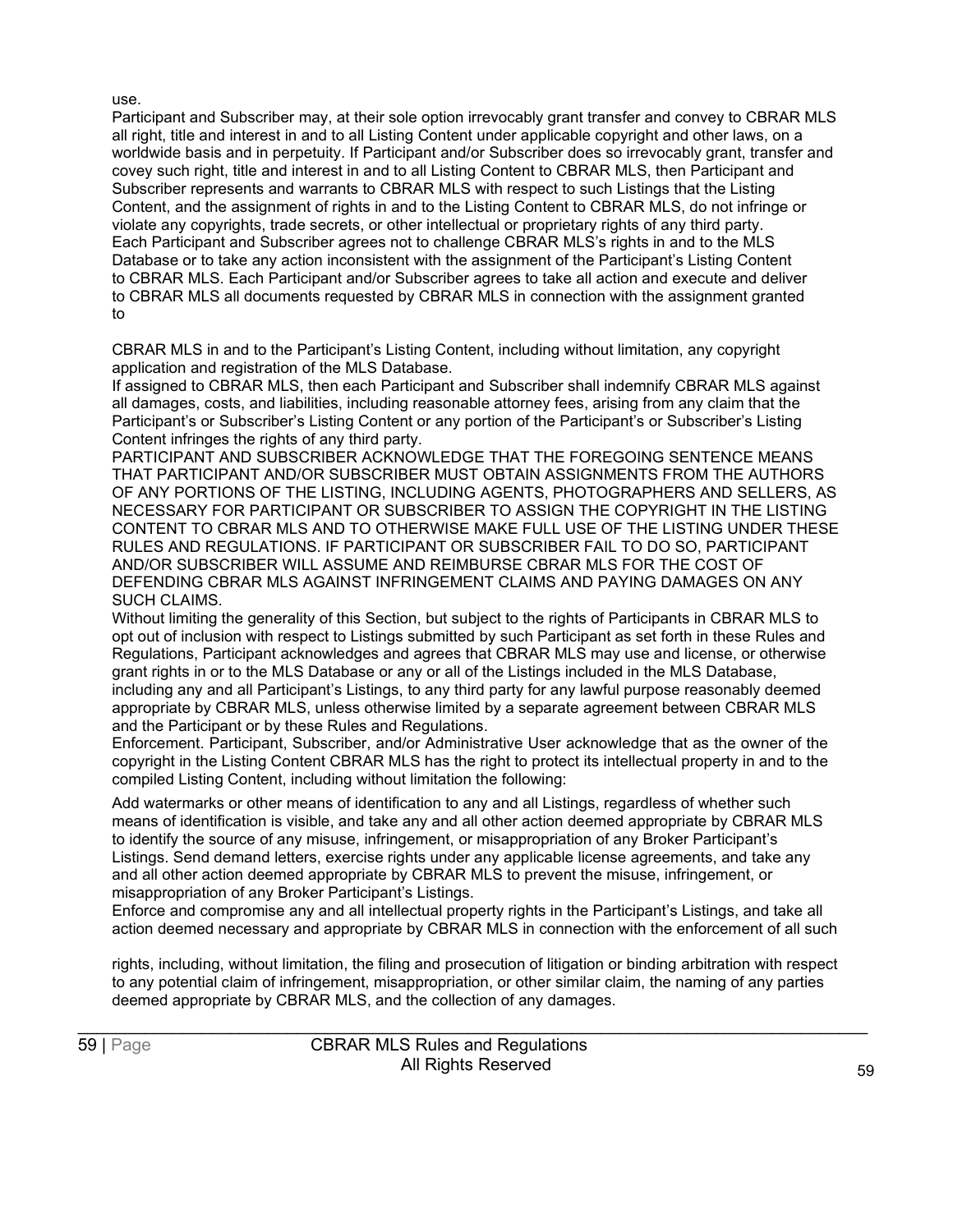Execute all documents, whether in the name of Participant, Subscriber and/or CBRAR MLS, deemed appropriate by CBRAR MLS to affect any of the foregoing.

Notwithstanding the foregoing, nothing in these rules and regulations requires CBRAR MLS to take any proceeding or other action against any person, firm, partnership, or other entity that Participant claims may be infringing any Listing Content.

# **ARTICLE 19: THIRD PARTY LICENSE AGREEMENTS**

<span id="page-63-0"></span>Subject to obtaining the consent of each Participant, after giving notice as provided in this Section, each Participant and Subscriber acknowledges and agrees that CBRAR MLS may license, or otherwise grant rights, to a third party to the MLS Database or the IDX Database, or any or all of the Listings included in the MLS Database or the IDX Database, at any time in CBRAR MLS' sole discretion, for any purpose deemed appropriate by CBRAR MLS. In accordance with the foregoing, each Participant and Subscriber expressly consents to CBRAR MLS granting the licenses and other rights described in the foregoing sentence. If CBRAR MLS grants a license or other rights to Participant's Listings to any third party, all exclusive Listings, regardless of type, will be included in the feed of Listings unless a Participant withholds consent for such license. CBRAR MLS may exclude from such license or grant of rights any Listing where

- a. the Listing displays to the public the property's street address or a graphic display of the property's specific location, and
- b. the Seller displays on the property a "For Sale by Owner" sign or another sign or notice indicating that the Seller is soliciting direct contact from buyers.

Unless a Participant is not an IDX Participant, each Participant expressly consents to all IDX Participants and all Subscribers who are agents of IDX Participants advertising all IDX Listings for properties listed for sale by the Participant in accordance with these Rules and Regulations, and in connection with such advertising, each Participant consents to CBRAR MLS granting licenses to all IDX Listings to IDX Participants, Subscribers who are agents of IDX Participants, Vendors and other third parties deemed appropriate by CBRAR MLS to facilitate the display of IDX Listings by IDX Participants and applicable Subscribers.

# **ARTICLE 20: LICENSE TO PARTICIPANT'S LISTINGS**

<span id="page-63-1"></span>Upon the receipt of a written request from a Participant, in a form acceptable to CBRAR MLS, and so long as Participant, the applicable Subscriber, and/or the applicable Vendor are not in default under these Rules and Regulations or any agreement with CBRAR MLS, CBRAR MLS will grant to the Participant, the applicable Subscriber of the Participant, or the applicable Vendor a license to the Listings of such Participant. The license will only be granted pursuant to a license agreement acceptable to CBRAR MLS. CBRAR MLS has no obligation to grant a license to the Participant, any Subscriber, or any Vendor which does not enter into a license agreement. In addition to any applicable license fee payable by the Participant, Subscriber, and/or the Vendor, the Participant or Subscriber shall pay to CBRAR MLS all costs and expenses incurred by CBRAR MLS in connection with any licenses and any services provided by CBRAR MLS in connection with such licenses.

# <span id="page-63-2"></span>**ARTICLE 21: COMPILATIONS AND STATISTICAL INFORMATION**

*Access to Comparable and Statistical Information: CBRAR MLS may allow individuals who are actively engaged in real estate brokerage, management, mortgage financing, appraising, land development, or building, but who are not Participants or Subscribers, to access comparable information,*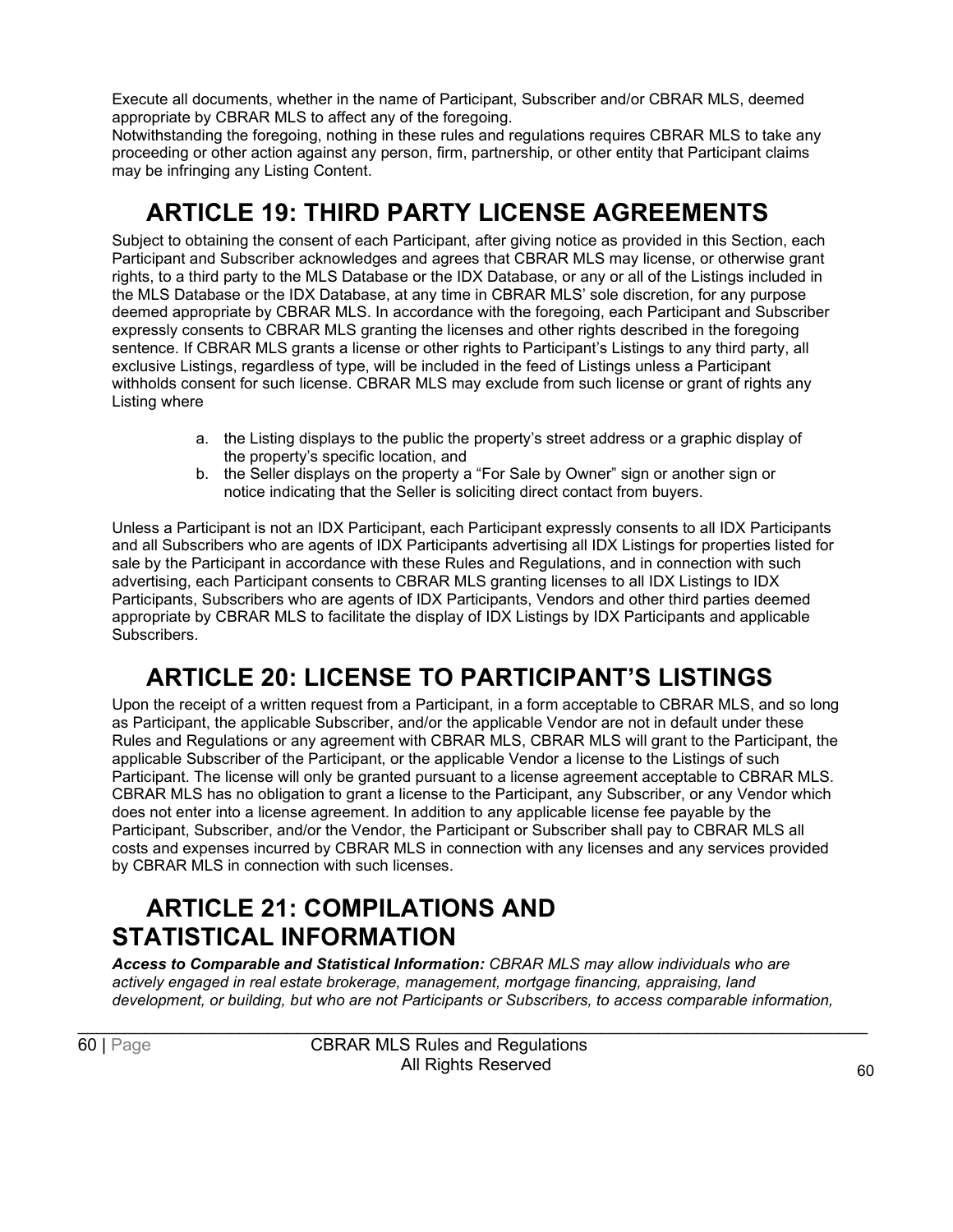*sold information, and statistical reports. This information is provided for the exclusive use of members of the REALTOR® Associations affiliated with CBRAR MLS who are also engaged in the real estate business and may not be transmitted, re-transmitted or provided in any manner to any individual, office or firm except as otherwise provided in these Rules and Regulations.*

# **Appendix A: Required Authorization Language**

#### <span id="page-64-0"></span>**Sellers Authorization to Submit Property Information to CBRAR MLS**

The undersigned Seller is aware that the Broker, as a member of CBRAR MLS, has an obligation to file the Property and all pertinent information regarding it with CBRAR MLS for the term of this agreement. The Seller understands that the primary objective of the CBRAR MLS is to distribute current information about property Listings to all of its members and that the vast majority of homes for sale in the Richmond Metropolitan area are marketed through the CBRAR MLS database. The Seller acknowledges that by not

allowing the publication of their Property in the CBRAR MLS database, the Seller will substantially reduce the number of potential purchasers and cooperating real estate offices who would learn about the availability of the Property. It is understood and agreed that the Broker will submit pertinent information concerning the Property to CBRAR MLS. Such information, together with any other information provided to or obtained by the Broker with respect to the Property, may be disclosed to prospective purchasers and other brokers and may be included in all Listings, comparable books and other materials distributed by CBRAR MLS either before or after the term of this Listing or the sale of the Property. It is further understood that the Broker will furnish to CBRAR MLS notice of all changes of information concerning the Property as agreed by the undersigned Seller, and that upon completion of a fully executed sales agreement on the Property, the Broker will notify CBRAR MLS of said sale.

#### **Use of Listing Content, Intellectual Property Assignment.**

Owner acknowledges and agrees that all photographs, images, graphics, video recordings, virtual tours, drawings, written descriptions, remarks, narratives, pricing information, and other copyrightable elements relating to the Property provided by Owner to Broker or Broker's agent, or otherwise obtained or produced by Broker or Broker's agent in connection with this Agreement, and any changes to such information (the "Listing Content"), may be filed with one or more Multiple Listing Services, included in compilations of Listings, and otherwise distributed, publicly displayed and reproduced. Owner hereby [ select one]: does OR \_ does not irrevocably assigns and transfers to Broker any and all copyright rights and other intellectual property rights, and all actions and causes of action related to the foregoing, and all damages, profits, and other recoveries related thereto, which Owner may have or acquire in and to any and all Listing Content. If Owner irrevocably assigns and transfer to Broker the said rights, then Owner represents and warrants to Broker that the Listing Content and the assignment of rights to Broker does not violate or infringe upon the rights, including any copyright rights, of any person or entity and Owner agrees to indemnify Broker against all damages, costs, and liabilities, including twenty-five percent (25%) attorney fees, arising from any claim that the Listing Content or any portion of the Listing Content infringes the rights of any third party.

#### **Sellers Authorization Regarding the Internet**

**Internet and Other Media:** Owner authorizes the dissemination of Property/sales information to CBRAR MLS participants, including electronic format, magazines and other media. CBRAR MLS brokers may publish Listings of competing brokers on their web sites. If authorized below, Broker's website may also allow third-parties to (i) write comments or reviews about the Property or display a hyperlink to comments or reviews in immediate conjunction with particular Listings, or (ii) display an automated estimate of the market value of the Property (or hyperlink to such estimate) or other Listings in immediate conjunction with the Property.

#### **If Owner does not want the Property Listing or address displayed on the Internet, Owner must**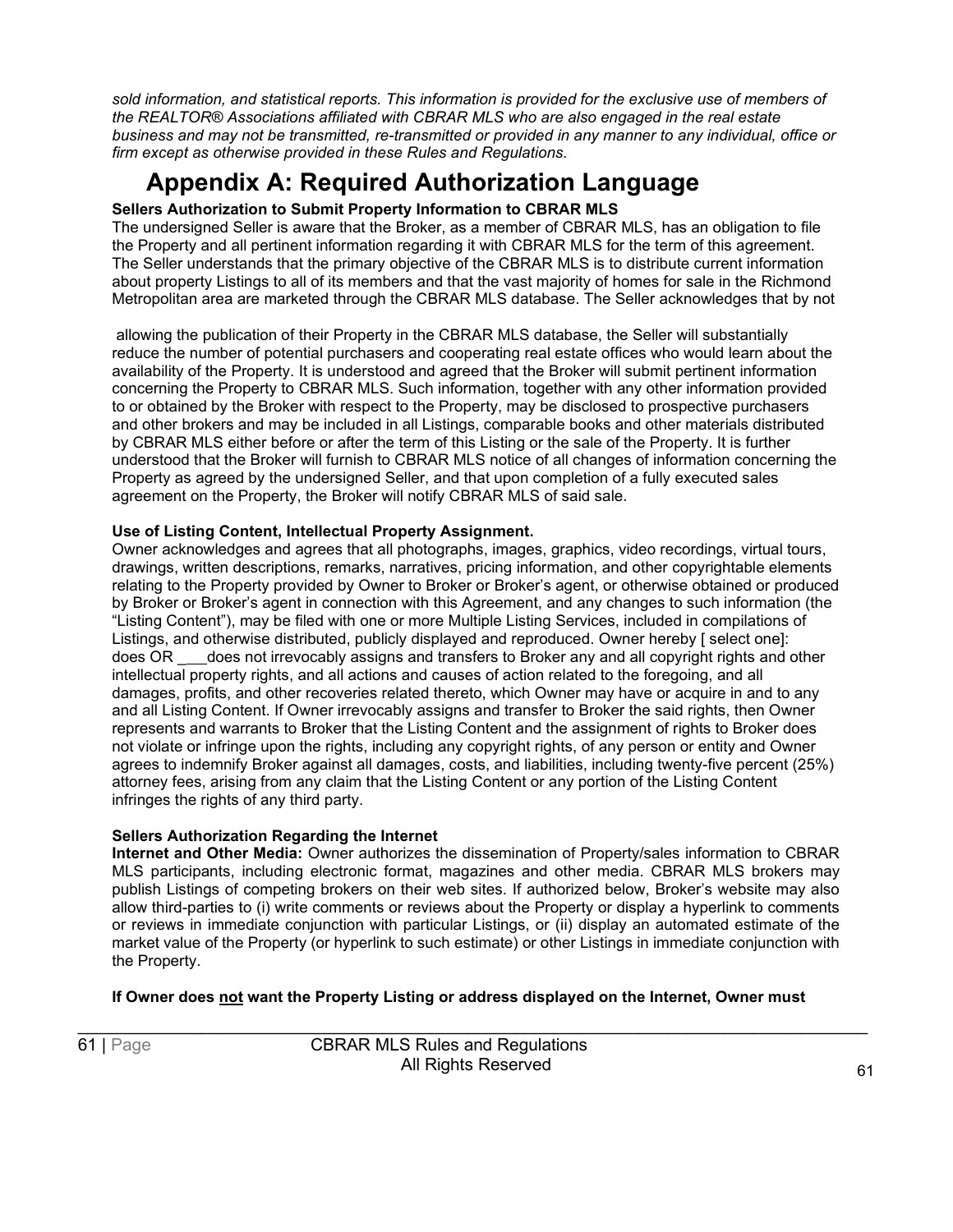#### **complete the "OPT OUT OF INTERNET" section below.**

#### **OPT-OUT OF INTERNET Complete this section only if Owner desires to opt out of Internet display**

Owner may opt out of having the property Listing or property address displayed on the Internet by selecting

Option A or B below.

**Option A:** [ ] Owner has advised Broker that Owner does not want the Property displayed on the Internet.

**OR**

**Option B:** [ ] Owner has advised Broker that Owner does not want the address of the Property displayed on the Internet.

|         |                 | Owner understands and acknowledges that if Option A has been selected, consumers who conduct           |  |  |
|---------|-----------------|--------------------------------------------------------------------------------------------------------|--|--|
|         |                 | searches for Listings on the Internet will not see information about the Property in response to their |  |  |
| search. | _/____ (Owner's | Initials)                                                                                              |  |  |

Owner (**initial one**) authorizes OR does not authorize third parties to write comments or reviews about the Property or provide hyperlinks to comments or reviews to any property in immediate conjunction with the Property.

Owner (**initial one**) authorizes \_\_\_\_\_ OR does not authorize \_\_\_\_\_\_ an automated estimate of the market value of the Property (or any hyperlink to such estimate) or any property in immediate conjunction with the Listing.

#### **Lockbox Authorization**

The Owner requests does not request (CHECK ONE) the installation and use of a CBRAR MLS approved lockbox on said Property. The Owner is aware and understands that a lockbox is a means by which persons who have authorized access to said lockbox keys may gain entrance. The Owner hereby jointly and severally releases and forever discharges the Broker and all other persons who have authorized access to said lockbox keys from all liability, obligations, causes of action, claims and demands whatsoever which the Owner may have by virtue of the installation and use of such lockbox. Owner agrees to notify tenant in writing, if any, of intended use of lockbox.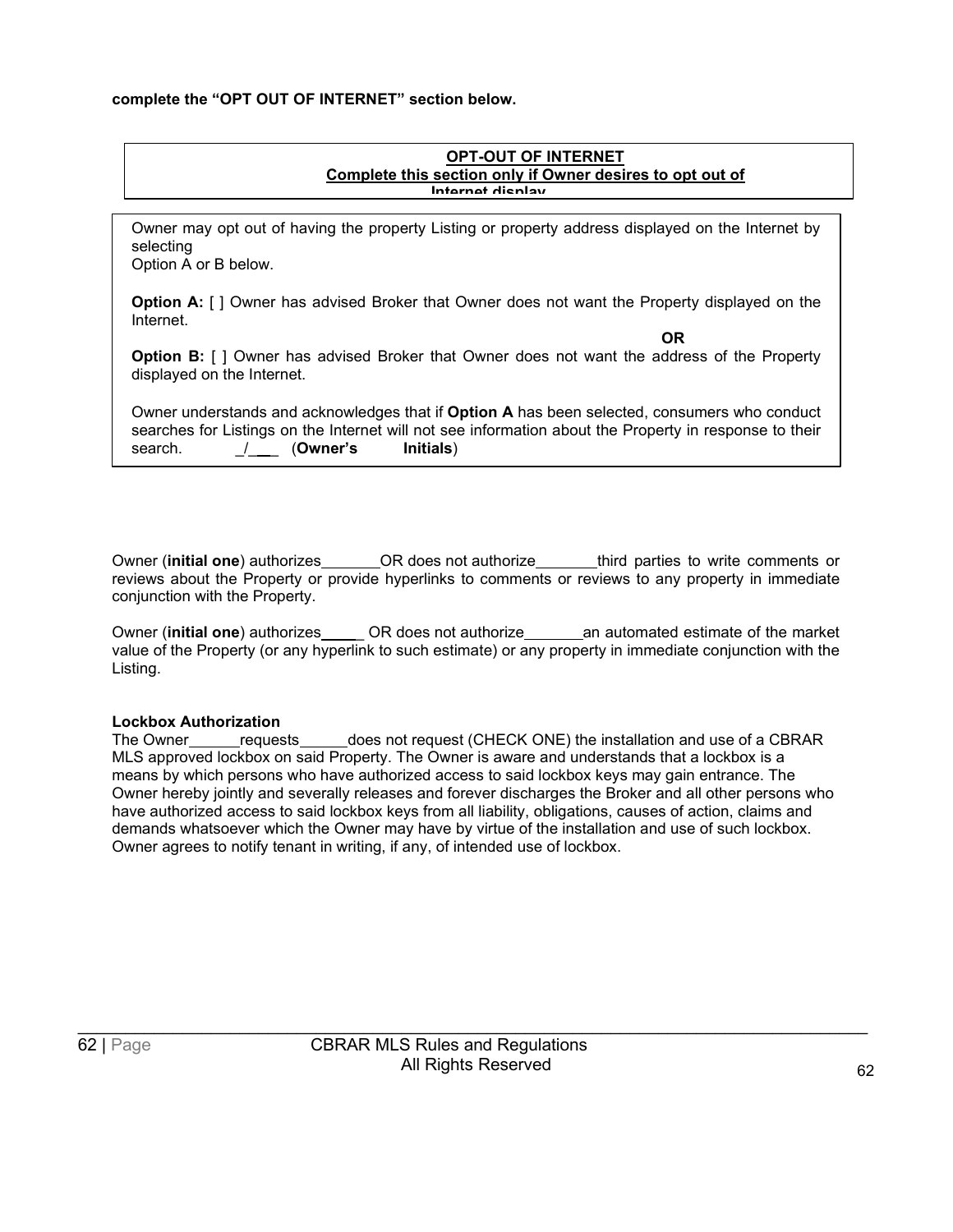# <span id="page-66-0"></span>**Appendix B Fine Chart**

#### CBRAR MLS FINE CHART

| <b>Regulation</b> | <b>Violation</b>                                                                                                                                                                                                        | <b>Fine</b>        |
|-------------------|-------------------------------------------------------------------------------------------------------------------------------------------------------------------------------------------------------------------------|--------------------|
| No.               |                                                                                                                                                                                                                         | <b>Current</b>     |
| 4.6               | <b>Password Sharing</b>                                                                                                                                                                                                 | \$2,500            |
| 4.9.3 d           | Providing MLS Database information to unauthorized parties                                                                                                                                                              | \$250              |
| 4.9.4             | Unauthorized advertising of another agent's listing                                                                                                                                                                     | \$250              |
| 5.1               | Failure to input Listing within (3) days of Listing ratification<br>a. $1st$ Offense = \$250<br>b. $2nd$ Offense = \$500<br>c. $3rd$ and subsequent Offenses = \$750                                                    | Progressive        |
| 5.6               | Incomplete or Inaccurate Listing data                                                                                                                                                                                   | \$250              |
| 5.7               | Advertising and/or self-promotion in remarks field                                                                                                                                                                      | \$200              |
| 5.8               | 1. Failure to upload one or more photos within three (3) days<br>of Listing submission                                                                                                                                  | \$200              |
|                   | 2. Failure to remove branding, agent or office information from<br>a photo or Virtual Tour<br>3. Failure to properly disclose the use of virtual staging,                                                               | \$200<br>\$200     |
|                   | photo enhancement or any other manipulation of photos                                                                                                                                                                   |                    |
| 5.9               | Failure to submit a copy of an office exclusive or delayed entry<br>listing agreement to the MLS within (3) days of Seller ratification                                                                                 | \$250              |
| 5.9               | Failure to enter an office exclusive or other non-MLS listing within<br>one (1) business day of public marketing<br>a. $1^{st}$ Offense = \$250<br>b. $2nd$ Offense = \$500<br>c. $3rd$ and subsequent Offenses = \$750 | <b>Progressive</b> |
| 5.10              | Failure to abide by Delayed Showing Status or failure to remove<br>Delayed Showing status once removed by Seller.                                                                                                       | \$250              |
| 5.14              | Changing the listing price once the listing is subject to a fully<br>ratified purchase agreement                                                                                                                        | \$250              |
| 5.21              | Failure to change the status in the MLS within five (5) days of<br>contingency fulfillment or removal                                                                                                                   | \$250              |
| 5.25              | Failure to update Listing release status within three (5) days of<br>release ratification                                                                                                                               | \$250              |
| 5.28              | <b>Entry of Duplicate Listing</b>                                                                                                                                                                                       | \$250              |
| 5.32              | Copying Listing content and or photos without consent                                                                                                                                                                   | \$250              |
| 5.33              | <b>Septic Systems and Bedroom Count</b>                                                                                                                                                                                 | \$350              |
| 5.35              | Failure to submit copy of Listing agreement when requested by MLS                                                                                                                                                       | \$250              |
| 7.1               | Agent having direct communication with Seller without<br>authorization from Listing Agent                                                                                                                               | \$250              |
| 7.9               | Failure to report Pending status within Five (5) days of contract<br>ratification                                                                                                                                       | \$250              |
| 7.10              | 1. Failure to properly document remarks and contingency status<br>for First Right of Refusal<br>2. Moving a listing to an Active status without proper termination                                                      | \$250<br>\$250     |
|                   | or release of contract or lease                                                                                                                                                                                         |                    |
| 7.11              | <b>Failure to report cancellation of Pending Status</b>                                                                                                                                                                 | \$250              |
| 7.12              | <b>Failure to report settlement</b>                                                                                                                                                                                     | \$250              |